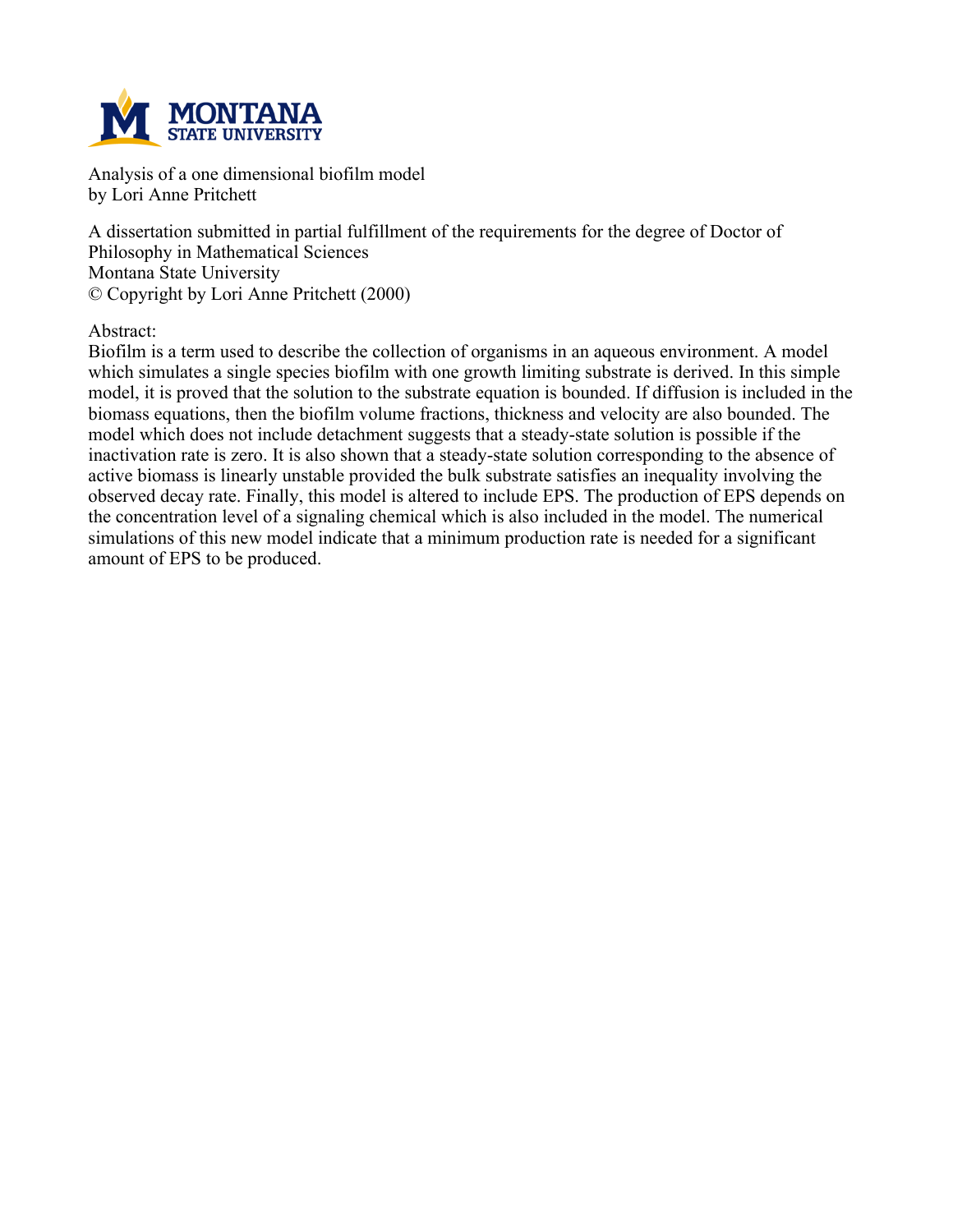# ANALYSIS OF A

# ONE DIMENSIONAL BIOFILM MODEL

by

Lori Anne Pritchett

A dissertation submitted in partial fulfillment of the requirements for the degree

 $% \left( \left( \mathcal{A},\mathcal{A}\right) \right) =\left( \mathcal{A},\mathcal{A}\right)$  of

 $\overline{a}$ 

# Doctor of Philosophy

 $\operatorname{in}$ 

## Mathematical Sciences

# MONTANA STATE UNIVERSITY Bozeman, Montana

July $2000$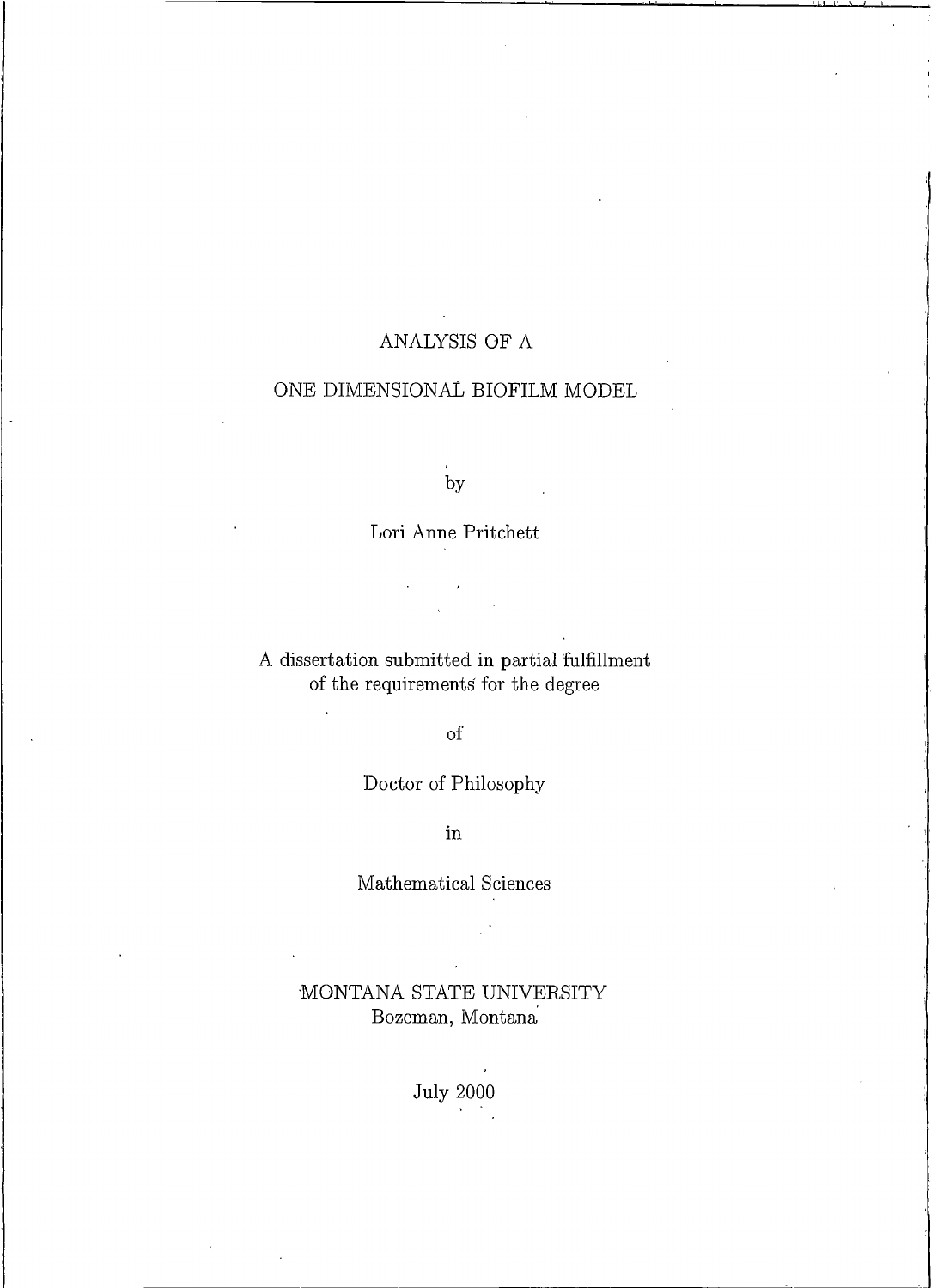D378<br>Pg391

### **APPROVAL**

#### of a dissertation submitted by

#### Lori Anne Pritchett

This dissertation has been read by each member of the dissertation committee and has been found to be satisfactory regarding content, English usage, format, citations, bibliographic style, and consistency, and is ready for submission to the College of Graduate Studies.

Dr. Jack D. Dockery Gut D. Docky 7/12/2000

Approved for the Department of Mathematical Sciences

Dr. John R. Lund

Golm Lewel 7/14/00

Approved for the College of Graduate Studies

Dr. Bruce McLeod True 8. Me Leod 7-18-00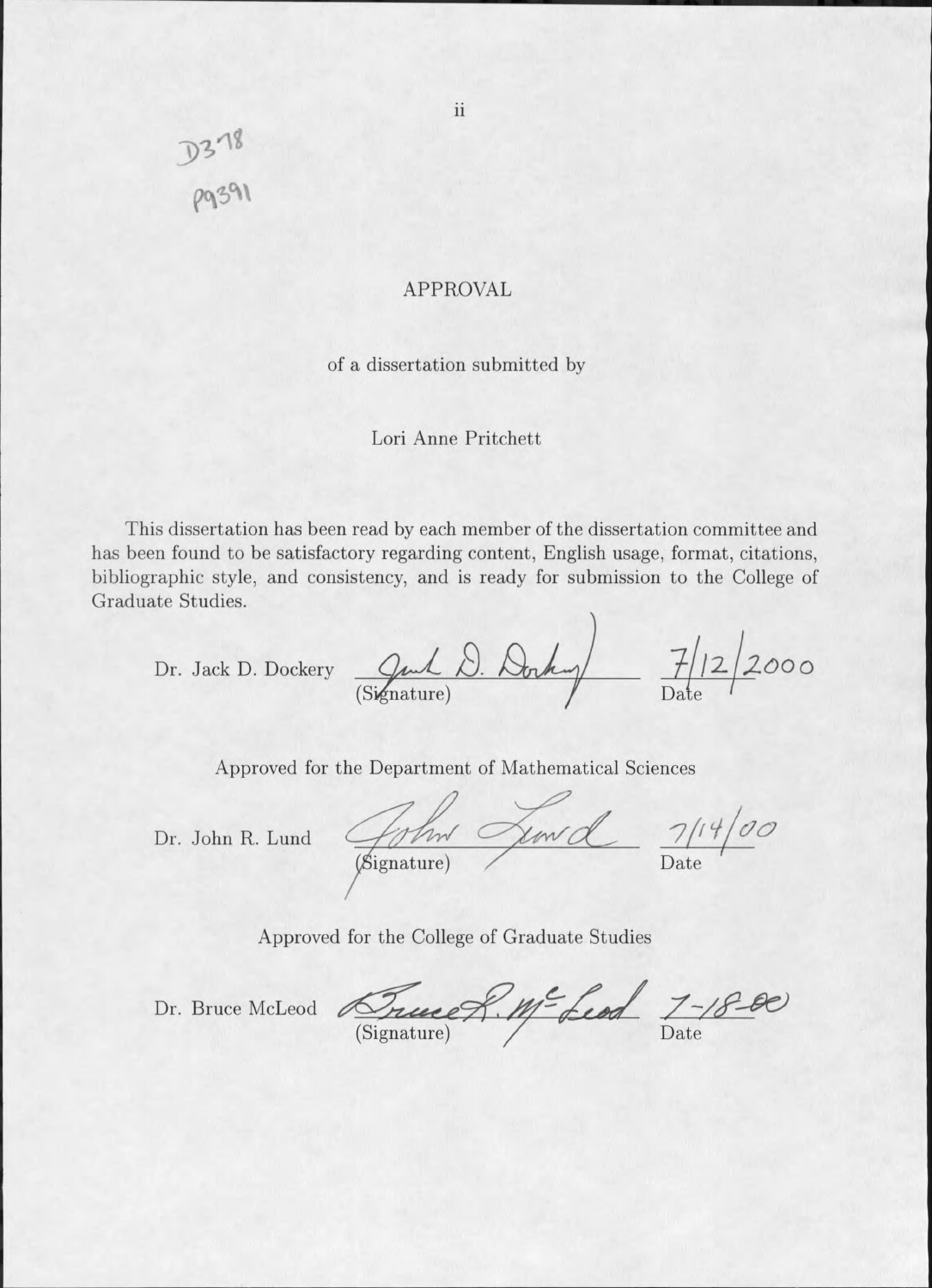#### STATEMENT OF PERMISSION TO USE

In presenting this dissertation in partial fulfillment of the requirements for a doctoral degree at Montana State University, I agree that the Library shall make it available to borrowers under rules of the Library. I further agree that copying of this dissertation is allowable only for scholarly purposes, consistent with "fair use" as prescribed in the U.S. Copyright Law. Requests for extensive copying or reproduction of this dissertation should be referred to Bell & Howell Information and Learning, 300 North Zeeb Road, Ann Arbor, Michigan 48106, to whom I have granted "the exclusive right to reproduce and distribute my dissertation in and from microform along with the non-exclusive right to reproduce and distribute my abstract in any format in whole or in part."

hani Talehet Signature Date

iii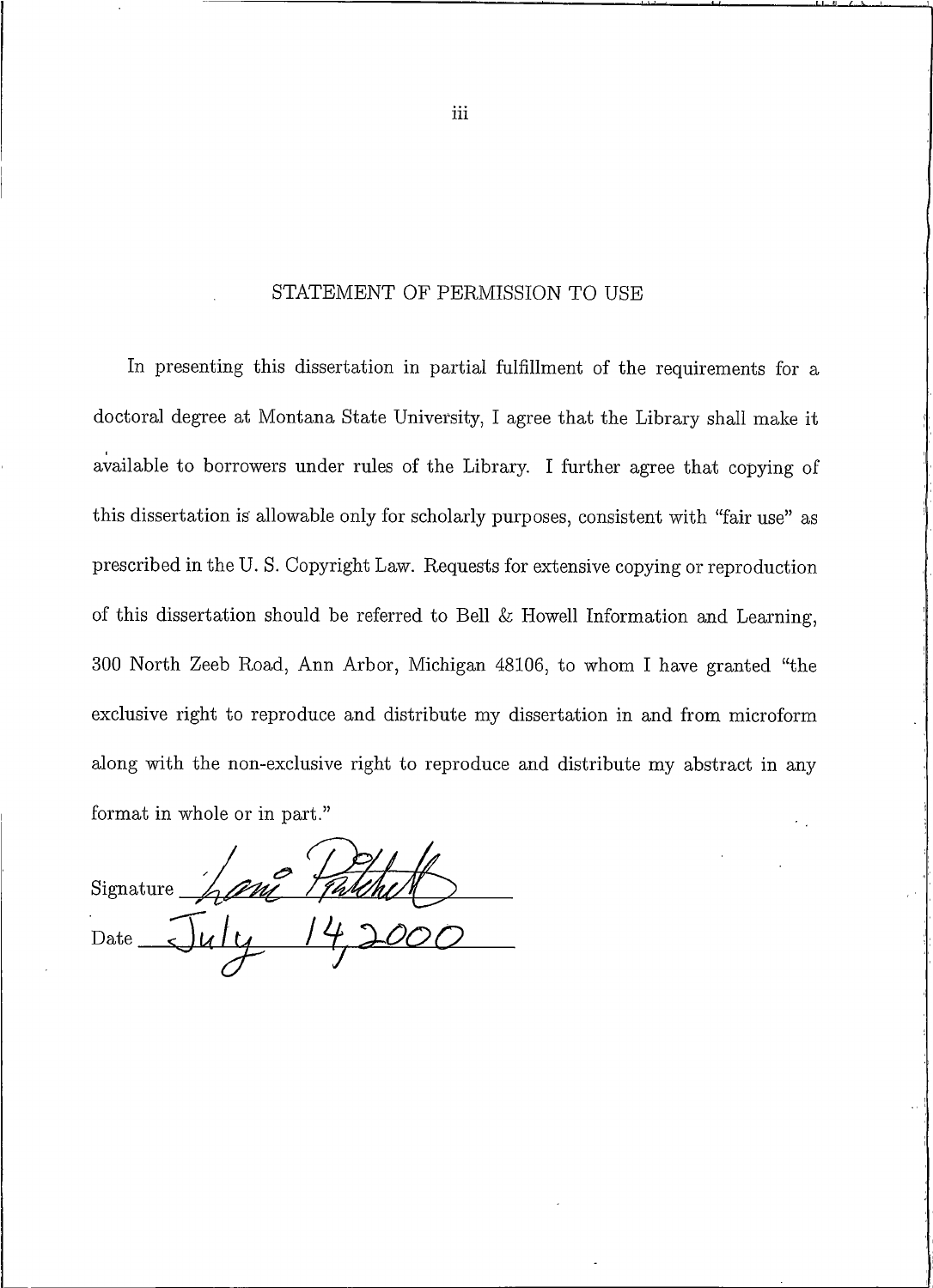I would like to dedicate this dissertation to my late grandparents, John Coleman and Ruby Pritchett, Glen and Edna Taylor and my late aunt, Colleen Baldy. I wish you could have lived to see the first doctor in the family.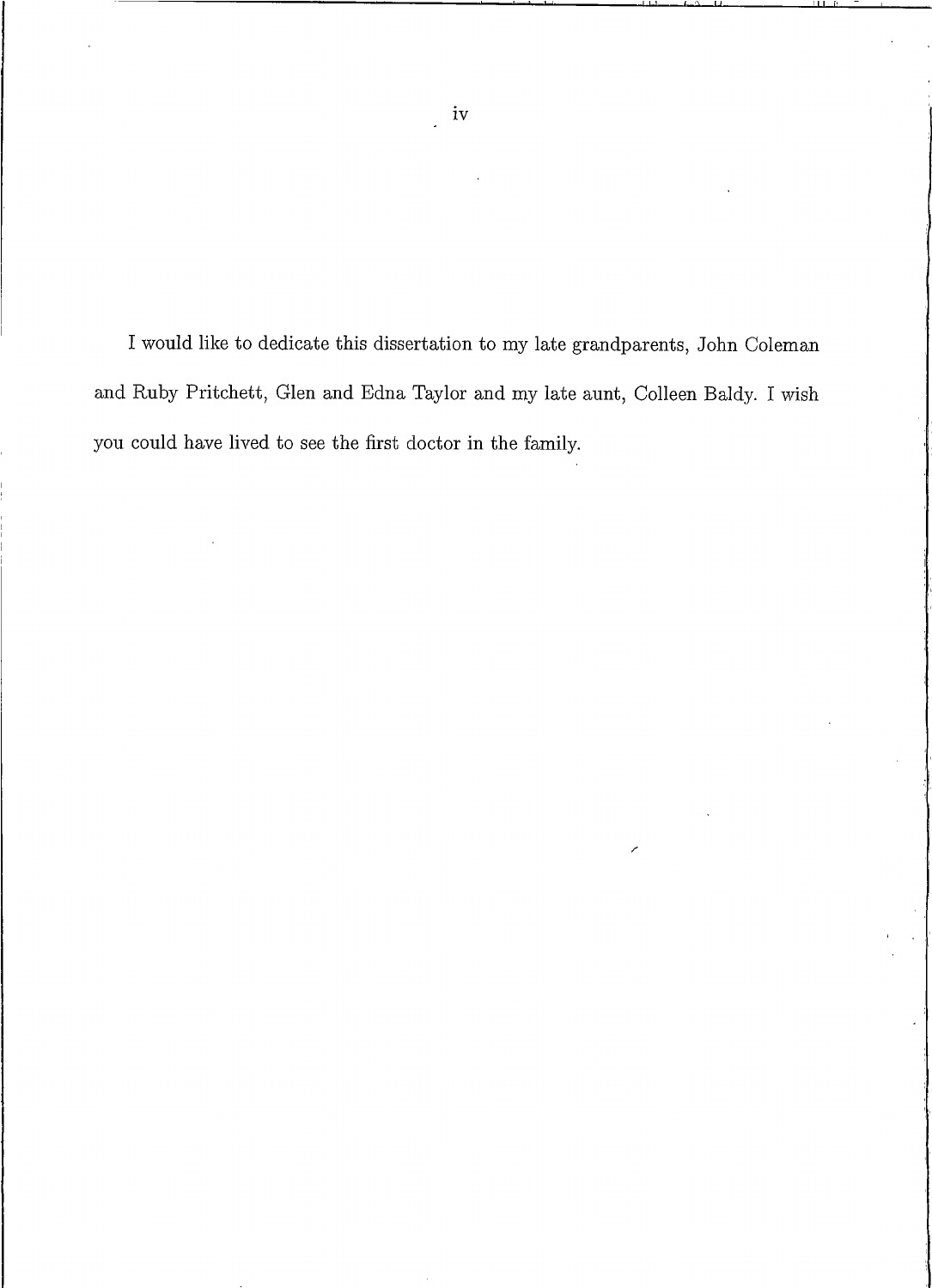### **ACKNOWLEDGEMENTS**

I would like to thank my advisor, Dr. Jack D. Dockery, for his assistance. I would also like to thank Dr. Ken L. Bowers and Dr. Mark C. Pernarowski for reading and editing this manuscript. I am very grateful for all the support I have received from the faculty, staff and graduate students at Montana State University. In particular, I would like to thank Wendi Sonnenberg and Brian Beaudrie.

Finally, I would like thank my entire family for their encouragement, love and faith throughout this long process.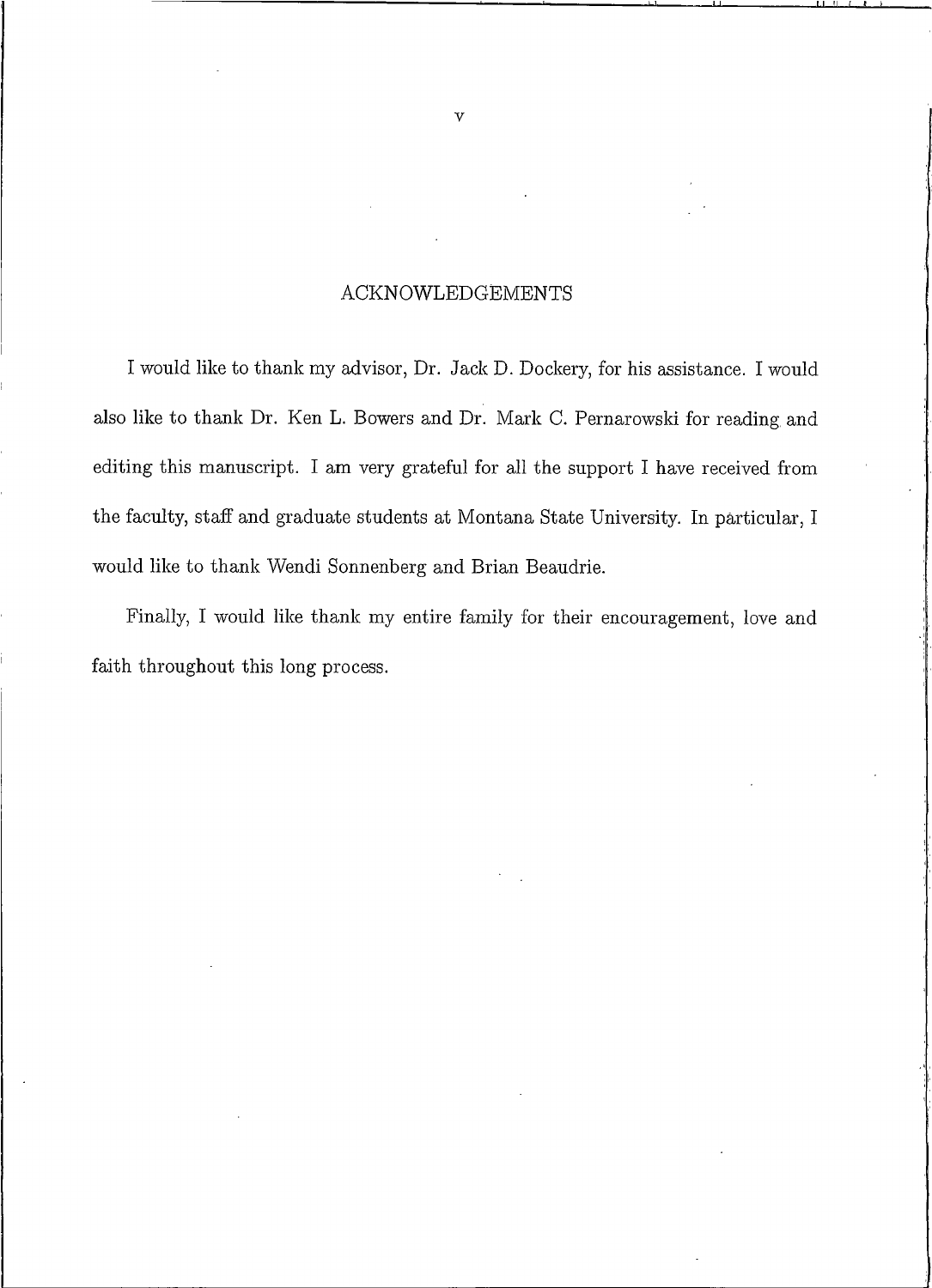## TABLE OF CON

|             | 5  |  |
|-------------|----|--|
|             | -5 |  |
|             |    |  |
|             | -7 |  |
|             |    |  |
|             |    |  |
|             |    |  |
|             |    |  |
|             |    |  |
|             |    |  |
|             |    |  |
|             |    |  |
|             |    |  |
|             |    |  |
|             |    |  |
|             |    |  |
|             |    |  |
|             |    |  |
|             |    |  |
|             |    |  |
|             | 28 |  |
| Bounds on S | 31 |  |
|             |    |  |
|             | 37 |  |
|             | 38 |  |
|             | 42 |  |
|             | 43 |  |
|             |    |  |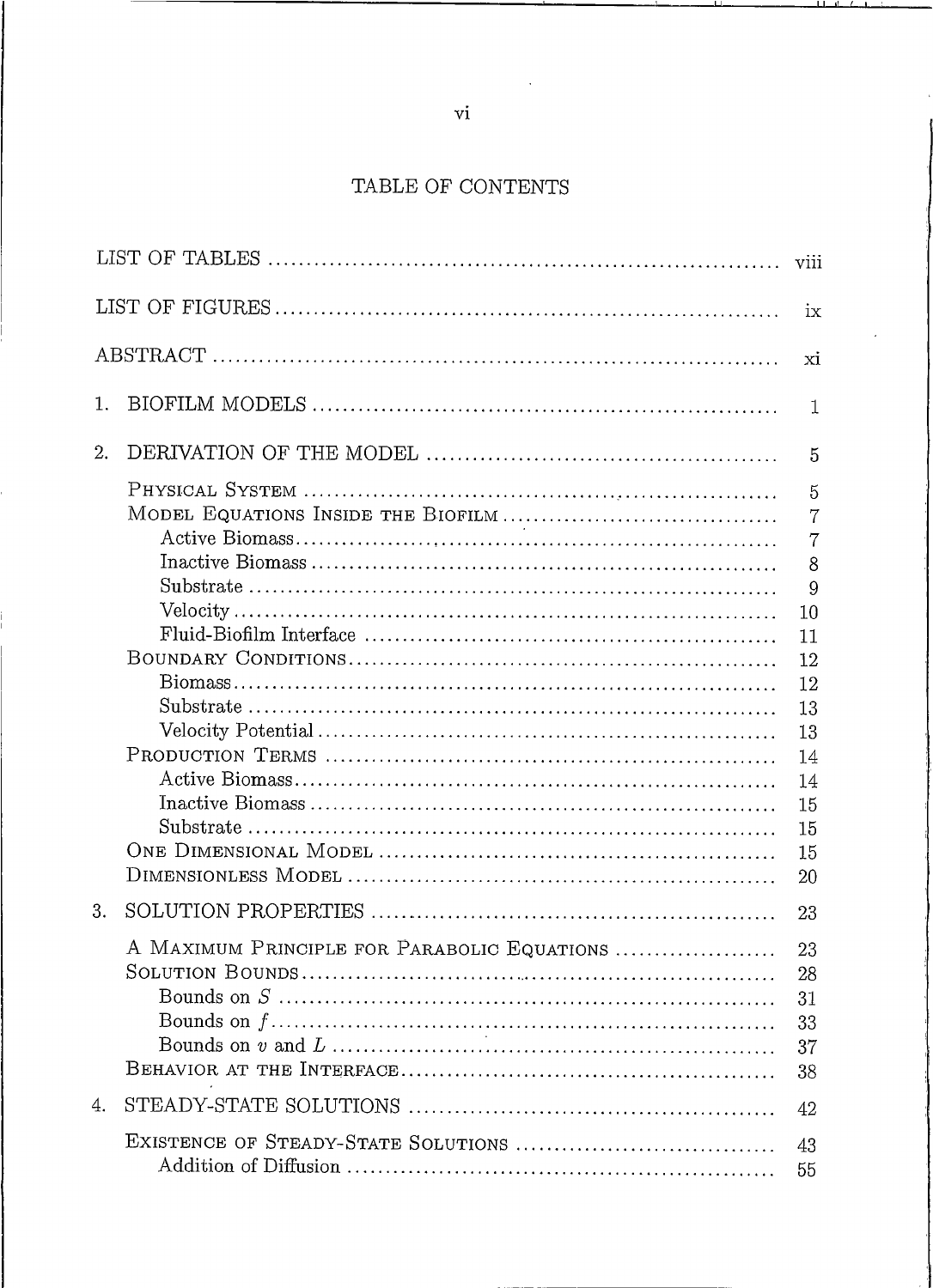|    | STABILITY OF THE STEADY-STATE SOLUTIONS                                                                                      | 57<br>59<br>61                                                                         |
|----|------------------------------------------------------------------------------------------------------------------------------|----------------------------------------------------------------------------------------|
| 5. |                                                                                                                              | 71                                                                                     |
|    | ONE DIMENSIONAL MODEL WITH EPS PRODUCTION<br>NUMERICAL SIMULATIONS OF THE MODEL                                              | 71<br>72<br>73<br>74<br>75<br>76<br>78<br>79<br>82<br>84<br>86<br>88<br>92<br>96<br>98 |
| 6. |                                                                                                                              | 104                                                                                    |
|    |                                                                                                                              | 108                                                                                    |
|    |                                                                                                                              | 109                                                                                    |
|    | APPENDIX A - BIOFILM MODEL WITHOUT EPS<br>APPENDIX B - JACOBIAN MATRIX CODE<br>APPENDIX C - SUBSPACE ITERATION WITH A CAYLEY | 110<br>115                                                                             |
|    | APPENDIX D - BIOFILM MODEL WITH EPS  125                                                                                     | 121                                                                                    |

 $\ddot{\phantom{0}}$ 

 $\cdot$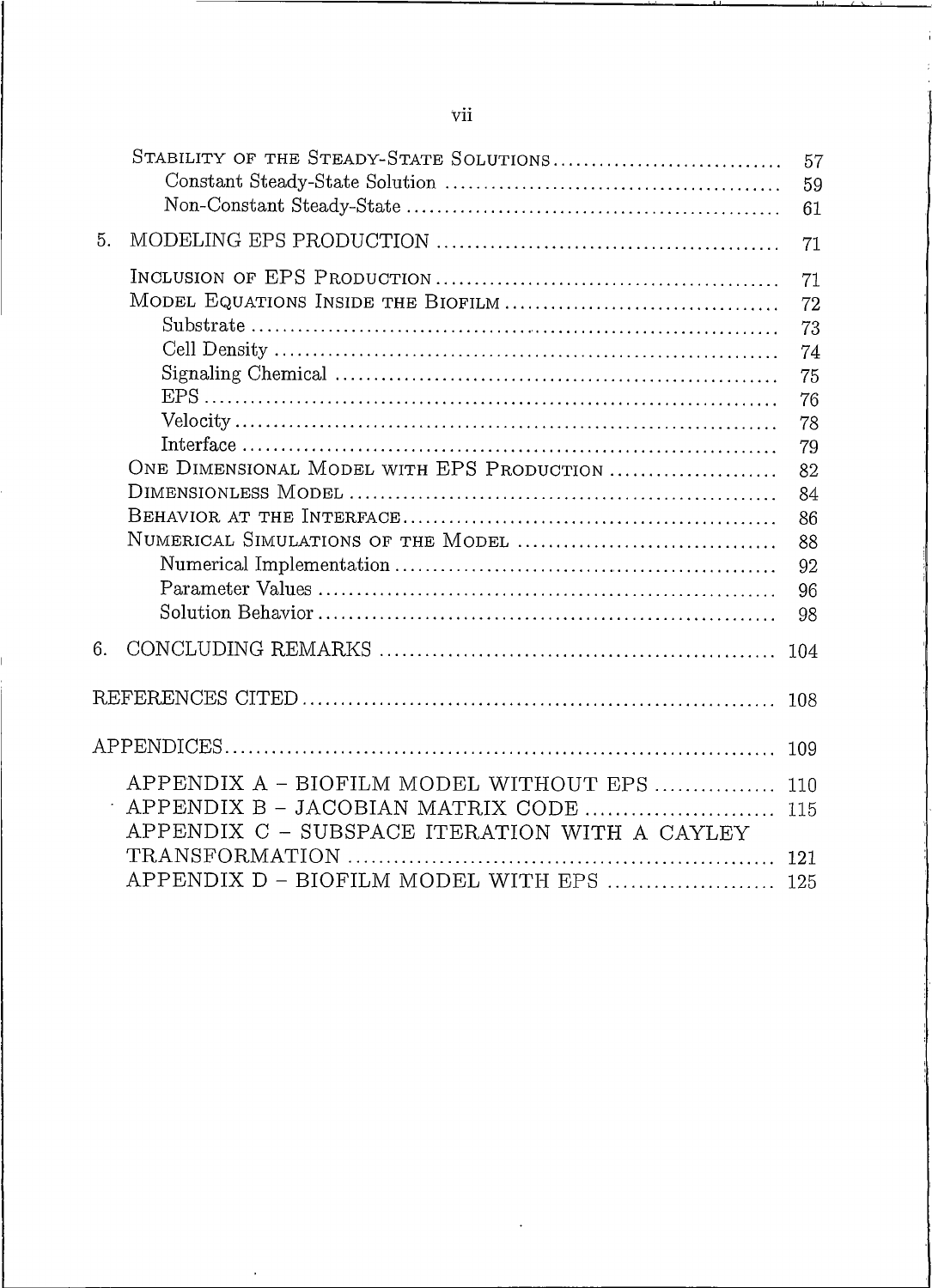# $viii$

 $\ddot{\phantom{a}}$ 

## LIST OF TA

| Page |
|------|
|      |
|      |
|      |
|      |
|      |
|      |
|      |
|      |
|      |
|      |
|      |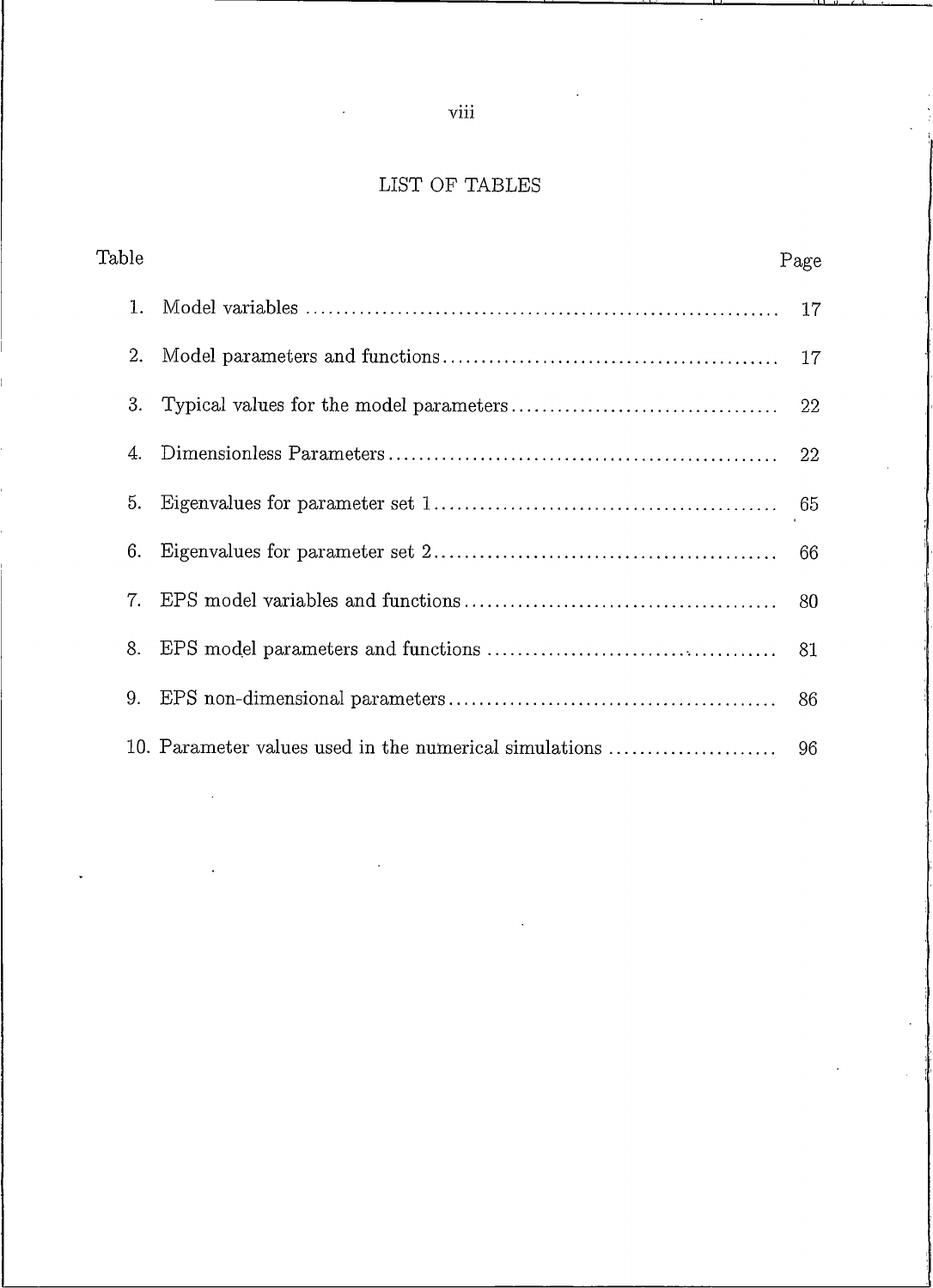# $LIST$  OF FIGURES

| Figure | Page |
|--------|------|
|        | - 6  |
| 2.     |      |
| 3.     | -30  |
| 4.     |      |
| 5.     | 67   |
| 6.     |      |
| 7.     | 68   |
| 8.     |      |
|        |      |
|        |      |
|        |      |
|        |      |
|        |      |
|        |      |
|        | 90   |
|        | 91   |
|        |      |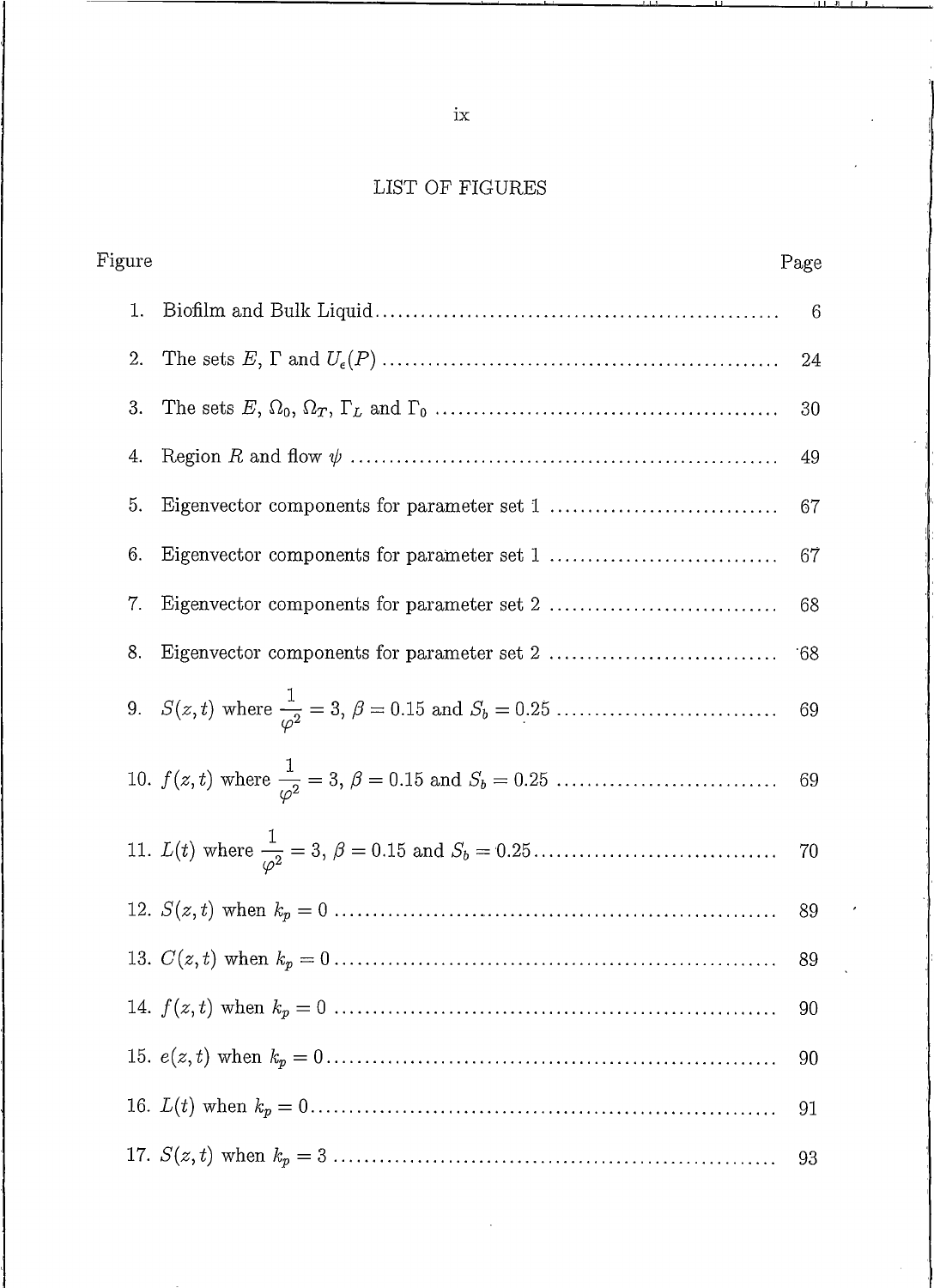$\mathbf{x}$ 

 $\overline{a}$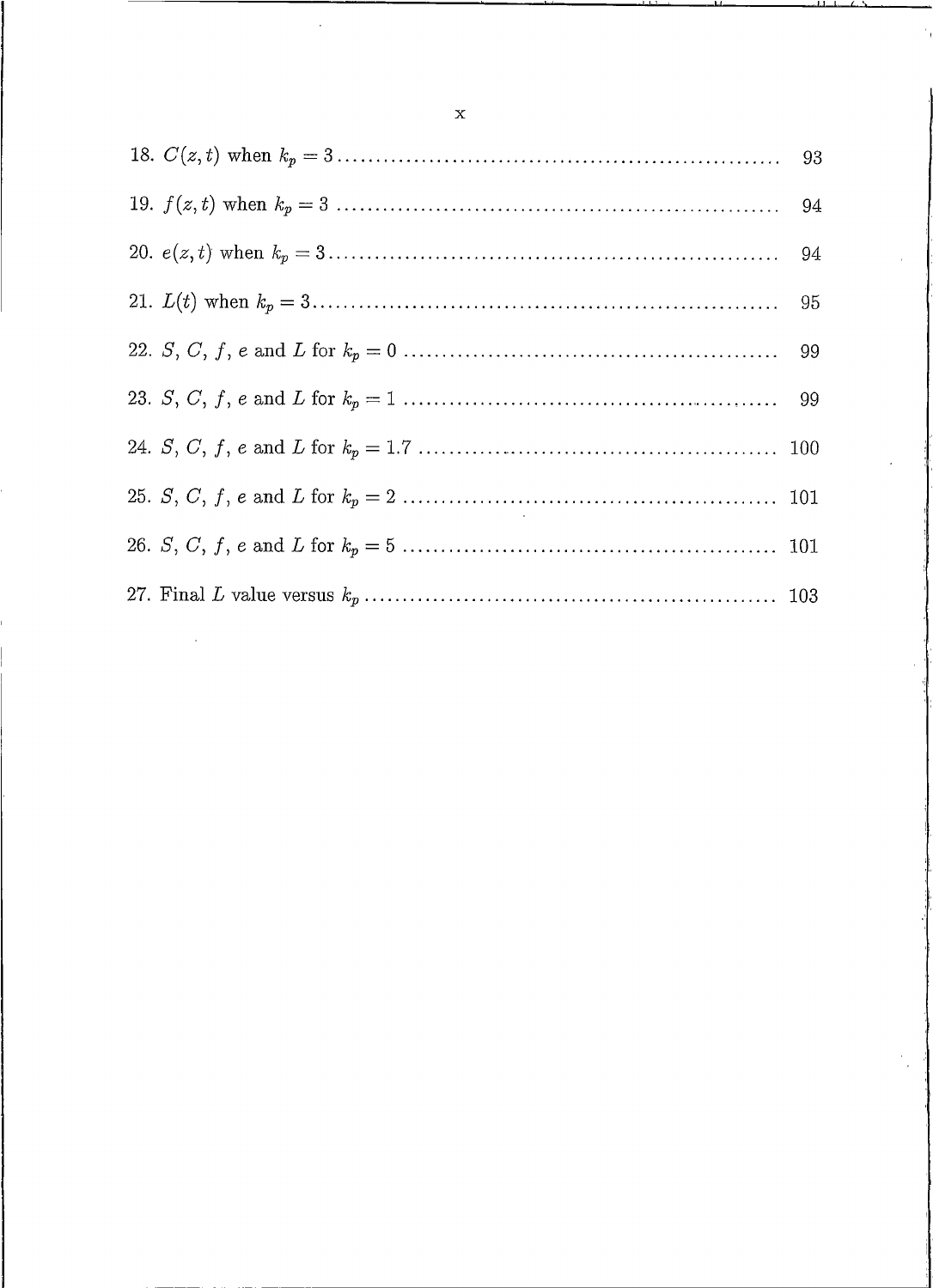#### ABSTRACT

Biofilm is a term used to describe the collection of organisms in an aqueous environment. A model which simulates a single species biofilm with one growth limiting substrate is derived. In this simple model, it is proved that the solution to the substrate equation is bounded. If diffusion is included in the biomass equations, then the biofilm volume fractions, thickness and velocity are also bounded. The model which does not include detachment suggests that a steady-state solution is possible if the inactivation rate is zero. It is also shown that a steady-state solution corresponding to the absence of active biomass is linearly unstable provided the bulk substrate satisfies an inequality involving the observed decay rate. Finally, this model is altered to include EPS. The production of EPS depends on the concentration level of a signaling chemical which is also included in the model. The numerical simulations of this new model indicate that a minimum production rate is needed for a significant amount of EPS to be produced.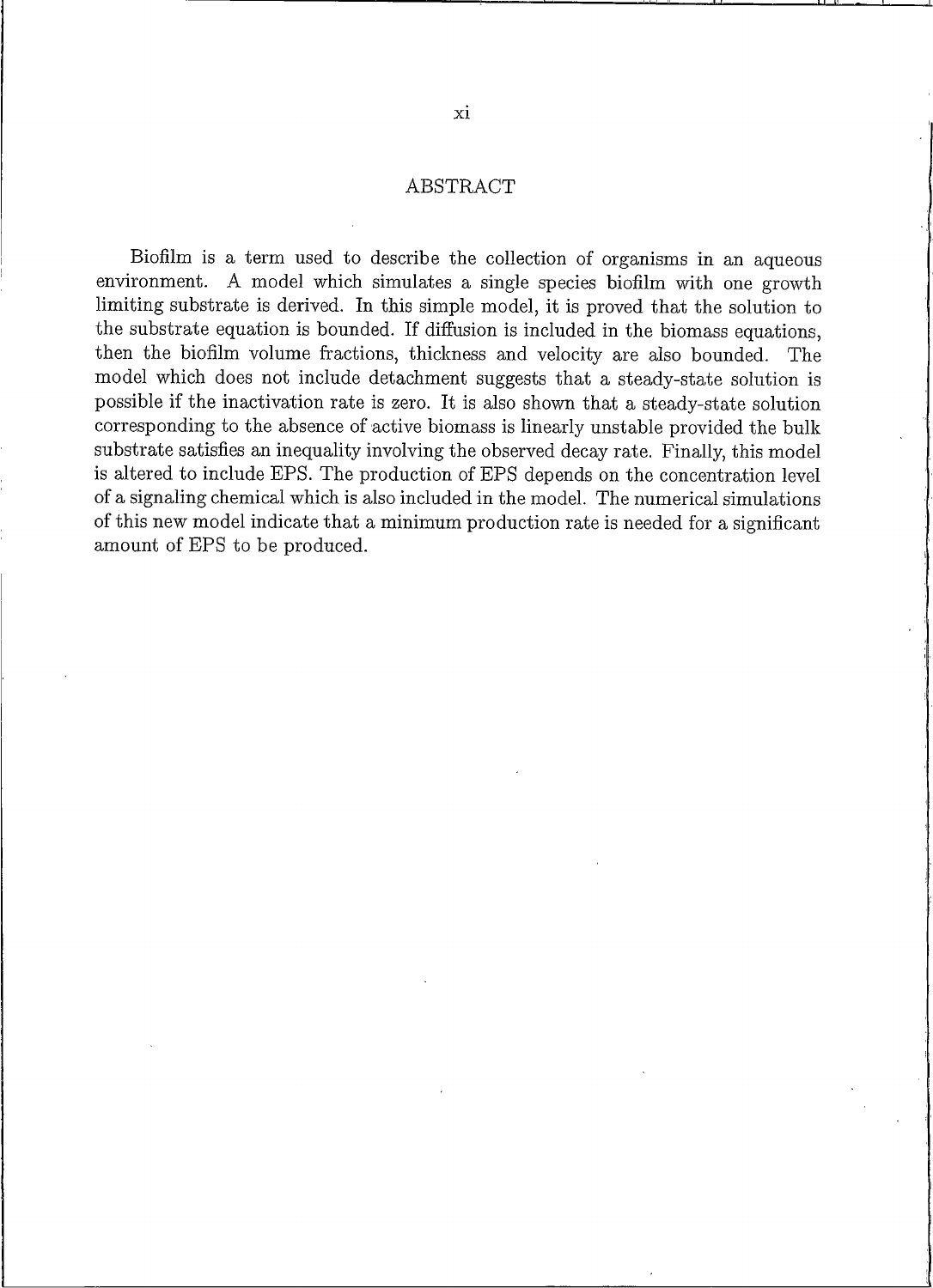#### **CHAPTER 1**

#### **BIOFILM MODELS**

The term biofilm describes the collection of microorganisms that accumulate on surfaces in aqueous environments. Biofilms occur in a variety of places. Examples include: pipes in a waste-water treatment plant, medical implants and rocks in a stream bed. The presence of such build-up poses health risks and can effect a system's operation. Once a film forms on a surface, it is expensive to remove and it may return. Understanding the mechanisms that control the formation of biofilms could lead to better methods for prevention and removal.

Biofilms are complex systems. They contain both liquid and solid components. In each of these phases, several types of organisms and substrates are usually present. Studying the processes that take place inside a biofilm is difficult, since the thickness of most biofilms is on the order of 10 to 100 microns. With such a small scale, experiments are hard to design and perform. By using mathematical models, a particular process or environmental situation can be isolated and studied. The earliest models, developed in the late 1970's, were static models. The spatial distribution of the organisms and the thickness of the biofilm were fixed. The models described the substrate concentration inside a biofilm. The next generation of models allowed the thickness of the biofilm and the species distribution to evolve over time.

 $\mathbf{1}$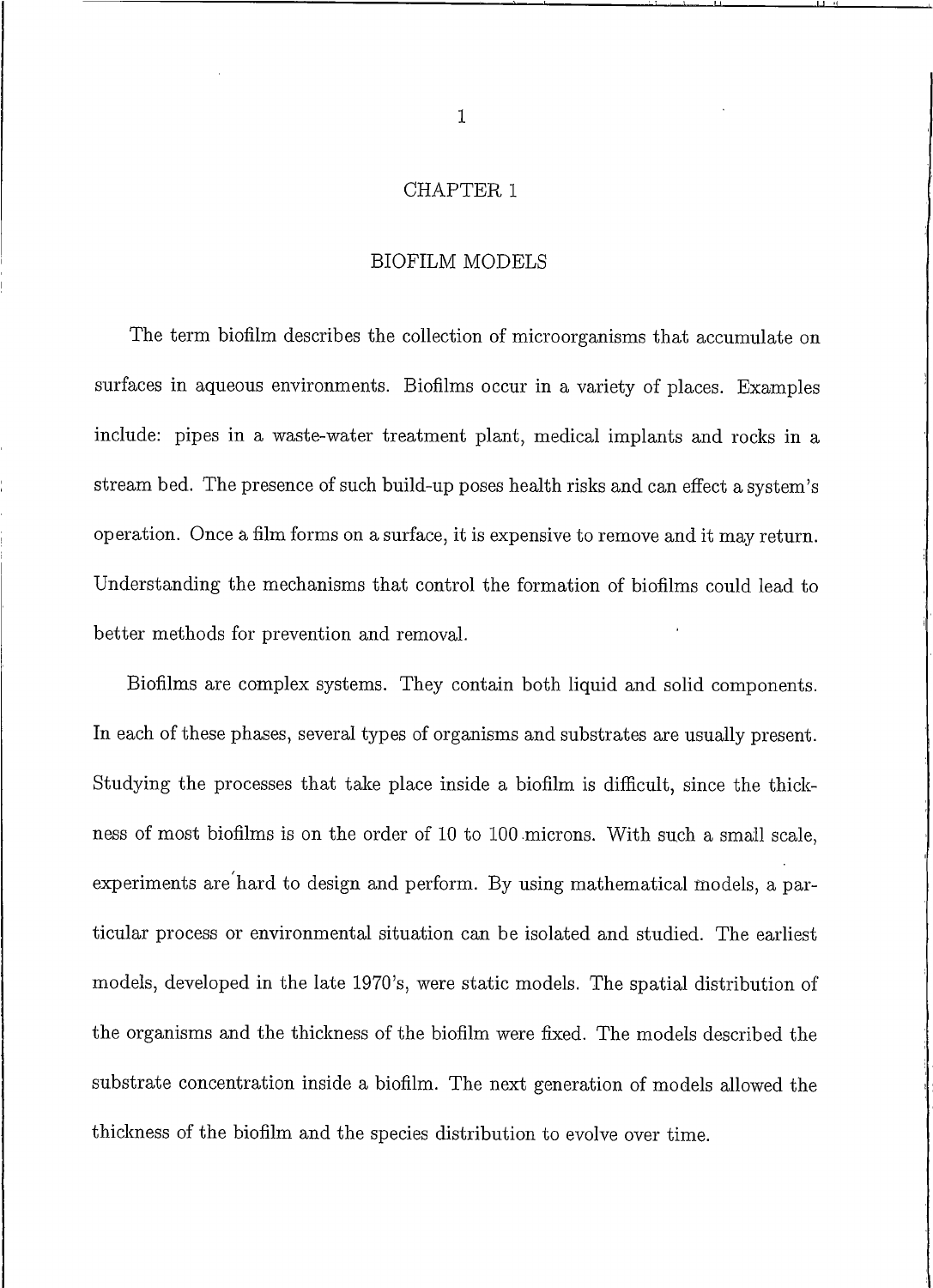Wanner and Gujer [13] proposed one of the first dynamic models. The model is a set of partial differential equations derived from mass conservation principles. This model was one dimension in space and modeled variations in a direction perpendicular to the film's surface. Other transient models followed [6], and their development is similar to the approach taken by Wanner and Gujer. Although these models have been studied numerically, their solutions have not been studied mathematically. Furthermore, neither model includes the production of non-biomass substances. For example, most bacteria produce polymers that coat the cells in the biofilm. These polymers, called extracellular polymeric substances (EPS), allow the cells to attach to surfaces. It is believed that EPS contributes to other physical phenomenon inside a biofilm. Unfortunately the exact relationship between EPS and the observed physical changes is not well-understood. A mathematical model with EPS production would aid in the study of EPS formation in a biofilm. In this thesis, a general one dimensional biofilm model is derived and the solutions of this model are analyzed. This model is then adapted to include EPS production.

Chapter 2 contains the derivation of the model. The derivation is a slightly different approach than was used in [13] and [6]. Both [13] and [6] derived the model in only one spatial dimension. Although the final model in Chapter 2 is the same set of equations found in [13], these equations are the reduction of a three dimensional model to one dimension. This approach is used because a biofilm is a three dimensional

 $\overline{2}$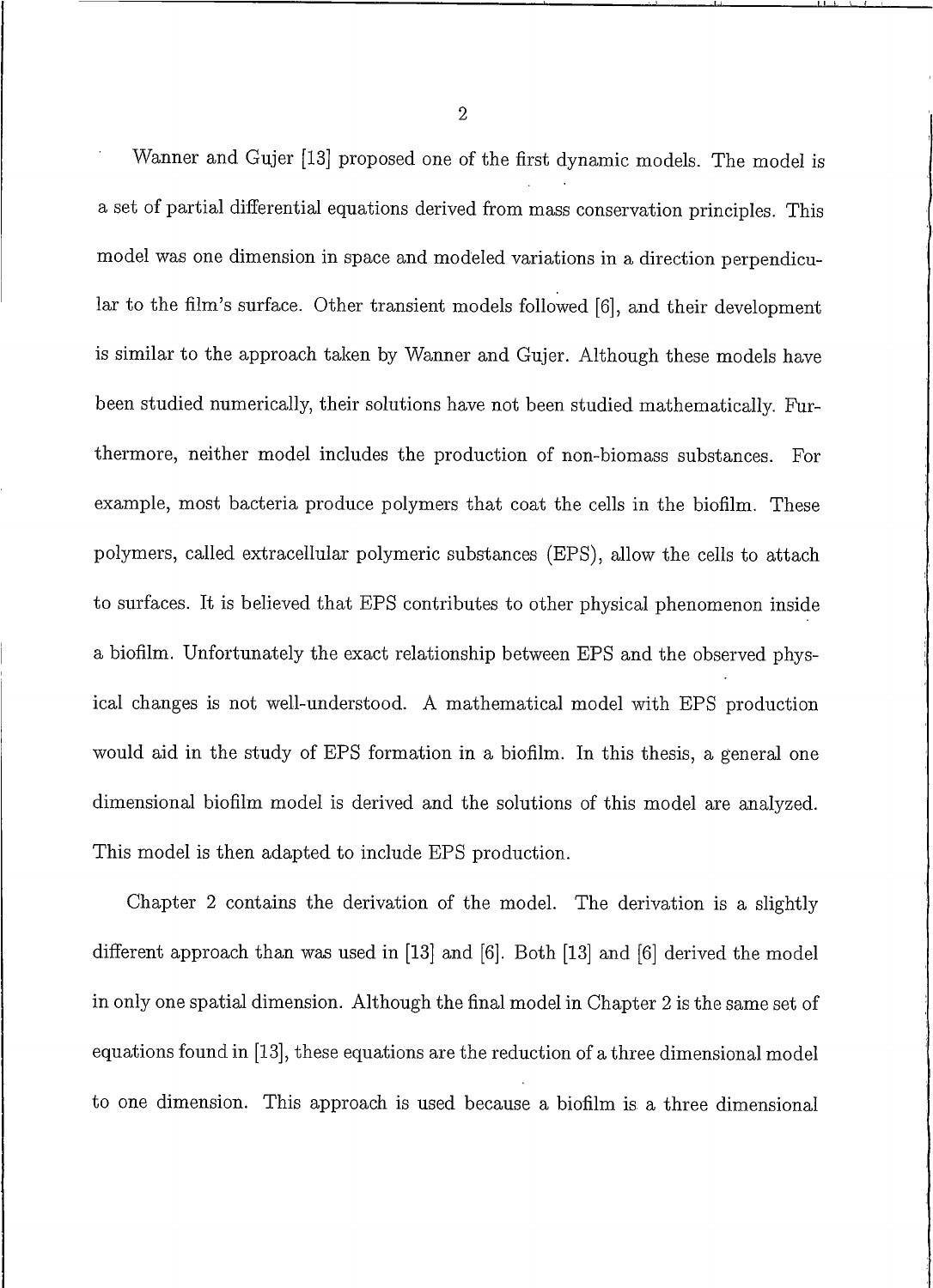object. If a one dimensional model is used to study a biofilm it should be consistent with a three dimensional model.

Once this model is derived, Chapter 3 covers some of the qualitative properties. We will assume that a solution exists and is unique. With this assumption, we will show that the solution of the substrate equation is bounded. Under the assumption that biomass diffuses inside the biofilm, we prove that the solution related to the organism density is bounded. From this result, bounds on the biofilm thickness and velocity are proved. Another result found in this chapter is the behavior of the equation related to biomass density at the interface. It is proved that for all parameter values, the model tends to a steady-state value at the interface. This implies that the density of organisms at the film's surface approaches a fixed value.

With a small number of organisms present, a film quickly forms and then stabilizes at a thickness on the order of 100 microns. If the model duplicates this behavior, then the solutions would tend to a steady state solution. In Chapter 4, the existence and stability of steady state solutions is studied. The model without detachment included has two steady-state solutions. One is a trivial solution that corresponds to a biofilm with no active organisms present. This solution is linearly unstable if the organism growth rate at the interface is greater than the inactivation rate. The other solution exists if the inactivation rate is zero and if the organism growth rate at the interface is positive. The stability of this solution is analyzed numerically. The results are mixed, but most of the numerics indicate that the solution is stable.

3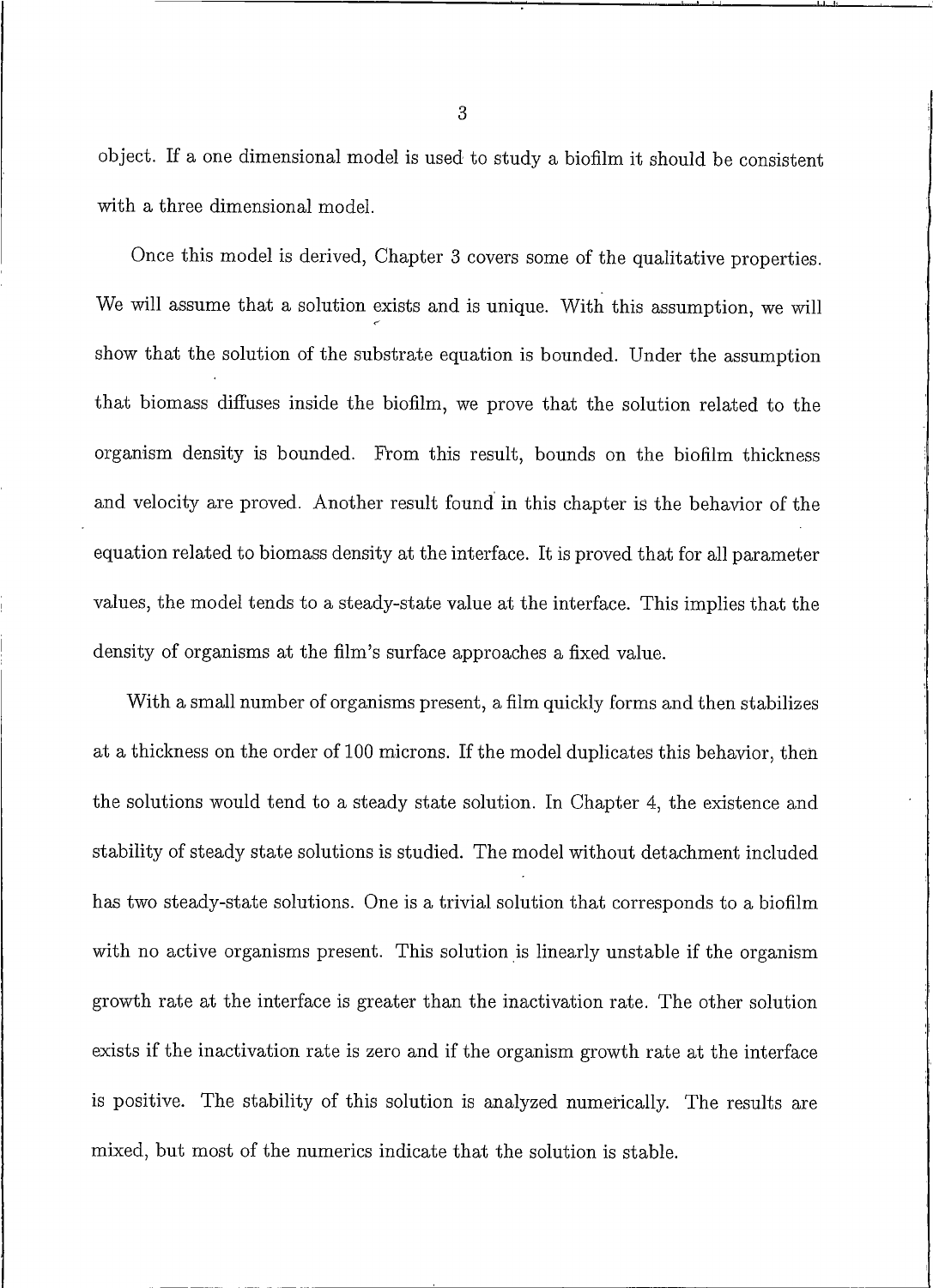Finally in Chapter 5, the model derived in Chapter 2 is altered to include EPS production. There is experimental evidence [3], [5], [8] that signaling chemicals control EPS production. Based on this information, the basic model is expanded to include EPS and chemical signaling. One description of a biofilm is a gel made up of EPS with cells embedded in the EPS. Using this description, the EPS is modeled like inactive biomass. However, the formation of EPS uses substrate when the signaling chemical reaches a threshold value. The numerical simulations of this new model indicate that there is a minimum rate at which the signaling chemical must be produced at before a significant amount of EPS is formed. Once this minimum has been exceeded the model predicts that most of the EPS occurs at the surface to which the film is attached and most of the organisms can be found near the interface. The model also appears to limit on steady-state solutions.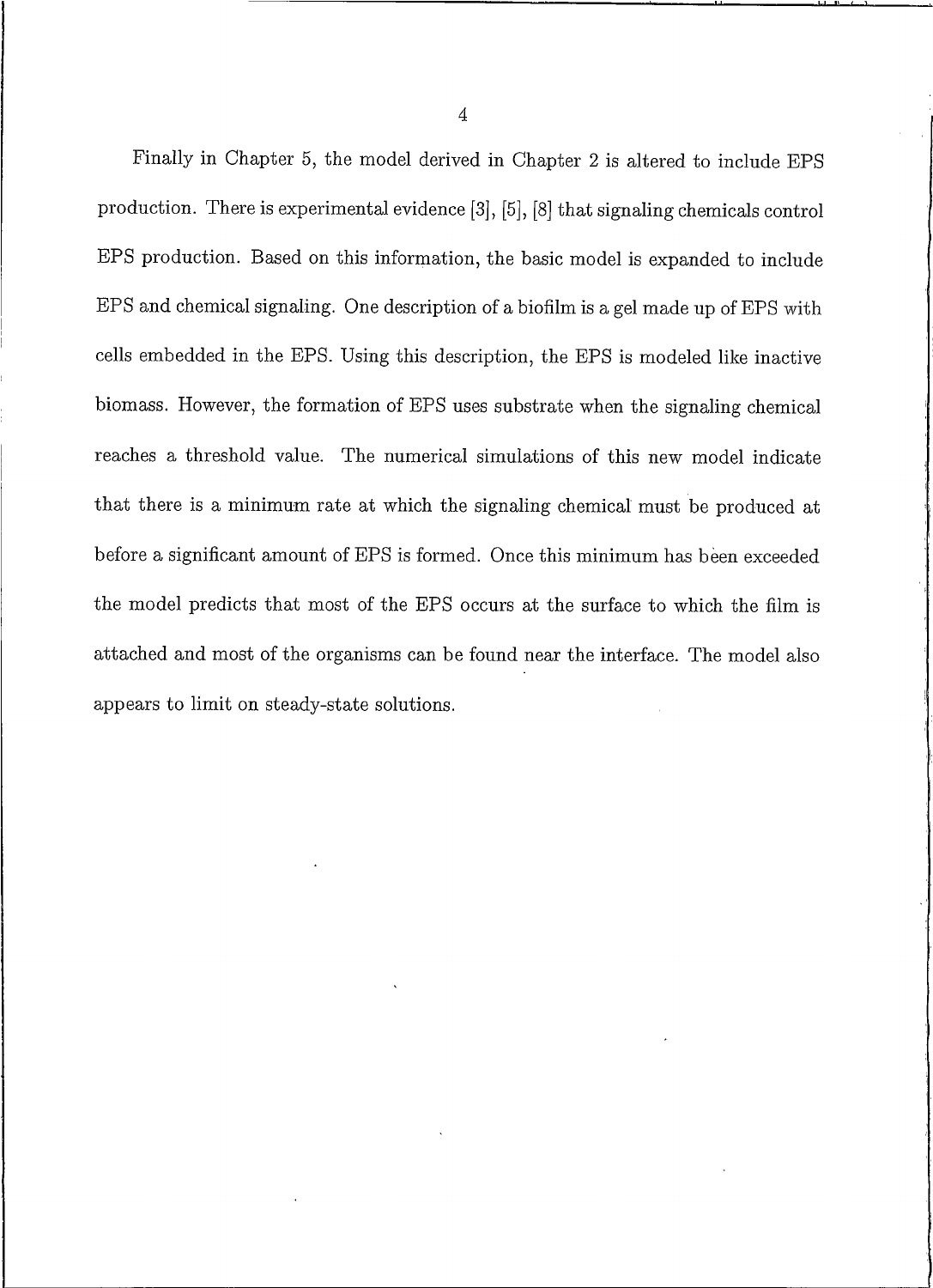#### CHAPTER<sub>2</sub>

## DERIVATION OF THE MODEL

In this chapter, we will derive a one dimensional biofilm model. The derivation does not depend on specific transport, production or growth terms. A variety of functions for these quantities can be easily inserted into the model equations. Starting with a general three dimensional model, a one dimensional model is produced by assuming that only significant variations occur in a direction normal to the surface to which the film is attached. After establishing this one dimensional model, it is rescaled to a non-dimensional set of equations. It is this system that is studied in further detail in Chapter 3 and Chapter 4.

#### Physical System

We will assume that the biofilm is a single species biofilm with one growth limiting substrate present. The physical system is divided into two regions: the biofilm and the bulk liquid. The biofilm, attached to a surface called the substratum, consumes a substrate supplied in the bulk liquid. The fluid-biofilm interface,  $\Gamma$ , separates the two regions (See Figure 1).

To simplify the geometry of the problem, we will assume that the biofilm grows on a flat surface. Let  $\mathbf{x} = (x, y, z)$ . The yz plane corresponds to the substratum and  $x$  denotes the distance in the direction of the outward normal to this plane. We will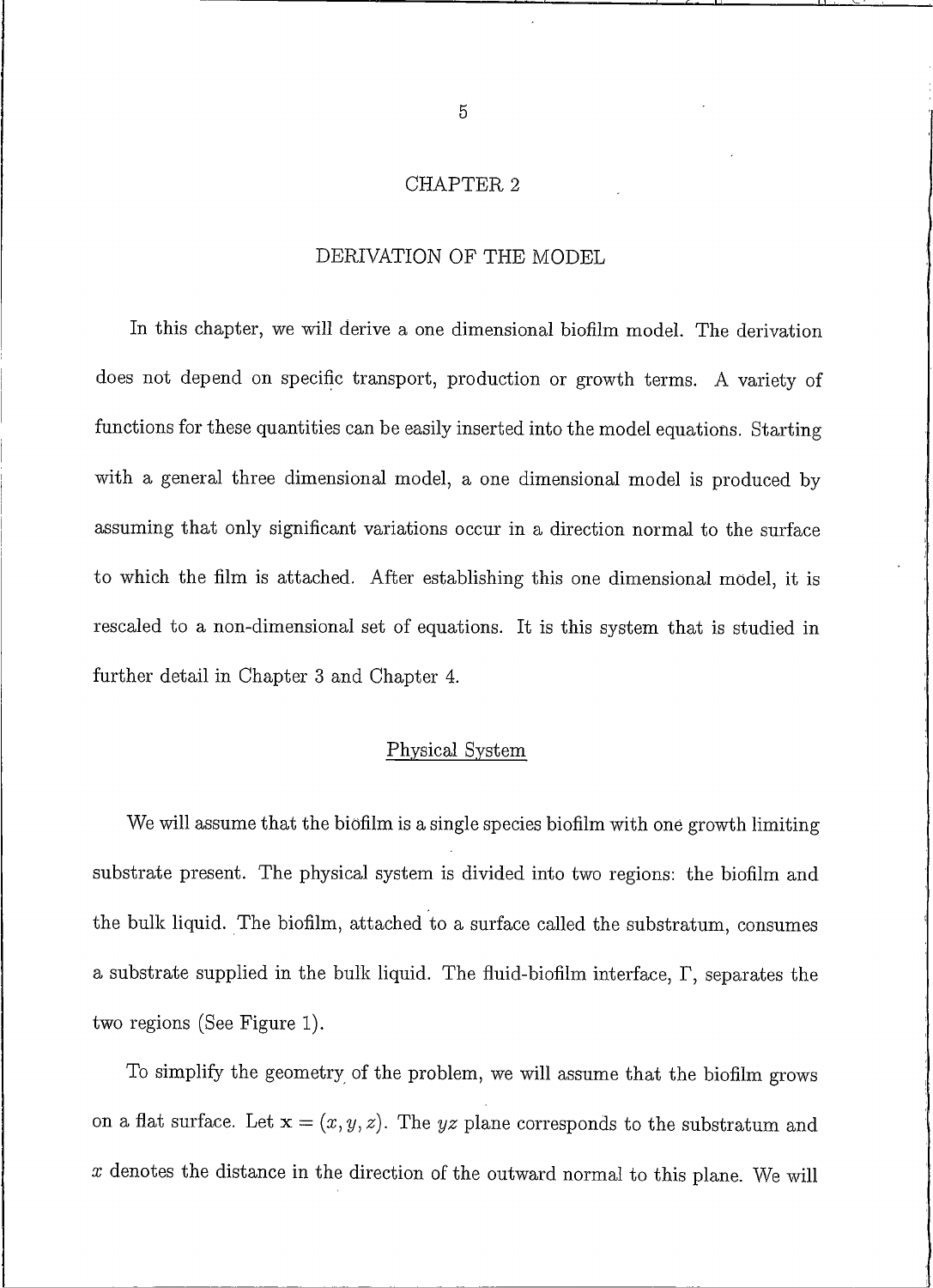also assume that the model quantities are periodic in the  $yz$  plane. Therefore, the model will be derived inside a rectangular box with a square base with sides of length  $2h$ . The substratum is at the base of this box. The origin for the coordinate system is placed at the center of this square.



Figure 1. Biofilm and Bulk Liquid.

The composition of the biofilm is microorganisms and substrate. The organisms are called biomass. Although one species is present, it is divided into two subpopulations. Active biomass which consumes substrate and the inactive biomass which is inert material and does not consume substrate. The model consists of equations derived from mass balance principles that describe the substrate concentration, active and inactive biomass profiles inside the biofilm. This system of equations is coupled

 $\overline{6}$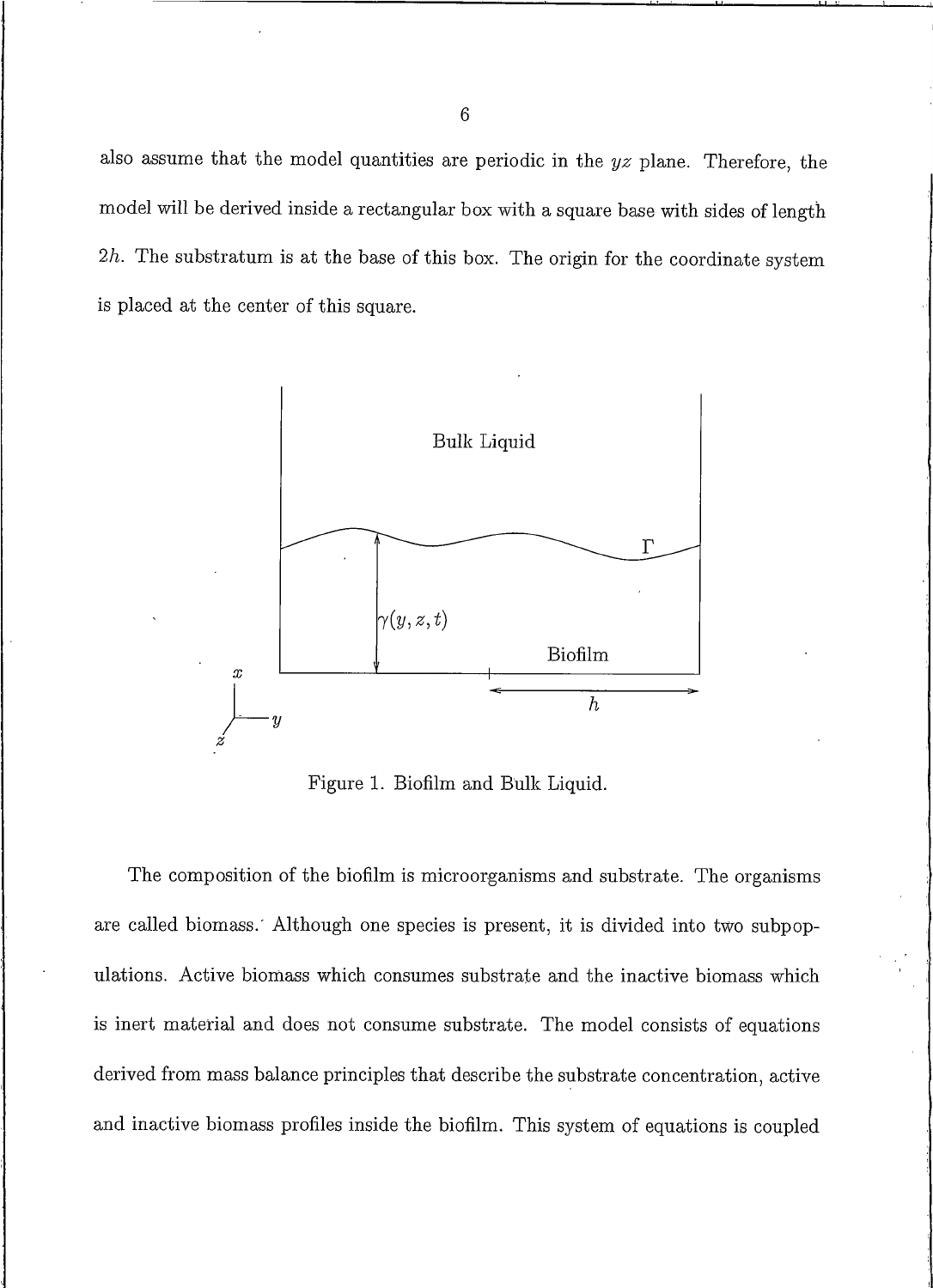with an equation that describes the evolution of the fluid-biofilm interface. We begin with the equations inside the biofilm.

#### Model Equations Inside the Biofilm

#### **Active Biomass**

Let  $\rho(\mathbf{x},t)$  be the active biomass density at x and time t. Consider an arbitrary control volume,  $\Omega$ , found inside the biofilm compartment. The total mass of active cells in  $\Omega$  is

$$
\int_{\Omega} \rho(\mathbf{x},t) d\sigma.
$$

This quantity changes as new cells are created and as active biomass passes through the surface of  $\Omega$ . Thus,

$$
\frac{d}{dt} \int_{\Omega} \rho(\mathbf{x}, t) d\sigma = - \int_{\partial \Omega} \mathbf{J}_{\rho}(\mathbf{x}, t) \cdot \mathbf{n} d\tau + \int_{\Omega} F_{\rho}(\mathbf{x}, t) d\sigma
$$

where  $\partial\Omega$  is the boundary of  $\Omega$ ,  $J_{\rho}$  is the flux of active biomass, **n** is the outward direction normal to  $\partial\Omega$  and  $F_{\rho}$  is the net production rate of active biomass.

Provided that the boundary of  $\Omega$  is smooth and  $J_{\rho}$  is  $C^1$ , the divergence theorem states

$$
\int_{\partial\Omega} \mathbf{J}_{\rho} \cdot \mathbf{n} \, d\tau = \int_{\Omega} \nabla \cdot \mathbf{J}_{\rho} \, d\sigma.
$$

Therefore, the mass balance equation can be written as

$$
\frac{d}{dt} \int_{\Omega} \rho \, d\sigma = \int_{\Omega} F_{\rho} - \nabla \cdot \mathbf{J}_{\rho} \, d\sigma.
$$

 $\boldsymbol{7}$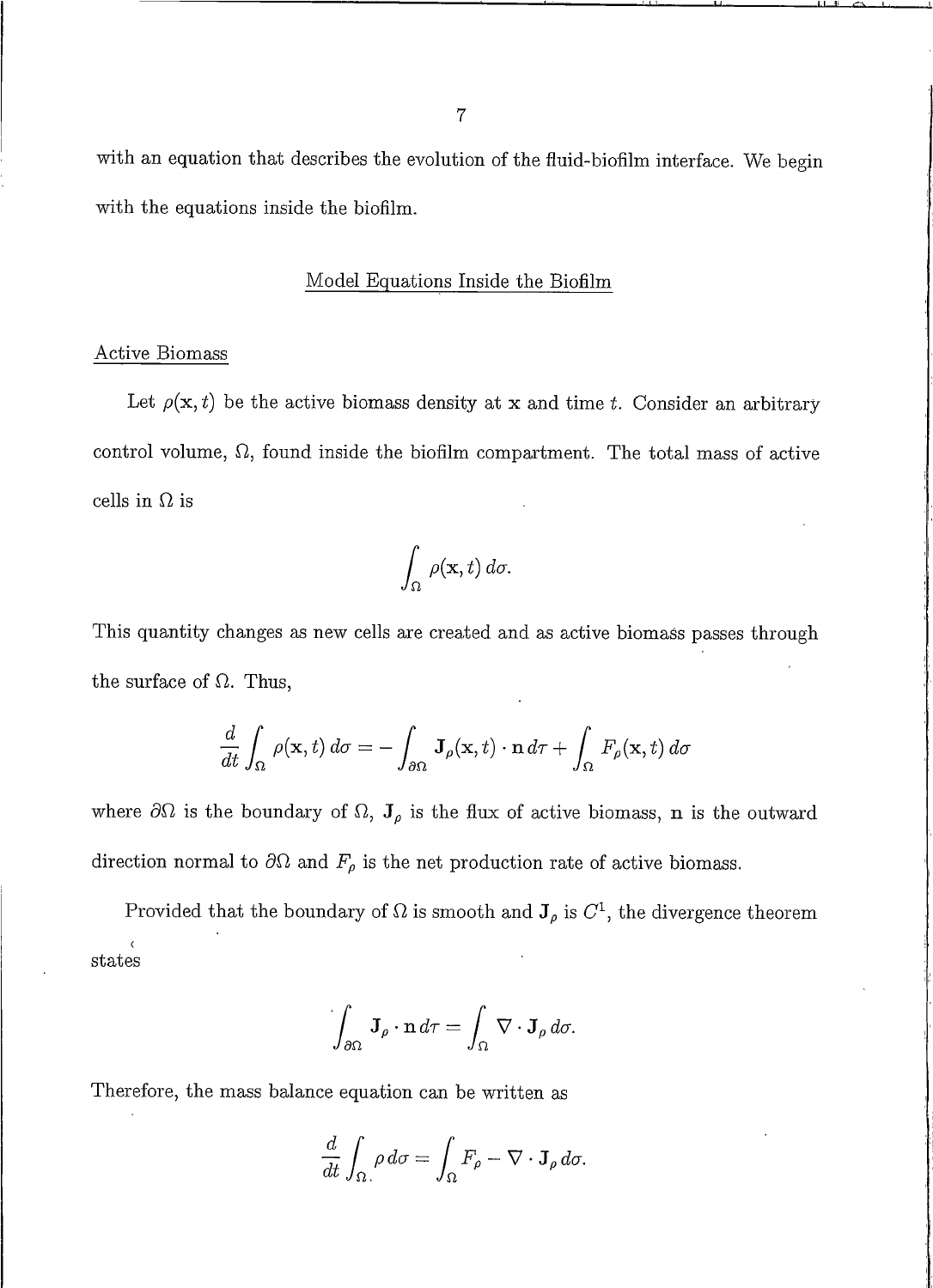If  $\rho$  is a  $C^1$  function in x and t, then

$$
\frac{d}{dt} \int_{\Omega} \rho(\mathbf{x}, t) d\sigma = \int_{\Omega} \frac{\partial \rho}{\partial t}(\mathbf{x}, t) d\sigma.
$$

Since  $\Omega$  is an arbitrary volume, this results in the partial differential equation

$$
\frac{\partial \rho}{\partial t} + \nabla \cdot \mathbf{J}_{\rho} = F_{\rho}.
$$

Cells inside a biofilm are not mobile. Their movement can only occur as the surrounding material expands. Thus, the flux of biomass is a convection process. If  $\mathbf{v}(\mathbf{x},t)$  is the biomass velocity at x, then

$$
{\bf J}_{\rho}={\bf v}\rho.
$$

Hence, the active biomass equation in the biofilm is

$$
\frac{\partial \rho}{\partial t} + \nabla \cdot (\mathbf{v}\rho) = F_{\rho}.
$$
\n(2.1)

#### Inactive Biomass

Let  $\bar{\rho}(\mathbf{x},t)$  be the inactive biomass density at x and time t. The total mass of inactive material found in a control volume  $\Omega$  is

$$
\int_{\Omega} \bar{\rho}(\mathbf{x},t) d\sigma.
$$

Change in the total mass occurs from material transport and production of inactive biomass. Thus, the mass balance equation is

$$
\frac{d}{dt} \int_{\Omega} \bar{\rho}(\mathbf{x},t) d\sigma = - \int_{\partial \Omega} \mathbf{J}_{\bar{\rho}}(\mathbf{x},t) \cdot \mathbf{n} d\tau + \int_{\Omega} F_{\bar{\rho}}(\mathbf{x},t) d\sigma
$$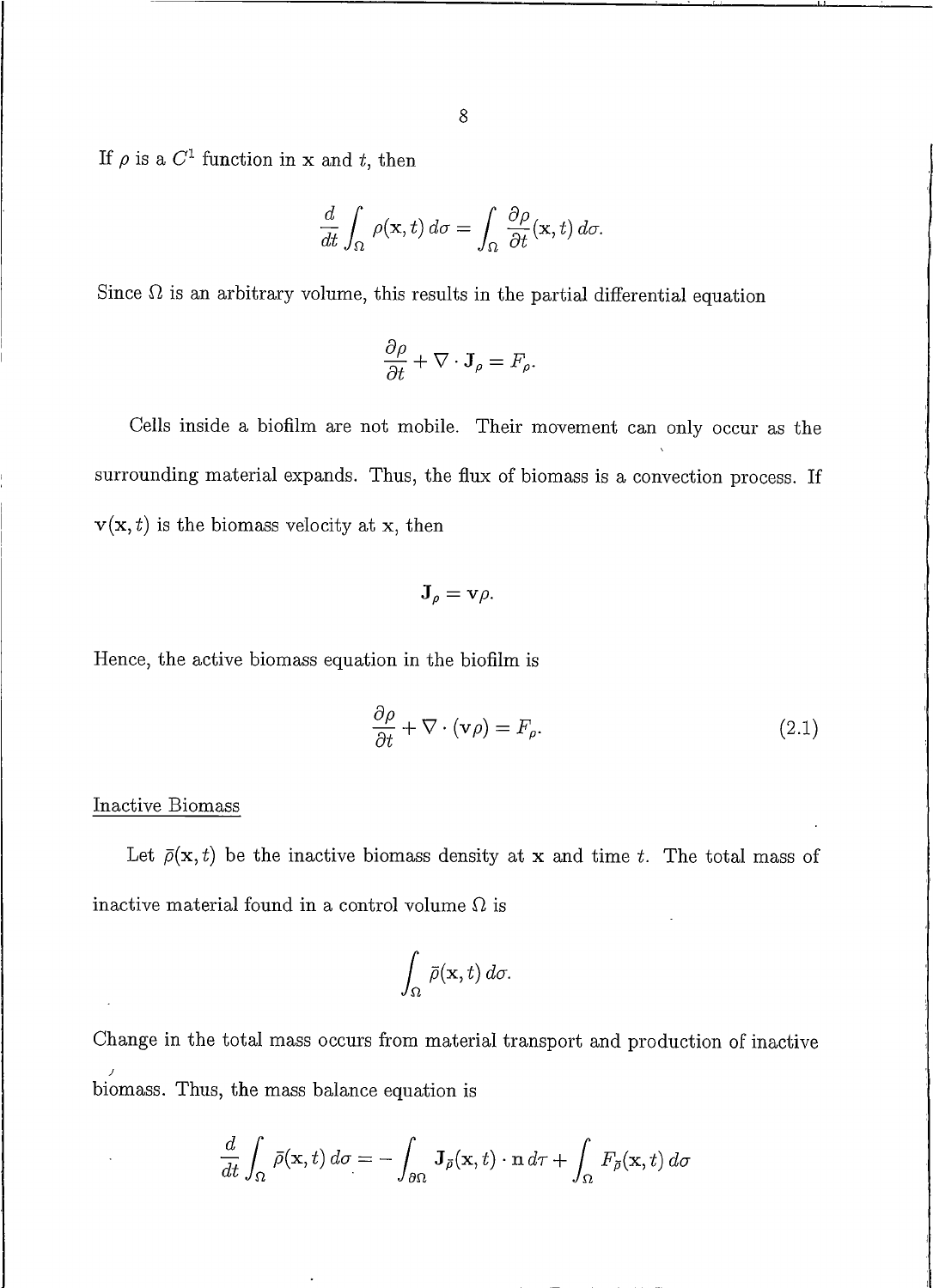where the flux of inactive material is  $J_{\bar{\rho}}$  and the production rate of inactive material is  $F_{\bar{\rho}}$ . Following the same reasoning as above, this integral equation is equivalent to

$$
\frac{\partial \bar{\rho}}{\partial t} + \nabla \cdot \mathbf{J}_{\bar{\rho}} = F_{\bar{\rho}}.
$$

We assume that the transport of inactive biomass is the same as active biomass. Hence, the flux of inactive biomass is

$$
\mathbf{J}_{\bar{\rho}}=\mathbf{v}\bar{\rho}.
$$

With this equation, the inactive biomass equation inside the biofilm is

$$
\frac{\partial \bar{\rho}}{\partial t} + \nabla \cdot (\mathbf{v}\bar{\rho}) = F_{\bar{\rho}}.\tag{2.2}
$$

#### Substrate

If  $S(\mathbf{x},t)$  is the substrate concentration at x and time t, then the total amount of substrate found in  $\Omega$  is

$$
\int_{\Omega} S(\mathbf{x},t) d\sigma.
$$

Like the biomass, this quantity changes as substrate moves through  $\Omega$  and as active biomass consumes substrate. This change in substrate can be expressed as

$$
\frac{d}{dt} \int_{\Omega} S(\mathbf{x}, t) d\sigma = - \int_{\partial \Omega} \mathbf{n} \cdot \mathbf{J}_S(\mathbf{x}, t) d\tau - \int_{\Omega} F_S(\mathbf{x}, t) d\sigma
$$

where  $J_S$  is the flux of substrate. The quantity  $F_S$  represents the rate of substrate usage inside the biofilm.  $F_S$  is assumed to be positive and the minus sign on the last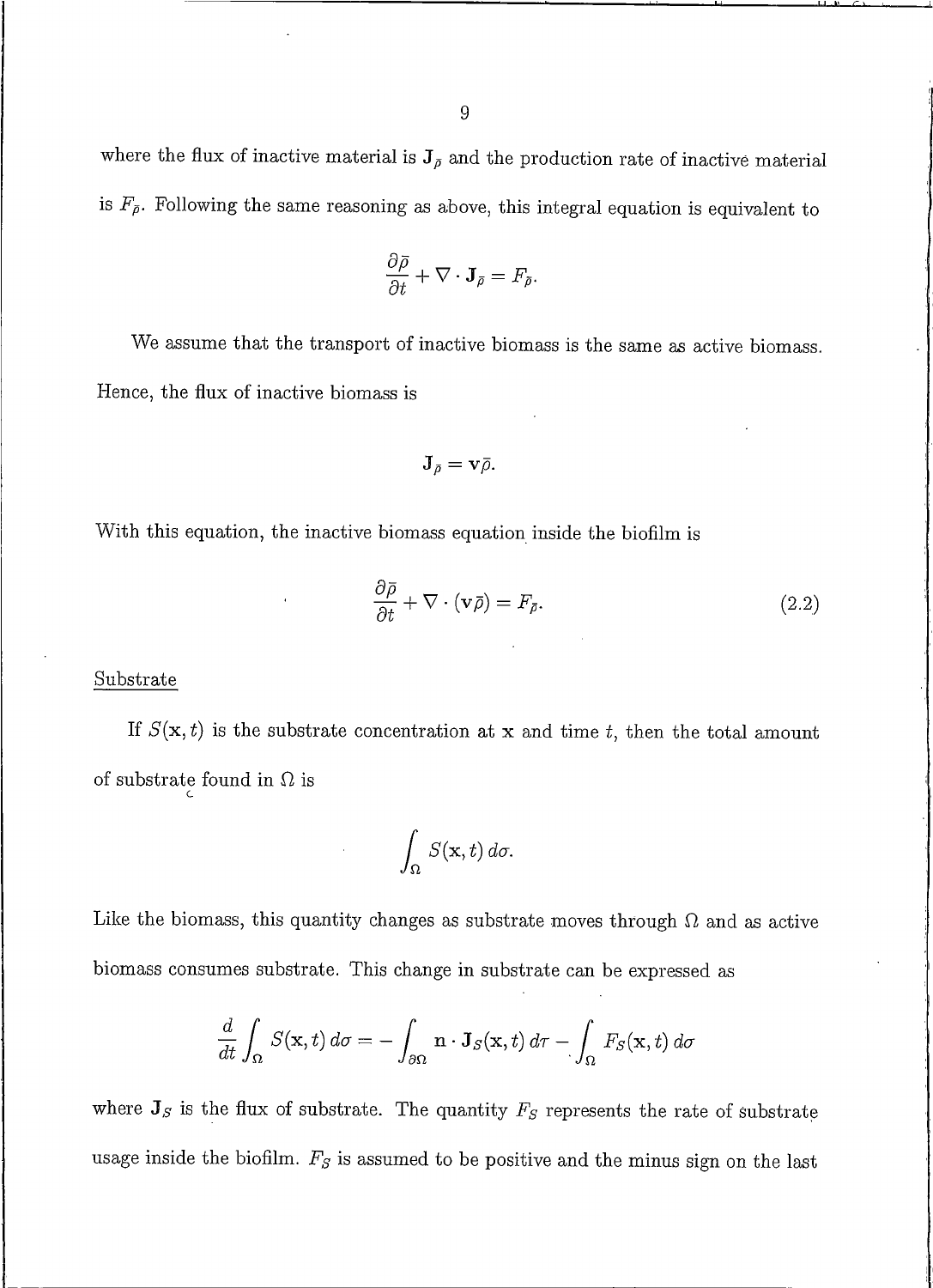integral indicates that substrate is consumed and not produced inside the biofilm. Again, the divergence theorem and the assumption that  $\Omega$  is an arbitrary volume leads to

$$
\frac{\partial S}{\partial t} + \nabla \cdot \mathbf{J}_S = -F_S.
$$

The transport of substrate is modeled by Fick's law; which states

$$
\mathbf{J}_S = -D\nabla S
$$

where the constant  $D$  is the diffusion coefficient for substrate. Thus, the equation for substrate is

$$
\frac{\partial S}{\partial t} = D\nabla^2 S - F_S. \tag{2.3}
$$

#### Velocity

In both biomass equations, the velocity field is not specified. To determine the velocity, we will make the following assumptions. Material inside a biofilm convects as new biomass is produced. Hence, the divergence of the velocity is proportional to the rate of biomass production. Thus,

$$
\nabla \cdot \mathbf{v} = k \left( F_{\rho} + F_{\bar{\rho}} \right) \tag{2.4}
$$

where  $k$  is the constant of proportionality. Since the velocity contains three components, this equation is not enough to determine v. Therefore, we will also assume that the velocity field is irrotational. Under this assumption,

$$
\mathbf{v}(\mathbf{x},t) = \nabla \phi(\mathbf{x},t) \tag{2.5}
$$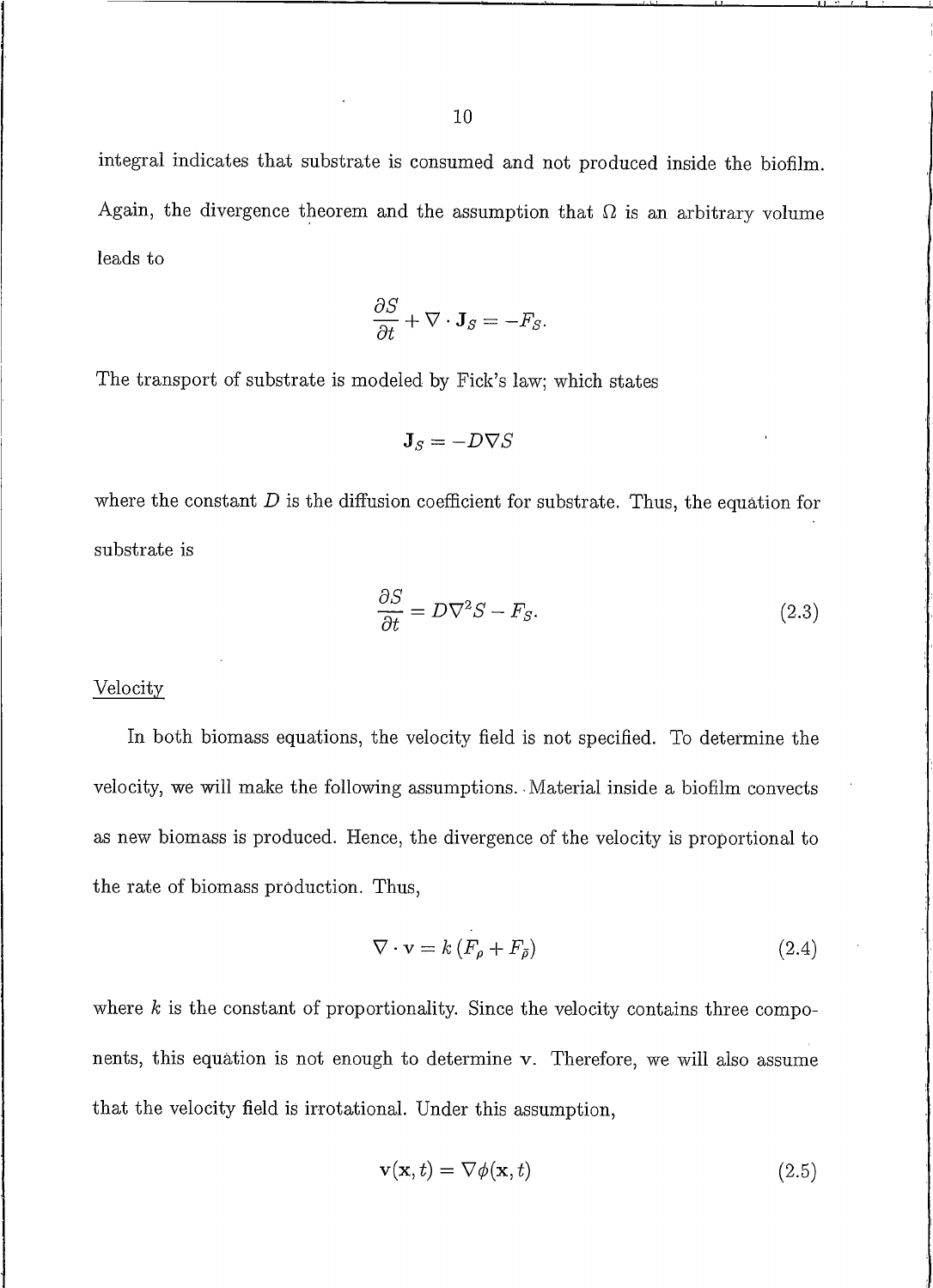11

where  $\phi$  is a velocity potential. Combining equations (2.4) and (2.5) leads to

$$
\nabla^2 \phi = k \left( F_\rho + F_{\bar{\rho}} \right). \tag{2.6}
$$

By using equation  $(2.6)$ , equation  $(2.5)$  can be used to solve for v. Using equation  $(2.5)$ , the biomass equations can now be written as

$$
\frac{\partial \rho}{\partial t} + \nabla \cdot (\rho \nabla \phi) = F_{\rho} \tag{2.7}
$$

and

$$
\frac{\partial \bar{\rho}}{\partial t} + \nabla \cdot (\bar{\rho} \nabla \phi) = F_{\bar{\rho}}.
$$
\n(2.8)

#### Fluid-Biofilm Interface

If  $u$  is some physical quantity, then the material derivative of  $u$  is given by

$$
\frac{Du}{Dt}=\frac{\partial u}{\partial t}+\mathbf{w}\cdot\nabla u
$$

where  $\bf{w}$  is the velocity. The material derivative is the change of  $u$  an observer would see while traveling along the vector field w.

We will assume that the surface which separates the bulk liquid from the biofilm has no diffusional layer and that this surface can be described by the equation

$$
u(x, y, z, t) \equiv x - \gamma(y, z, t) = 0.
$$
\n
$$
(2.9)
$$

We will also assume that biomass on this surface will remain on this surface as the biofilm grows. Thus, the material derivative of  $u$  is zero on the interface.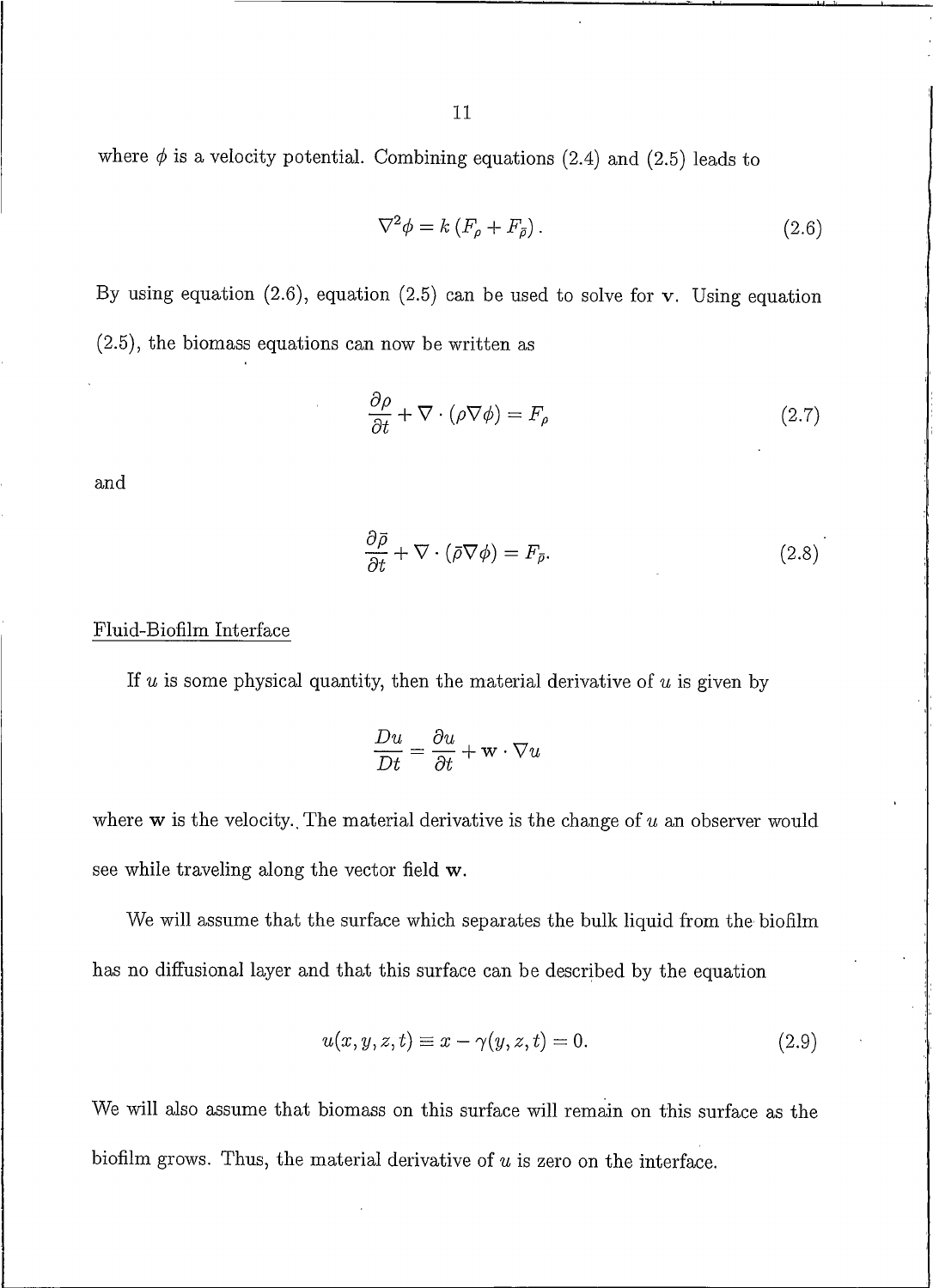Let  $\mathbf{v} = (v_1, v_2, v_3)$  be the limit of the velocity from inside the biofilm at the point  $(\gamma(y, z, t), y, z)$ . The material derivative of (2.9) evaluated on the interface is

$$
\frac{D}{Dt} (x - \gamma(y, z, t)) = -\frac{\partial \gamma}{\partial t} + \mathbf{v} \cdot \nabla (x - \gamma)
$$
  
=  $-\frac{\partial \gamma}{\partial t} + v_1 \left(1 - \frac{\partial \gamma}{\partial x}\right) + v_2 \left(-\frac{\partial \gamma}{\partial y}\right) + v_3 \left(-\frac{\partial \gamma}{\partial z}\right).$ 

Since the material derivative is zero and  $\mathbf{v} = \nabla \phi$ , this can be written as

$$
\frac{\partial \gamma}{\partial t} + \frac{\partial \phi}{\partial y} \frac{\partial \gamma}{\partial y} + \frac{\partial \phi}{\partial z} \frac{\partial \gamma}{\partial z} = \frac{\partial \phi}{\partial x}.
$$
 (2.10)

#### Boundary Conditions

#### **Biomass**

Since biomass does not interact or pass through the substratum a no-flux condition is placed along this surface. If n is the outward normal of the substratum surface, then for points on the substratum

$$
\mathbf{n} \cdot (\mathbf{v}\rho) = 0, \quad \mathbf{n} \cdot (\mathbf{v}\bar{\rho}) = 0.
$$

With the simple geometry placed on this problem, these boundary conditions are equivalent to

$$
v_1(0, y, z, t)\rho(0, y, z, t) = 0, \quad v_1(0, y, z, t)\bar{\rho}(0, y, z, t) = 0
$$

where  $v_1$  is the x component of v. Along the sides of the box, where  $y = \pm h$  and  $z = \pm h$ , periodic boundary conditions are placed on  $\rho$  and  $\bar{\rho}$ . This choice is made to avoid mathematical complications that can arise with solid boundaries and is based on the assumption that  $\rho$  and  $\bar{\rho}$  are periodic functions in the yz plane.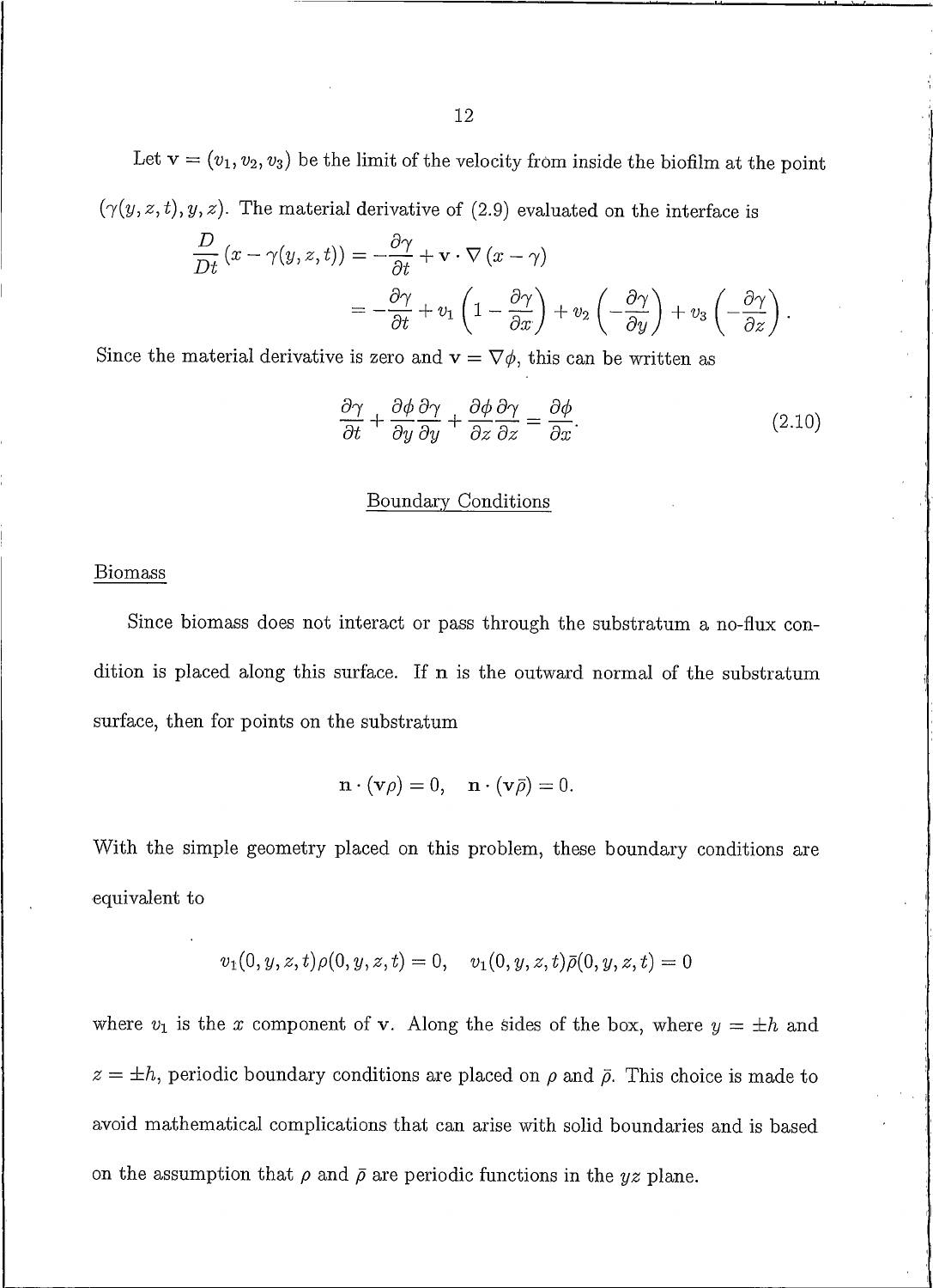#### Substrate

Substrate does not interact or pass through the substratum. So a no-flux condition is appropriate. Using the geometry of the problem, the boundary condition is

$$
\frac{\partial S}{\partial x}(0,y,z,t)=0.
$$

In the bulk liquid, substrate is fed in at a constant rate. If the fluid is well-stirred, the concentration is constant along  $\Gamma$ . If  $S_{bulk}$  is the concentration of the substrate in the bulk liquid, then

$$
S(\gamma(y,z,t),y,z,t)=S_{bulk}.
$$

Periodic boundary conditions are placed on  $S$  and  $\mathbf{n} \cdot \nabla S$ , where  $\mathbf{n}$  is the outward normal direction along the sides of the box.

#### Velocity Potential

We will assume that the biofilm velocity at the substratum is zero. In terms of the velocity potential, this boundary condition is stated as

$$
\mathbf{n} \cdot \nabla \phi(0, y, z) = 0
$$

where **n** is the outward normal of the substratum. This simplifies to the condition

$$
\frac{\partial \phi}{\partial x}(0, y, z, t) = 0.
$$

Along the sides, periodic boundary conditions are placed on  $\phi$ . At the interface, v is perpendicular to the surface; thus  $\phi$  is constant on the interface. Since  $\phi$  is a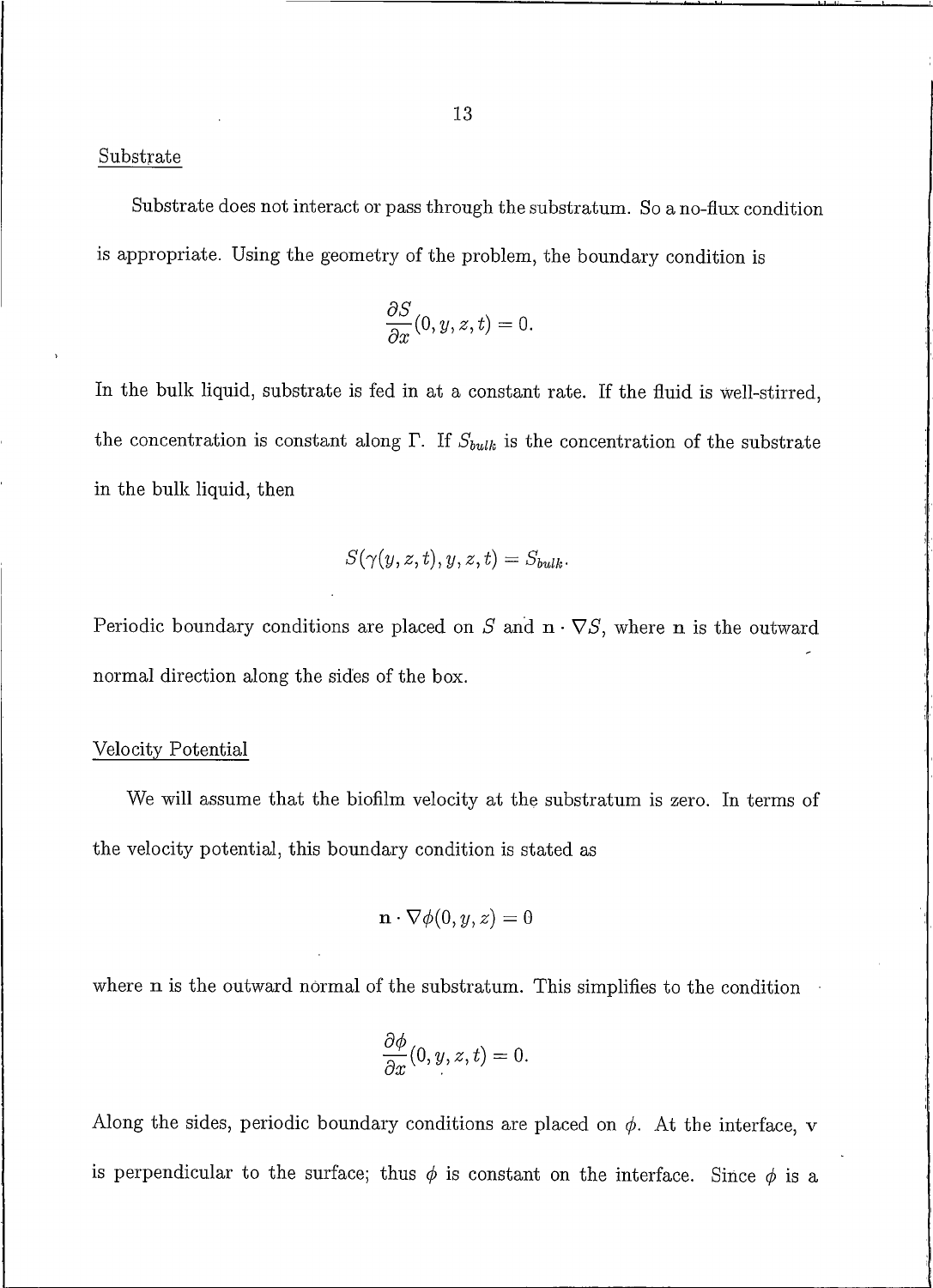potential, an arbitrary value for  $\phi$  can be assigned on  $\gamma$ . Therefore, we set

$$
\phi(\gamma(y,z,t),y,z,t)=0.
$$

### Production Terms

In this section, we will specify the net biomass production and substrate usage functions. We will not assume specific kinetic terms. Instead the general form and mathematical properties of these functions is addressed.

#### Active Biomass

Active biomass is produced as it consumes substrate. It decreases as it converts to inactive biomass. We will assume that both the active biomass production and the conversion to inactive biomass occurs at rates proportional to the active biomass density. Under these assumptions,

$$
F_{\rho} = R(S)\rho - K_i \rho \tag{2.11}
$$

where  $K_i$  is the inactivation rate and R is the net production rate from substrate utilization. We assume that R has the following properties:  $R \in C^1$  for  $S \geq 0$ ,  $R'(S) > 0$  and  $R(0) < 0$ . The last property allows a loss of biomass for low substrate concentrations. A Monod kinetic term is a common function used to model cellular reproduction in a biofilm [2]. A function with a Monod kinetic term which satisfies these properties is

$$
R(S) = \frac{\hat{\mu}S}{K+S} - K_d \tag{2.12}
$$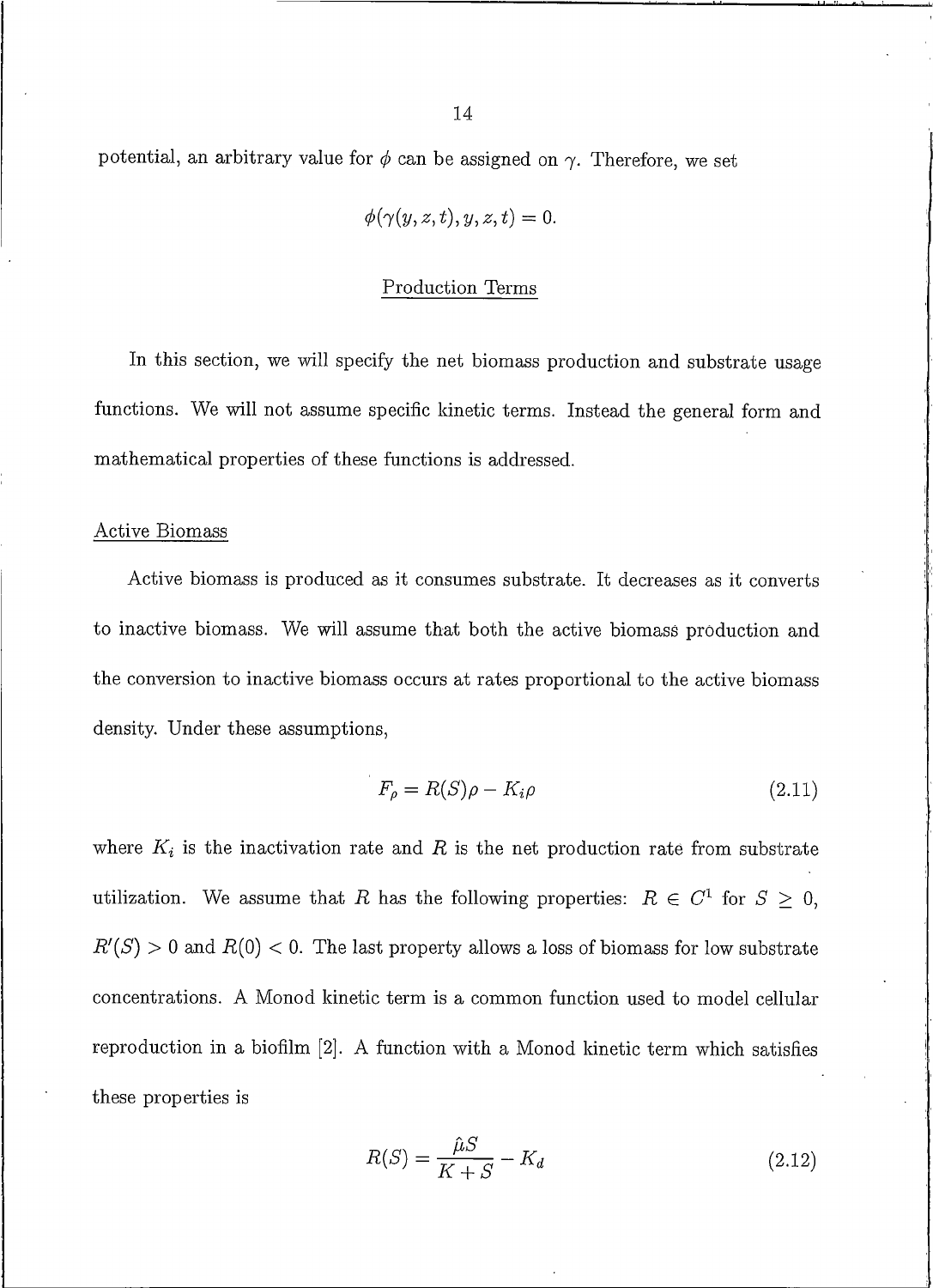where  $\hat{\mu}$  is a maximum growth rate and K is the Monod constant. The parameter  $K_d$  represents the organism decay rate.

#### Inactive Biomass

Inactive biomass does not consume substrate. Once biomass has become inert it can not become active. We also assume that inactive biomass does not decay. Therefore, the net production of inactive biomass is

$$
F_{\bar{\rho}} = K_i \rho. \tag{2.13}
$$

#### Substrate

Substrate consumption is proportional to the active biomass density. Thus,

$$
F_S = \frac{1}{Y} G(S) \rho \tag{2.14}
$$

where Y is a yield coefficient and G is a function with the following properties:  $G \in C^1$ for  $S \geq 0$ ,  $G'(S) > 0$  and  $G(0) = 0$ . Again, a Monod equation is the typical choice to model substrate usage [2]. Notice, that

$$
G(S) = \frac{\hat{\mu}S}{K+S} \tag{2.15}
$$

satisfies the properties given above. As before,  $\hat{\mu}$  represents a maximum growth rate and  $K$  is the Monod constant.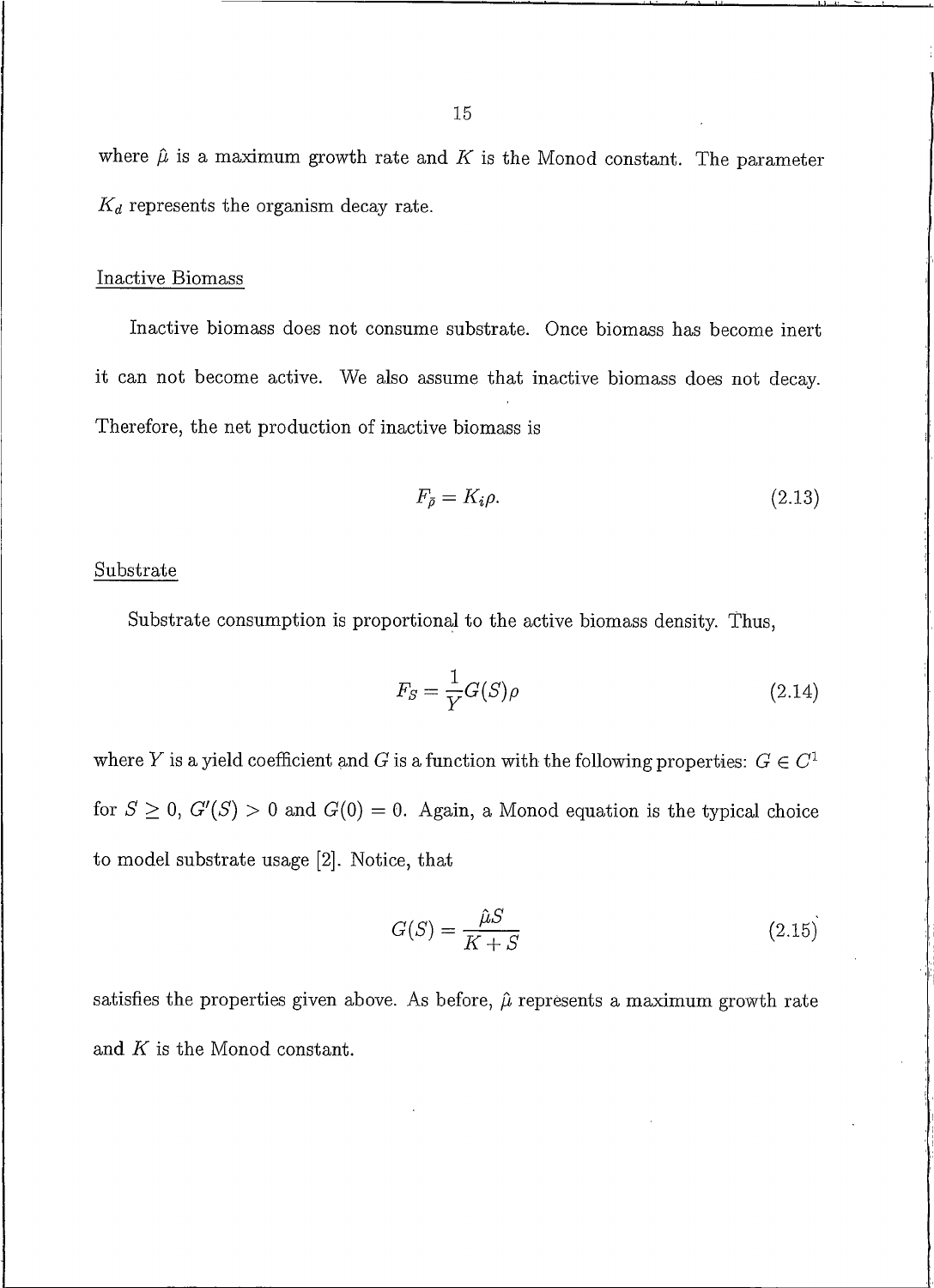## One Dimensional Model

In summary, the model equations are

$$
\frac{\partial S}{\partial t} = D\nabla^2 S - \frac{1}{Y}G(S)\rho,
$$
\n(2.16a)

$$
\frac{\partial \rho}{\partial t} + \nabla \cdot (\rho \nabla \phi) = R(S)\rho - K_i \rho, \qquad (2.16b)
$$

$$
\frac{\partial \bar{\rho}}{\partial t} + \nabla \cdot (\bar{\rho} \nabla \phi) = K_i \rho,
$$
\n(2.16c)

$$
\nabla^2 \phi = kR(S)\rho,\tag{2.16d}
$$

$$
\mathbf{v} = \nabla \phi \tag{2.16e}
$$

inside the biofilm with the equation

$$
\frac{\partial \gamma}{\partial t} + \frac{\partial \phi}{\partial y} \frac{\partial \gamma}{\partial y} + \frac{\partial \phi}{\partial z} \frac{\partial \gamma}{\partial z} = \frac{\partial \phi}{\partial x}
$$
(2.17)

for the interface and boundary conditions

$$
\frac{\partial S}{\partial x}(0, y, z, t) = 0,\tag{2.18a}
$$

$$
v_1(0, y, z, t)\rho(0, y, z, t) = 0, \quad v_1(0, y, z, t)\bar{\rho}(0, y, z, t) = 0,
$$
\n(2.18b)

$$
\frac{\partial \phi}{\partial x}(0, y, z, t) = 0,\tag{2.18c}
$$

$$
S(\gamma(y, z, t), y, z, t) = S_{bulk},\tag{2.18d}
$$

$$
\phi(\gamma(y,z,t),y,z,t) = 0.\tag{2.18e}
$$

Table 1 and 2 list the variables and parameters in the model. The last column in each table displays the units. The symbol  $m_s$  is substrate mass units,  $m_\rho$  and  $m_{\bar\rho}$  are mass units of active and inactive biomass,  $l$  and  $t$  are units of length and time.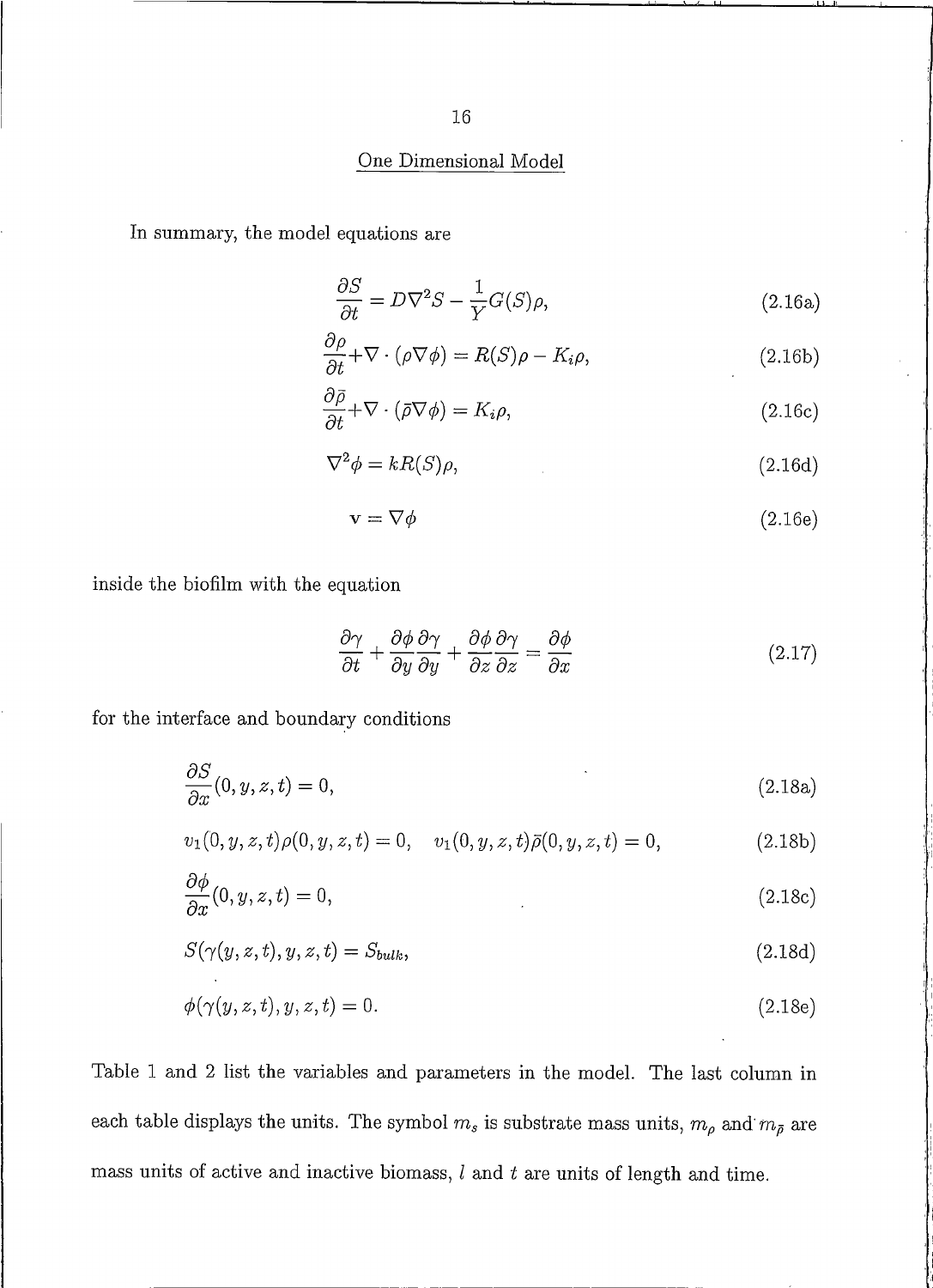| Symbol      | Description              | $_{\rm Units}$                                  |
|-------------|--------------------------|-------------------------------------------------|
| .S          | Substrate concentration  | $m_s\,l^{-3}$                                   |
| ρ           | Active biomass density   |                                                 |
| ō           | Inactive biomass density | $\sum_{m_{\tilde{\rho}}}^{\tilde{\rho}} l^{-3}$ |
| $\mathbf v$ | Velocity                 | $\dot{l} t^{-1}$                                |
| Ф           | Velocity potential       | $t^{-1}$                                        |
|             | Interface height         |                                                 |

Table 1. Model variables.

 $\hat{\boldsymbol{\beta}}$ 

| Symbol           | Description                                    | Units                                                            |
|------------------|------------------------------------------------|------------------------------------------------------------------|
| $S_{bulk}$       | Bulk liquid substrate concentration            | $\overline{\frac{m_s\,l^{-3}}{l^2\,t^{-1}}}$                     |
| $D \$            | Diffusion constant                             |                                                                  |
| $\overline{Y}$   | Yield coefficient                              |                                                                  |
| $K_i$            | Inactivation rate                              | $\frac{1}{m_\rho}\frac{m_s^{-1}}{m_s^{-1}}$                      |
| $\boldsymbol{k}$ | Constant of proportionality                    | $\begin{array}{c} m_\rho^{-1}\,l^3\\ t^{-1} \end{array}$         |
| $\mathbb R$      | Active biomass growth rate (substrate related) |                                                                  |
| G                | Substrate utilization rate                     | $t^{-1}$                                                         |
| $\hat{\mu}$      | Maximum growth rate                            |                                                                  |
| K                | Monod constant                                 | $\begin{array}{c} t^{-1} \\ m_s \, l^{-3} \\ t^{-1} \end{array}$ |
| $K_d$            | Decay rate                                     |                                                                  |

Table 2. Model parameters and functions.

 $\hat{\boldsymbol{\theta}}$ 

 $17$ 

 $\ddot{\phantom{a}}$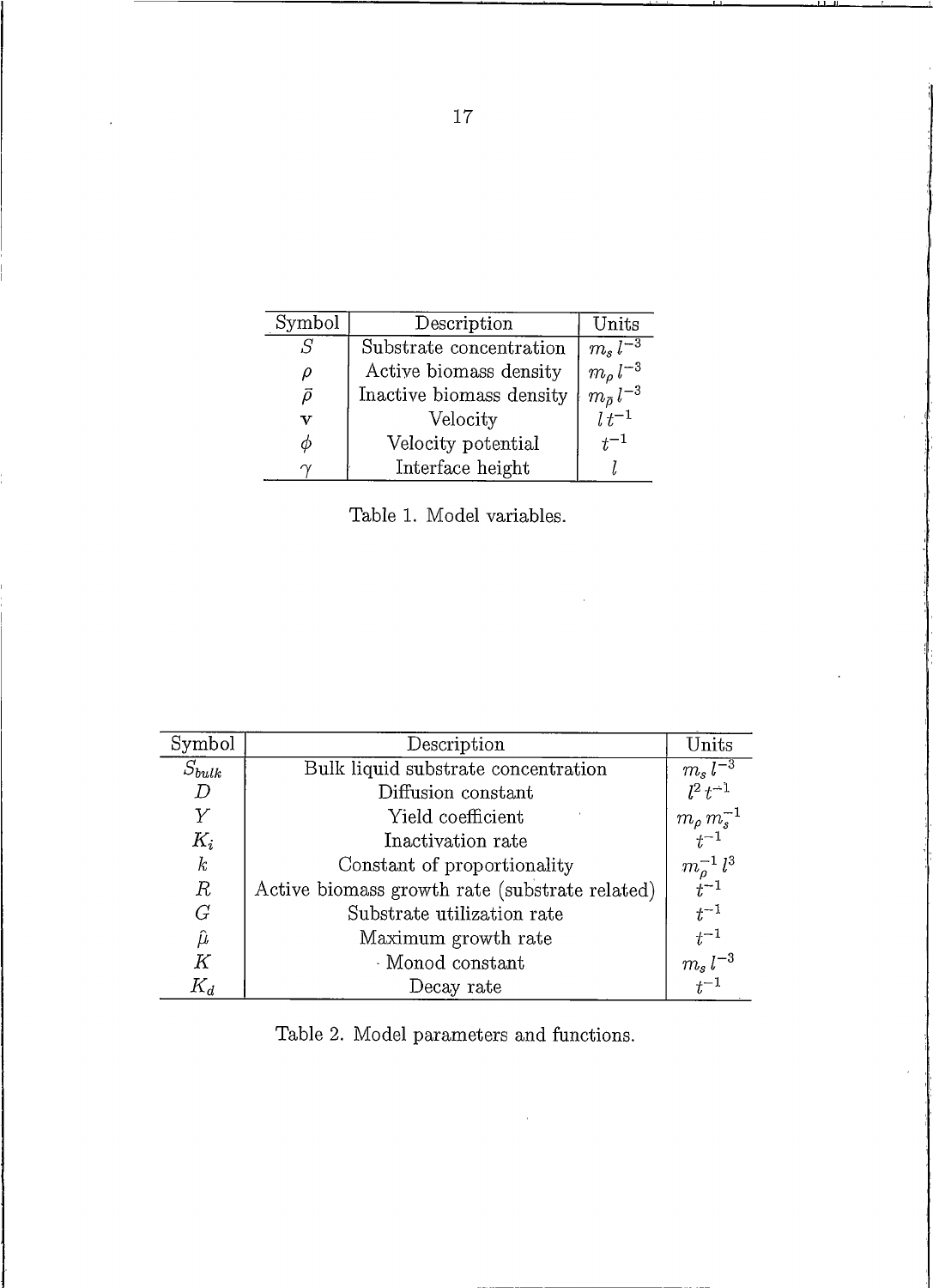Provided that the change of the model quantities in the  $yz$  plane is small, this model can be reduced to one spatial variable. Under this assumption, the equations inside the biofilm reduce to

$$
\frac{\partial S}{\partial t} = D \frac{\partial^2 S}{\partial x^2} - \frac{1}{Y} G(S) \rho,
$$
\n(2.19a)

$$
\frac{\partial \rho}{\partial t} + \frac{\partial}{\partial x} \left( \rho \frac{\partial \phi}{\partial x} \right) = R(S)\rho - K_i \rho, \qquad (2.19b)
$$

$$
\frac{\partial \bar{\rho}}{\partial t} + \frac{\partial}{\partial x} \left( \bar{\rho} \frac{\partial \phi}{\partial x} \right) = K_i \rho,
$$
\n(2.19c)

$$
\frac{\partial^2 \phi}{\partial x^2} = kR(S)\rho, \tag{2.19d}
$$

$$
v = \frac{\partial \phi}{\partial x} \tag{2.19e}
$$

and the interface equation is

$$
\frac{d\gamma}{dt} = \frac{\partial\phi}{\partial x} \left( \gamma(t), t \right). \tag{2.20}
$$

With one spatial variable, we can solve for the velocity. By integrating equation  $(2.19d)$  and using the boundary condition  $(2.18c)$ , the velocity is given by

$$
v(x,t) = k \int_0^x R(S(\xi, t)) \rho(\xi, t) d\xi.
$$
 (2.21)

To determine the constant  $k$ , we will assume that the biomass density is constant. Under this assumption, the densities  $\rho$  and  $\bar{\rho}$  can be written as

$$
\rho(x,t) = \rho_0 f(x,t),
$$
  

$$
\bar{\rho}(x,t) = \rho_0 \bar{f}(x,t)
$$

where f is the volume fraction of active biomass,  $\bar{f}$  is the volume fraction of inactive biomass and  $\rho_0$  is the intrinsic density of the cells. Substituting these equations into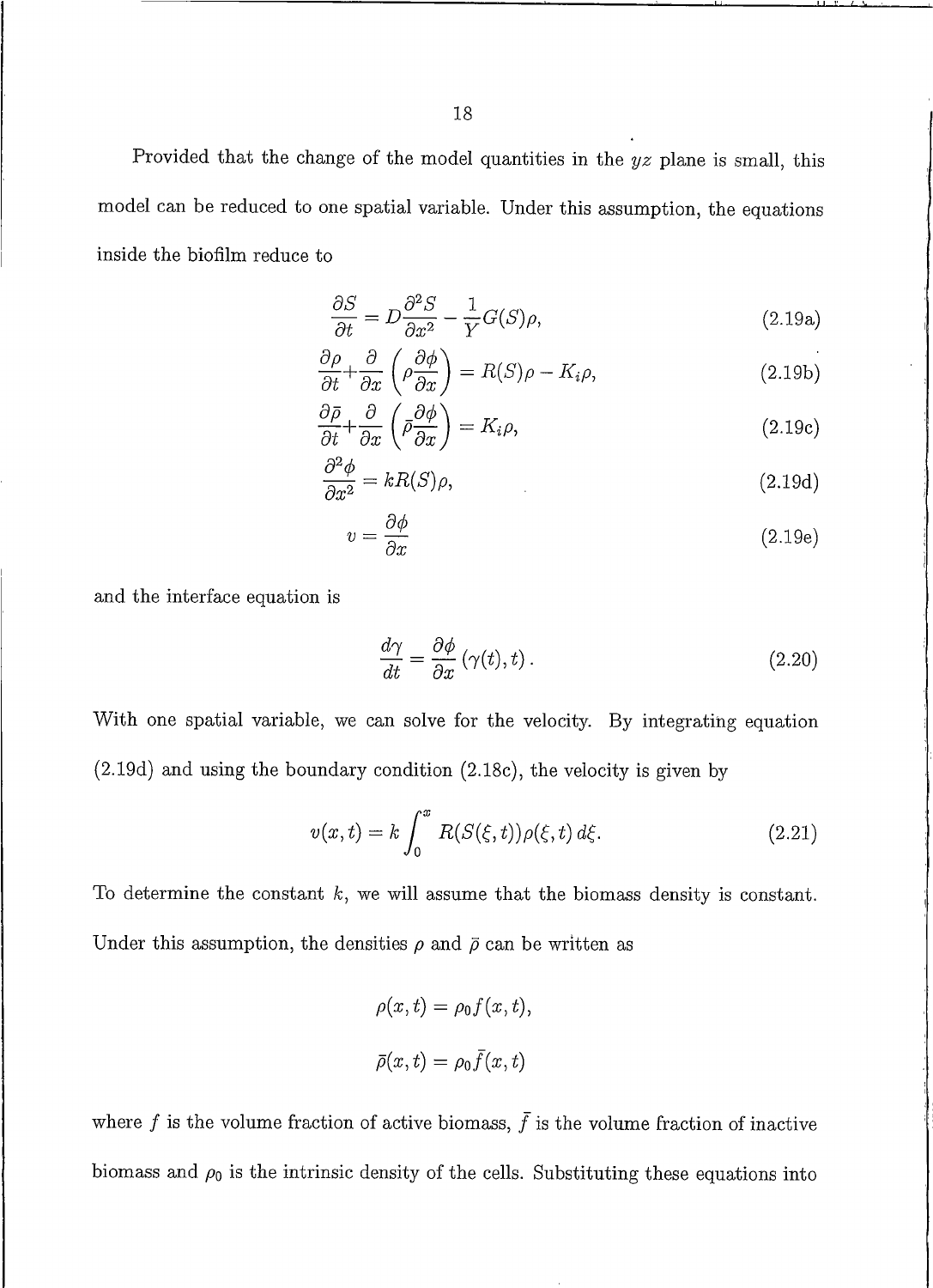equations  $(2.19b)$  and  $(2.19c)$  yields

$$
\frac{\partial f}{\partial t} + \frac{\partial}{\partial x} (vf) = R(S)f - K_i f,
$$
\n(2.22a)

$$
\frac{\partial f}{\partial t} + \frac{\partial}{\partial x} \left( v \bar{f} \right) = K_i f. \tag{2.22b}
$$

We will assume that  $f$  and  $\bar{f}$  satisfy

 $f + \overline{f} = 1 - \epsilon_I$ 

where  $\epsilon_l$  is the liquid volume fraction. If  $\epsilon_l$  is constant, this equation allows us to solve for the constant  $k$ . By adding equations (2.22a) and (2.22b), we have

$$
(1 - \epsilon_l) \frac{\partial v}{\partial x} = R(S) f.
$$

Comparing this to equation  $(2.21)$  leads to

$$
kR(S)\rho_0 f(x,t) = \frac{1}{1-\epsilon_l}R(S)f(x,t).
$$

Therefore,  $k$  satisfies the equation

$$
k=\frac{1}{\rho_0(1-\epsilon_l)}
$$

and the velocity equation is

$$
v(x,t) = \frac{1}{1 - \epsilon_l} \int_0^x R(S(\xi, t)) f(\xi, t) d\xi.
$$
 (2.23)

In one dimension,  $\gamma$  represents the thickness of the biofilm. To simplify the notation, let  $L = \gamma$ . Since  $v = \frac{\partial \phi}{\partial x}$ , equation (2.20) leads to the differential equation

$$
\frac{dL}{dt} = \frac{1}{1 - \epsilon_l} \int_0^{L(t)} R(S(\xi, t)) f(\xi, t) d\xi
$$
 (2.24)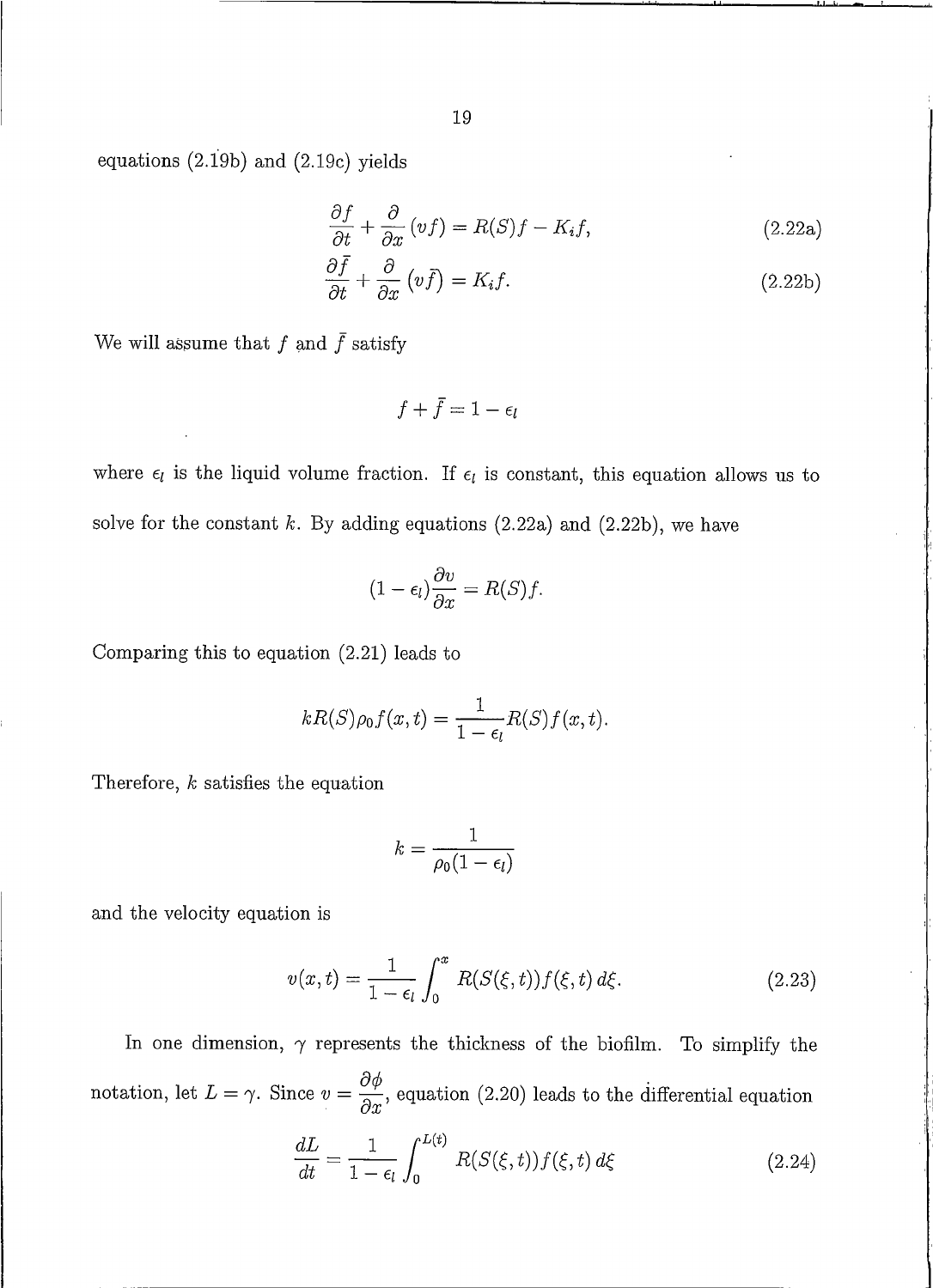20

which describes how the thickness of the biofilm changes.

### Dimensionless Model

Let  $\hat{x} = \frac{x}{\hat{l}}$  where  $\hat{l}$  denotes the characteristic length scale of a biofilm which is typically on the order of 100 microns [2]. The time variable is re-scaled as

$$
\hat{t}=t\hat{\mu}
$$

and the model variables are re-scaled to

$$
\hat{S} = \frac{S}{K}, \quad \hat{f} = \frac{f}{1 - \epsilon_l}, \quad \hat{v} = \frac{v}{\hat{l}\hat{\mu}}, \quad \hat{L} = \frac{L}{\hat{l}}.
$$

With this choice, we define the dimensionless parameters

$$
\epsilon = \frac{\hat{l}^2 K}{D}, \quad \alpha = \frac{K_i}{\hat{\mu}}.
$$

The functions  $G$  and  $R$  are also re-scaled to

$$
\hat{G}(\hat{S}) = \frac{1}{\hat{\mu}} G(K\hat{S})
$$
\n(2.25a)

and

$$
\hat{R}(\hat{S}) = \frac{1}{\hat{\mu}} R(K\hat{S}).
$$
\n(2.25b)

If G and R are defined by equations  $(2.15)$  and  $(2.12)$ , then

$$
\hat{G}(\hat{S}) = \frac{\hat{S}}{1 + \hat{S}}
$$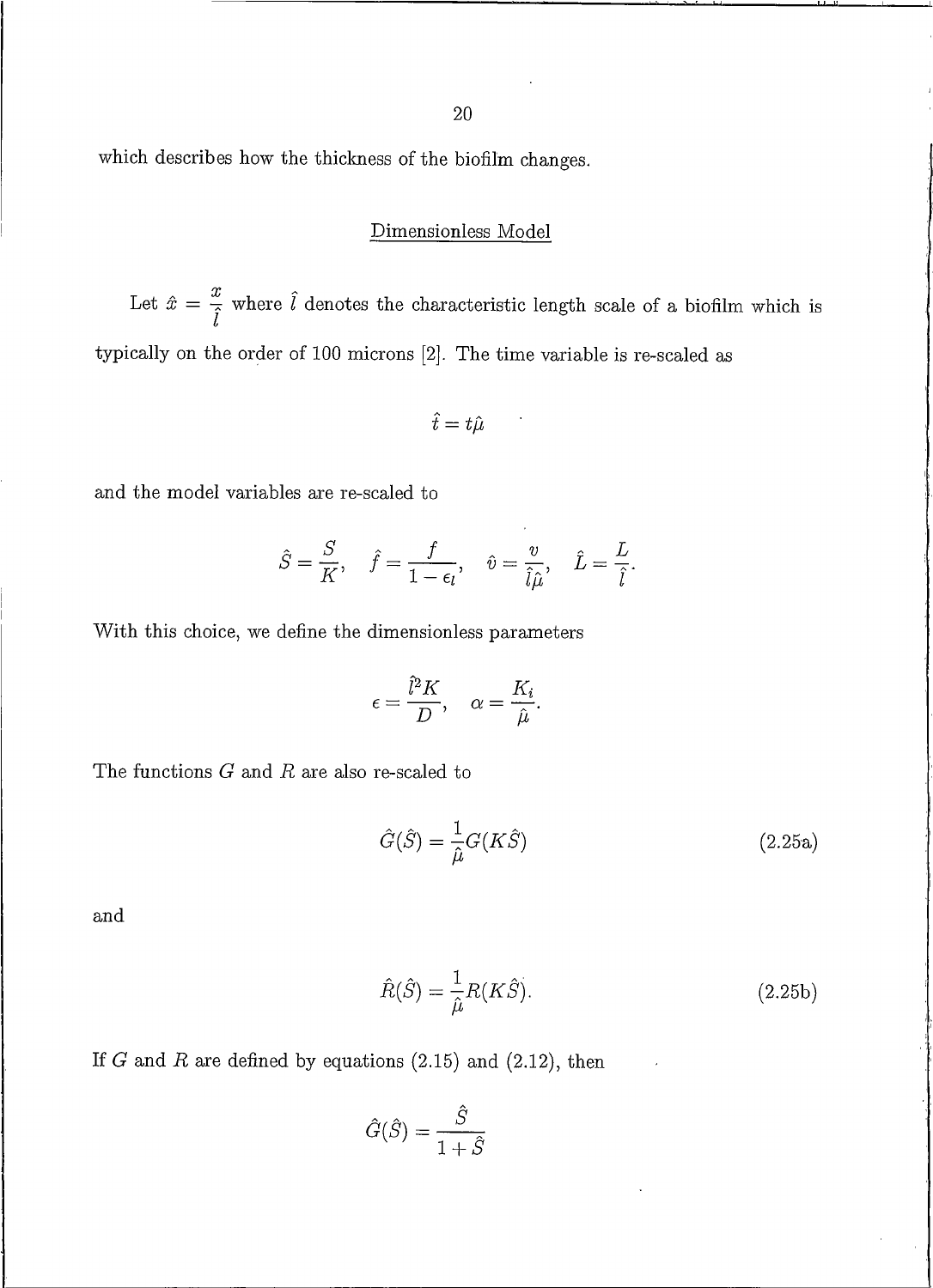and

$$
\hat{R}(\hat{S}) = \frac{\hat{S}}{1 + \hat{S}} - \frac{K_d}{\hat{\mu}}.
$$

This motivates the definition of the following parameters

$$
\frac{1}{\varphi^2} = (1-\epsilon_l) \frac{\hat{\mu} \hat{l}^2 \rho_0}{YKD}, \quad \beta = \frac{K_d}{\hat{\mu}}.
$$

The bulk substrate concentration is re-scaled as

$$
S_b = \frac{S_{bulk}}{K}.
$$

Dropping the hats, the dimensionless model becomes

$$
\epsilon \frac{\partial S}{\partial t} = \frac{\partial^2 S}{\partial x^2} - \frac{1}{\varphi^2} \frac{S}{1+S} f,\tag{2.26a}
$$

$$
\frac{\partial f}{\partial t} + \frac{\partial}{\partial x} (vf) = \frac{S}{1+S}f - \beta f - \alpha f,\tag{2.26b}
$$

$$
\frac{dL}{dt} = v\left(L(t), t\right),\tag{2.26c}
$$

$$
v(x,t) = \int_0^x \left( \frac{S(\xi, t)}{1 + S(\xi, t)} - \beta \right) f(\xi, t) d\xi
$$
 (2.26d)

with the boundary conditions

$$
\frac{\partial S}{\partial x}(0,t) = 0,\t\t(2.27a)
$$

$$
S(L(t), t) = S_b,
$$
\n
$$
(2.27b)
$$

$$
v(0,t)f(0,t) = 0.\t\t(2.27c)
$$

Values for the model parameters are found in a variety of sources  $[13]$ ,  $[6]$ ,  $[12]$ . Typical values are found in Table 3 and how this translates to the size of the parameters in the dimensionless model are found in Table 4.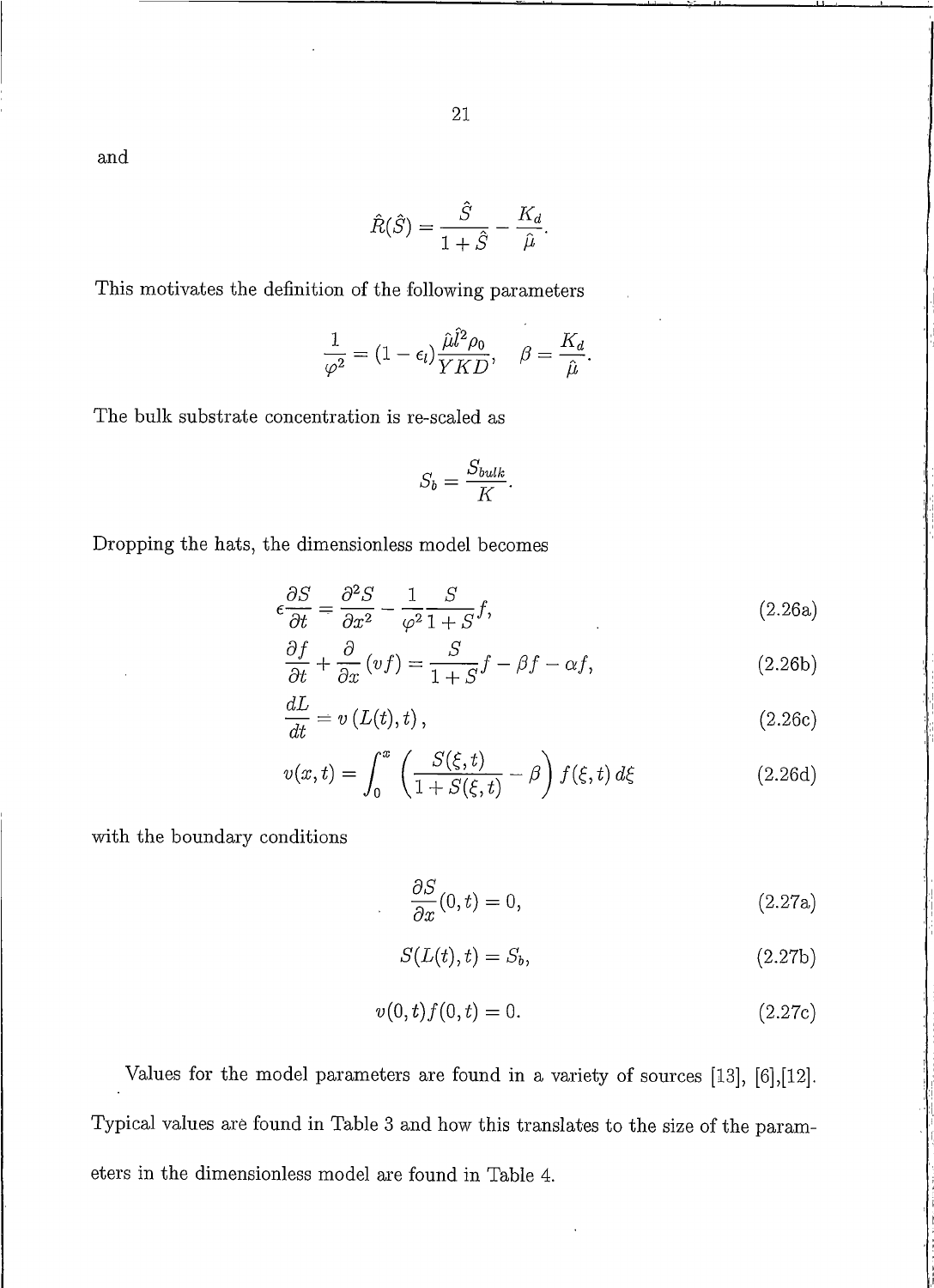| Symbol           | Description                         | Order of<br>Magnitude             | Units                                                 |
|------------------|-------------------------------------|-----------------------------------|-------------------------------------------------------|
| $S_{bulk}$       | Bulk liquid substrate concentration | Varies                            | $\frac{\text{g cm}^{-3}}{\text{cm}^2 \text{ s}^{-1}}$ |
| $\boldsymbol{D}$ | Diffusion constant                  | $10^{-5}$                         |                                                       |
| $\overline{Y}$   | Yield coefficient                   | $10^{-1}$                         | $g \text{ of biomass/g of substrate}$                 |
| $K_i$            | Inactivation rate                   | $10^{-6}$                         | $s^{-1}$                                              |
| $\rho_0$         | Intrinsic biomass density           | $10^{-3}$                         | $\rm g\ cm^{-3}$                                      |
| $\hat{\mu}$      | Maximum growth rate                 | $10^{-5}$                         | $s^{-1}$                                              |
| К                | Monod constant                      | $\frac{10^{-8}-10^{-6}}{10^{-6}}$ | $\mathrm{g}\ \mathrm{cm}^{-3}$<br>$\mathrm{s}^{-1}$   |
| $K_d$            | Decay rate                          |                                   |                                                       |
| $\epsilon_l$     | Liquid volume fraction              | $10^{-1}$                         |                                                       |

Table 3. Typical values for the model parameters.

| Symbol              | Definition                                                     | Order of<br>Magnitude |
|---------------------|----------------------------------------------------------------|-----------------------|
| $\epsilon$          | $\frac{\hat{l}^2 \hat{\mu}}{D}$                                | $10^{-4}$             |
| $\alpha$            | $\frac{K_i}{\hat{\mu}}$                                        | $10^{-1}$             |
| $rac{1}{\varphi^2}$ | $(1-\epsilon_l)\frac{\hat{l}^2\hat{\mu}\rho_0}{V\,K\varOmega}$ | $10^{-1} - 10^{1}$    |
| $\beta$             | $\frac{K_d}{\hat{\mu}}$                                        | $10^{-1}$             |
| $S_b$               | $S_{bulk}$<br>K                                                | $10^{-1} - 10$        |

Table 4. Dimensionless Parameters.

L.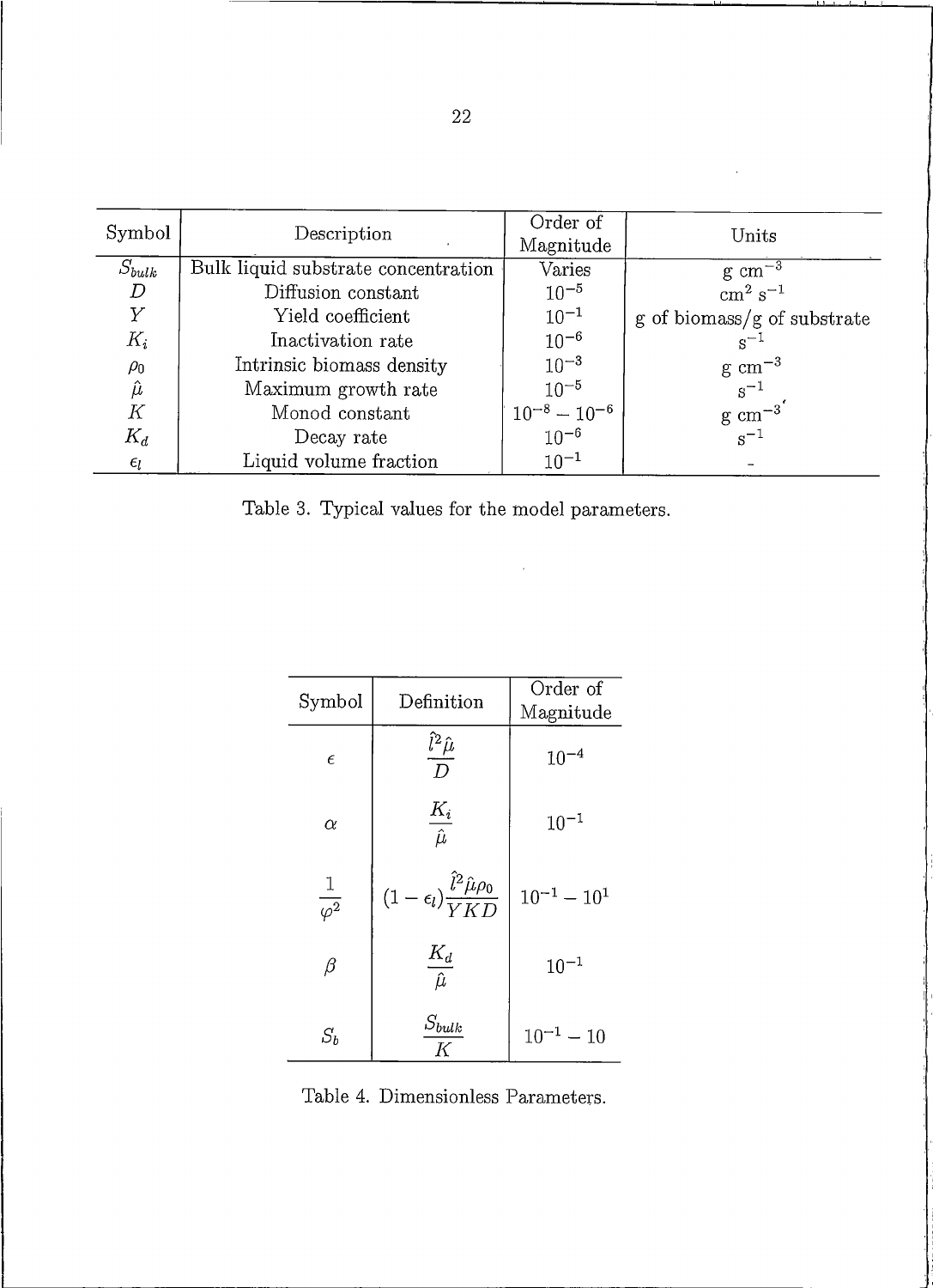#### **CHAPTER 3**

#### SOLUTION PROPERTIES

Basic questions about the solution to the model equations include existence and uniqueness, bounds on solutions and limiting behavior. The vector function  $\mathbf{u}(x,t) = [S(x,t), f(x,t), v(x,t), L(t)]^T$  is a solution to the system provided each component satisfies the appropriate equation and satisfies the given initial conditions. Furthermore, each function is  $C^1$  in the t variable,  $C^2$  in the x component for S and  $C<sup>1</sup>$  in the x component for f and v. Due to the mixed nature of the equations in the model, the existence and uniqueness of solutions is difficult to establish. Therefore, we will assume that solutions exist and are unique for  $0 \le t \le T_1$  for some time  $T_1$ . In this chapter, two results are presented. Under the assumption that solutions exist and are unique, bounds for  $S, f, v$  and  $L$  are proved. The last section describes the limiting behavior of the f solution at the boundary  $x = L(t)$ .

#### A Maximum Principle for Parabolic Equations

What follows are several well-known results for parabolic equations. Their proofs are omitted, but can be found in [10]. These theorems lead to a maximum principle and a comparison theorem for certain types of non-linear parabolic equations.

Consider a bounded domain,  $E$ , in the xt plane where  $E$  is bounded below by  $t=0$  and above by  $t=T_1$ . Let the closure of E be denoted by  $\overline{E}$  and the boundary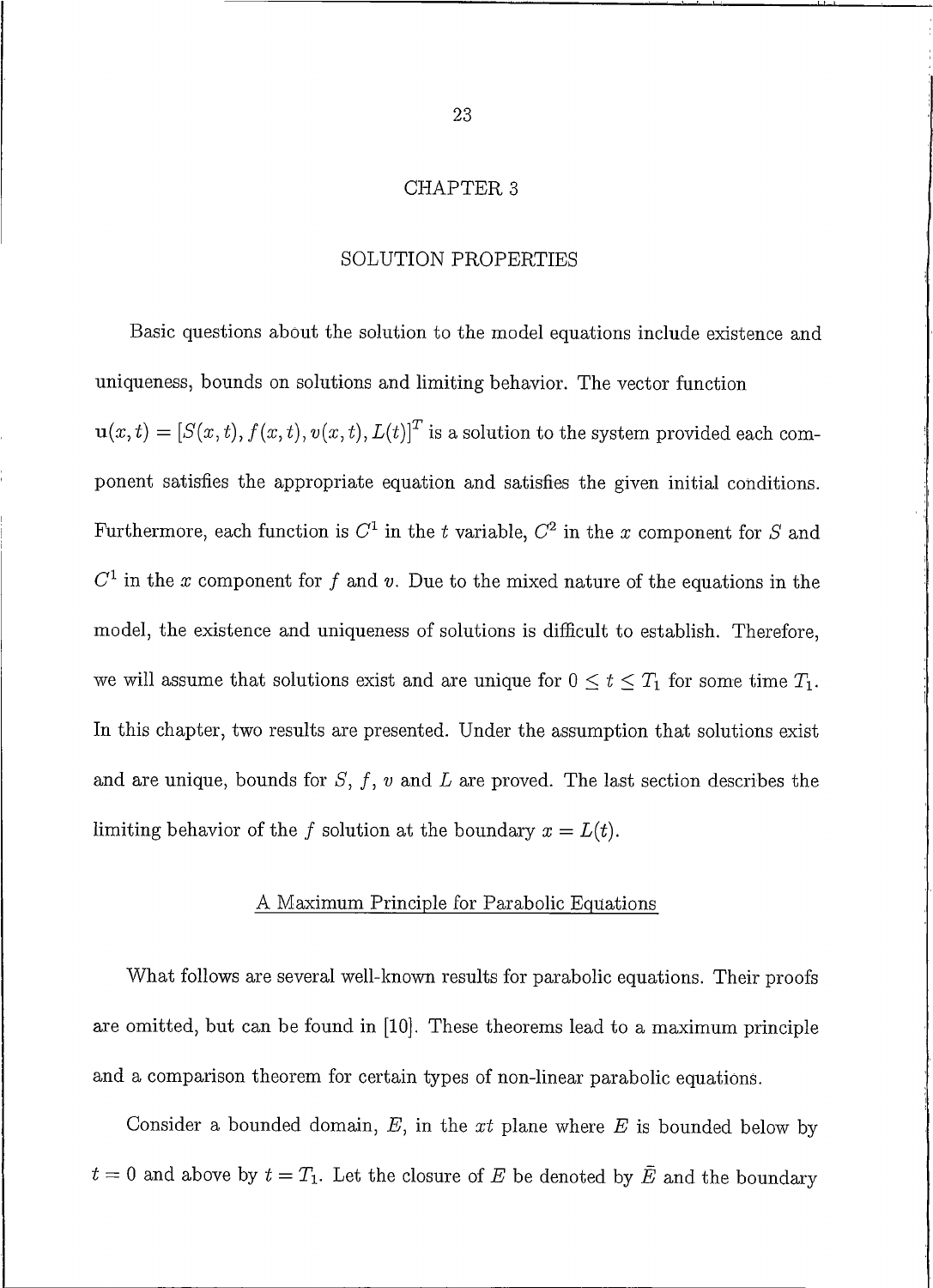of E is denoted by  $\partial E$ . For each point  $P = (x^*, t^*)$  in  $\overline{E}$ , let

$$
U_{\epsilon}(P) = \{(x, t) : 0 < t^* - t < \epsilon \text{ and } |x - x^*| < \epsilon\}.
$$

The parabolic interior of  $\overline{E}$ , denoted by  $\widetilde{E}$ , is the set of points where

$$
U_{\epsilon}(P) \subset E
$$

for some  $\epsilon > 0$ . The parabolic boundary,  $\Gamma$ , is the set  $\overline{E} \setminus \overline{E}$  (See Figure 2).



Figure 2. The sets  $E$ ,  $\Gamma$  and  $U_{\epsilon}(P)$ .

Let  $Z(E)$  be the set of continuous functions, u, on  $\bar{E}$  where  $\frac{\partial u}{\partial x}$ ,  $\frac{\partial u}{\partial t}$  and  $\frac{\partial^2 u}{\partial x^2}$  are also continuous on  $E$ . A function is admissible if it is a member of this set. For this class of functions, we define the linear operator  $L$  acting on  $u$  as

$$
L[u] = a(x,t)\frac{\partial^2 u}{\partial x^2} + b(x,t)\frac{\partial u}{\partial x} - \frac{\partial u}{\partial t}
$$
\n(3.1)

24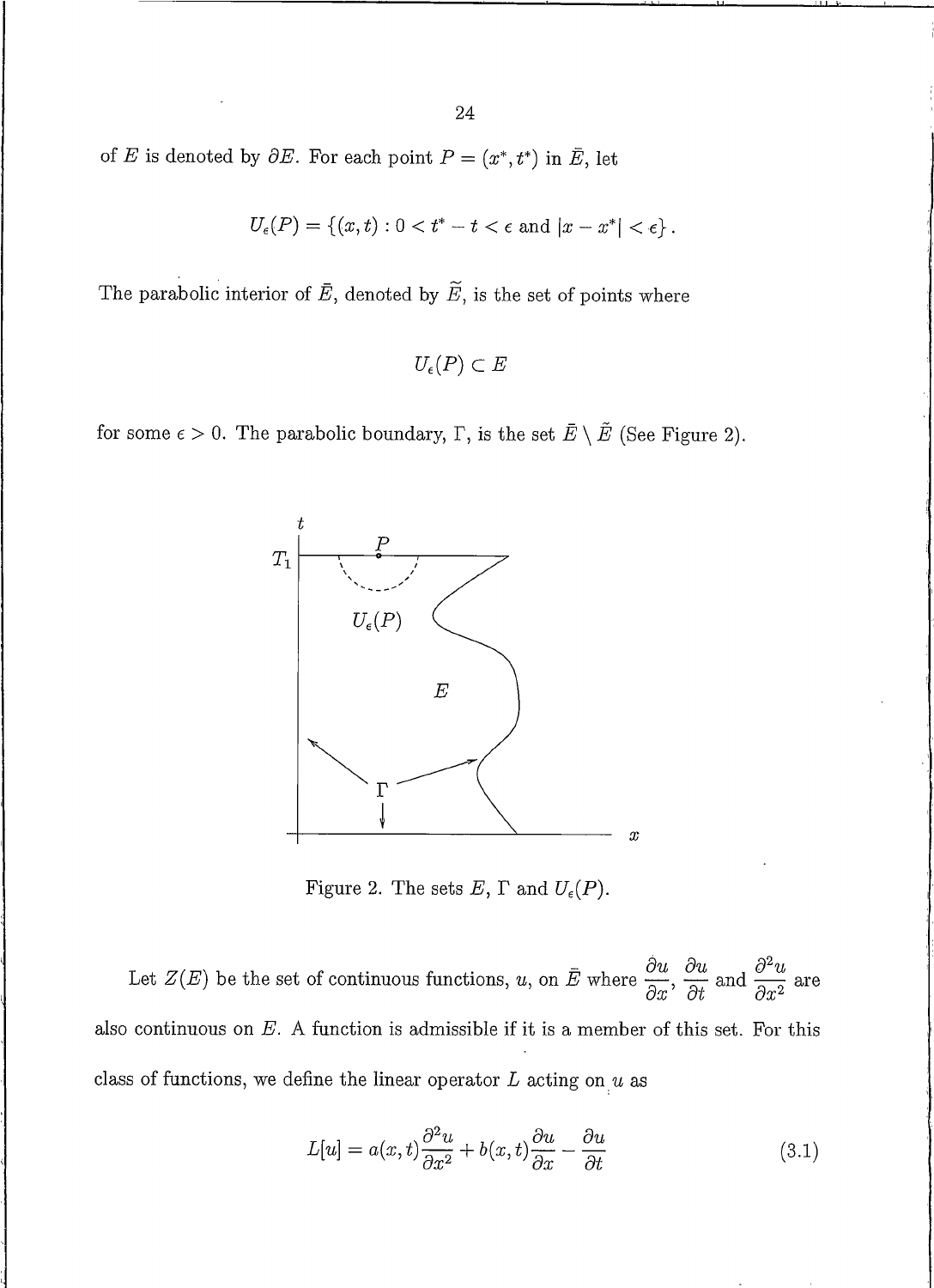where a, b are bounded functions on  $\bar{E}$  with  $a(x,t) \geq 0$ . L is called a parabolic operator. If there exists a  $\mu > 0$  such that  $a(x, t) \ge \mu > 0$  for all  $(x, t)$  in E, then  $L$  is said to be uniformly parabolic. Also consider the operator  $B$  acting on  $u$  in  $\Gamma \setminus \{(x, t) : t = 0\}$  as

$$
B[u] = c(x, t)u + d(x, t)\frac{\partial u}{\partial n}
$$
\n(3.2)

where  $c$  and  $d$  are non-negative functions on  $\Gamma$ ,  $n$  is an outward normal direction and  $c^2 + d^2 > 0$  for all points in  $\Gamma$ . B is the boundary operator.

Suppose  $L$  is a uniformly parabolic operator and consider a function  $h$  on  $E$ such that  $h \leq 0$ . Suppose u is an admissible function which satisfies the differential inequality

$$
(L+h)[u] = a(x,t)\frac{\partial^2 u}{\partial x^2} + b(x,t)\frac{\partial u}{\partial x} + h(x,t)u - \frac{\partial u}{\partial t} \ge 0.
$$
 (3.3)

**Theorem 1.** Let P be a point on  $\partial E$  where the normal derivative at P is not parallel to the t axis. Let  $U(P)$  be a closed ball where  $U(P)$  is tangent to  $\partial E$  at P and the interior of  $U(P)$  is contained in E. If  $M = \max_{\overline{E}} u$  is attained at P and  $u < M$  in  $U(P)$  except at P, then for any outward direction of E denoted by  $\nu$ 

$$
\frac{\partial u}{\partial \nu}(P) > 0.
$$

**Theorem 2.** If  $M = \max_{\overline{E}} u$  is attained at some point P in the parabolic interior of E and  $M \geq 0$ , then  $u \equiv M$  on all line segments where t equals a constant which lie directly below this point.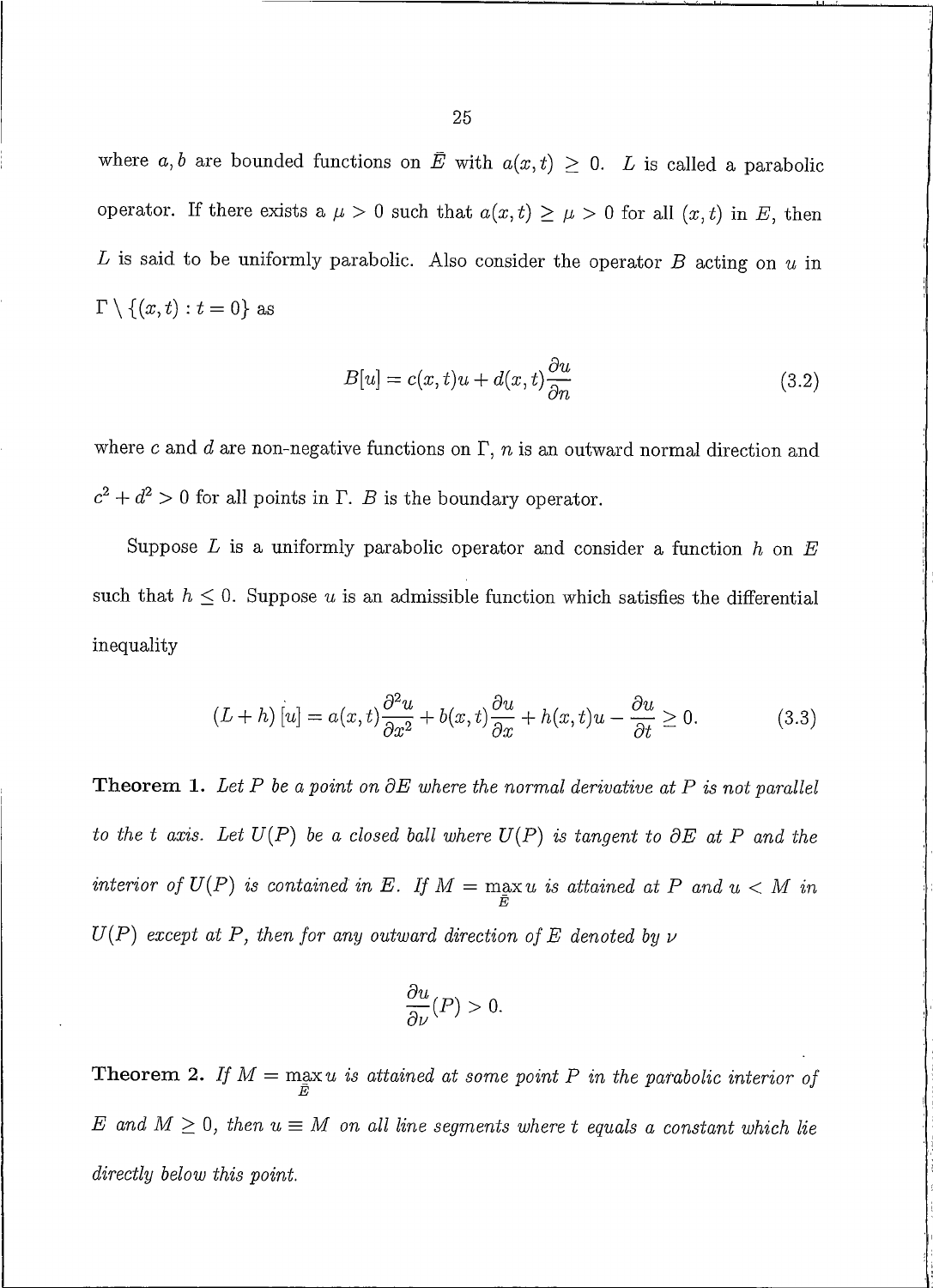The next theorem provides a maximum principle for solutions of  $(3.3)$  when h is bounded above. The theorem, as stated below, is found in [1].

Theorem 3. (Maximum Principle) Suppose u is an admissible function which satisfies (3.3) where  $h(x,t) \leq K < +\infty$  and u also satisfies the inequality  $B[u] \leq 0$ . If  $u(x, 0) \leq 0$ , then  $u(x, t) \leq 0$  in  $\overline{E}$ .

Furthermore, either

$$
u(x,t) < 0 \tag{3.4a}
$$

in E or there exists some  $t^* \leq T_1$  such that

$$
u(x,t) \equiv 0 \tag{3.4b}
$$

for all  $t \leq t^*$ .

*Proof.* Consider the function  $v = u(x, t)e^{-\lambda t}$  where  $\lambda > K$ . Notice that,

$$
(L+h - \lambda)[v] = a(x,t)\frac{\partial^2 v}{\partial x^2} + b(x,t)\frac{\partial v}{\partial x} + h(x,t)v - \lambda v - \frac{\partial v}{\partial t}
$$

$$
= a(x,t)e^{-\lambda t}\frac{\partial^2 u}{\partial x^2} + b(x,t)e^{-\lambda t}\frac{\partial u}{\partial x} + h(x,t)ue^{-\lambda t} +
$$

$$
- \lambda ue^{-\lambda t} - \frac{\partial u}{\partial t}e^{-\lambda t} + \lambda ue^{-\lambda t}
$$

$$
= (L+h)[u]e^{-\lambda t} \ge 0
$$

Since  $h - \lambda < 0$ , the conclusions of Theorem 1 and 2 hold. Let  $\overline{M} = \max_{\overline{E}} v$ .

Assume, to reach a contradiction, that  $\overline{M} > 0$ . Since v is continuous, it must attain its maximum on  $\overline{E}$ . Let P be the point where  $v(P) = \overline{M}$ .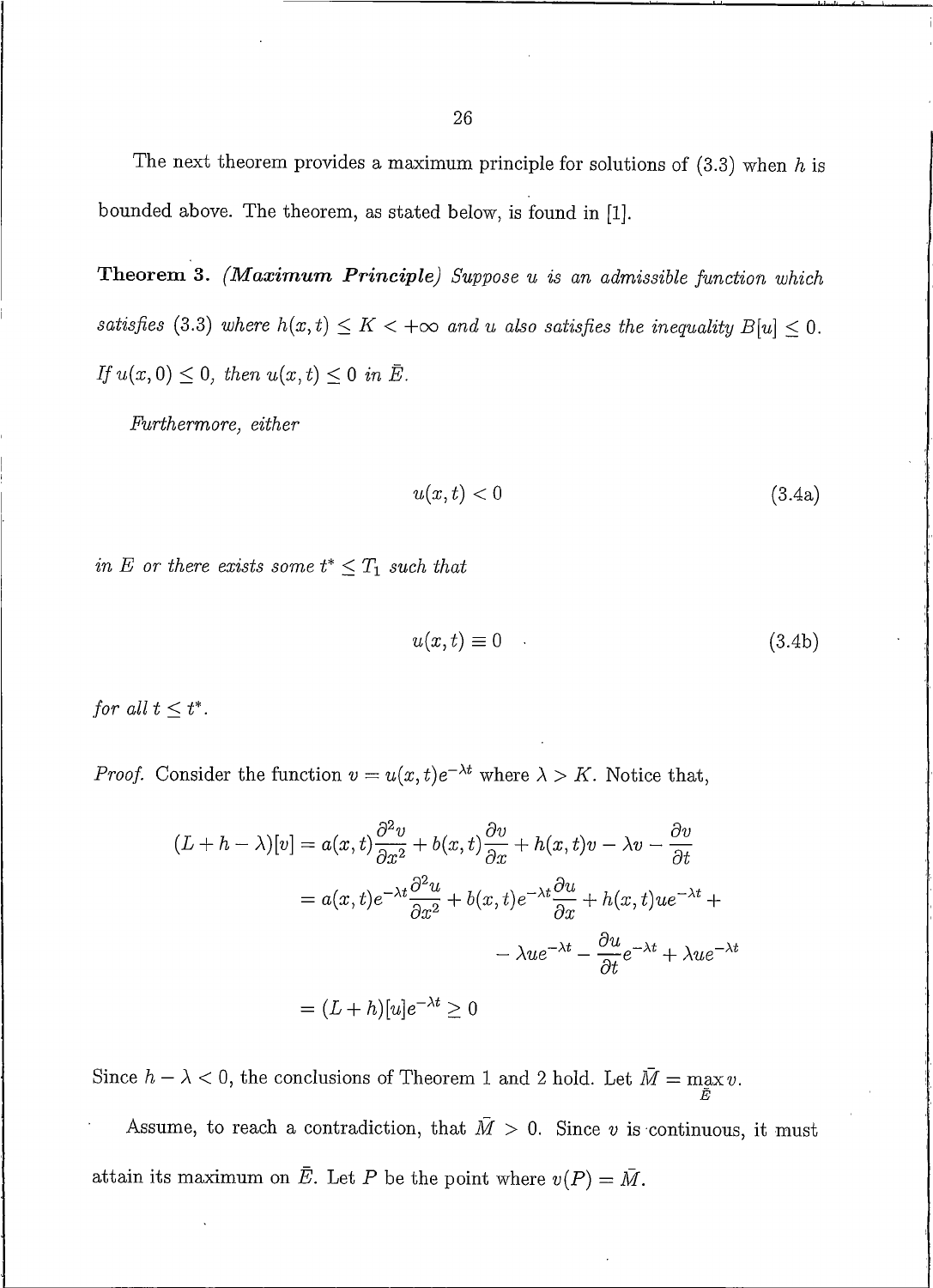Suppose P lies in the parabolic interior of E. From Theorem 2,  $v \equiv \overline{M}$  for all horizontal line segments where t equals a constant below P including  $t = 0$ . However, this implies  $u(x, 0) > 0$  for some x. If P does not occur in the parabolic interior of  $E$ , it must lie on  $\Gamma$ .

Since  $u(x, 0) \le 0$ , P can not occur on  $\Gamma$  where  $t = 0$ . Now suppose that P is on  $\Gamma$  where  $t \neq 0$ . By Theorem 1, the outward normal derivative of v is

$$
\frac{\partial v}{\partial n}(P) > 0.
$$

At this same point, the function  $u$  and its outward normal derivative are positive. Since either  $c(P) > 0$  or  $d(P) > 0$ , the boundary operator at this point is

$$
B[u](P) = cu(P) + d\frac{\partial u}{\partial n}(P) > 0
$$

which contradicts the assumption that  $B[u] \leq 0$ . Therefore, v cannot attain its maximum on  $\bar{E}$ ; which is a contradiction. Thus  $\bar{M} \leq 0$  and it follows that  $u \leq 0$  on Ē.

To establish the last conclusion of the theorem, suppose  $u(P) = 0$  for some P in E. At this point,  $v(P) = 0$ . Since  $v \le 0$  on  $\overline{E}$ , v attains its maximum at an interior point. From Theorem 2, we conclude that  $v \equiv 0$  for all  $t \leq t^*$  which implies  $u = 0$ for all  $t \leq t^*$ .  $\Box$ 

Theorem 3 leads to a comparison theorem for a special class of non-linear parabolic equations. We will use this theorem to prove that the solutions are bounded.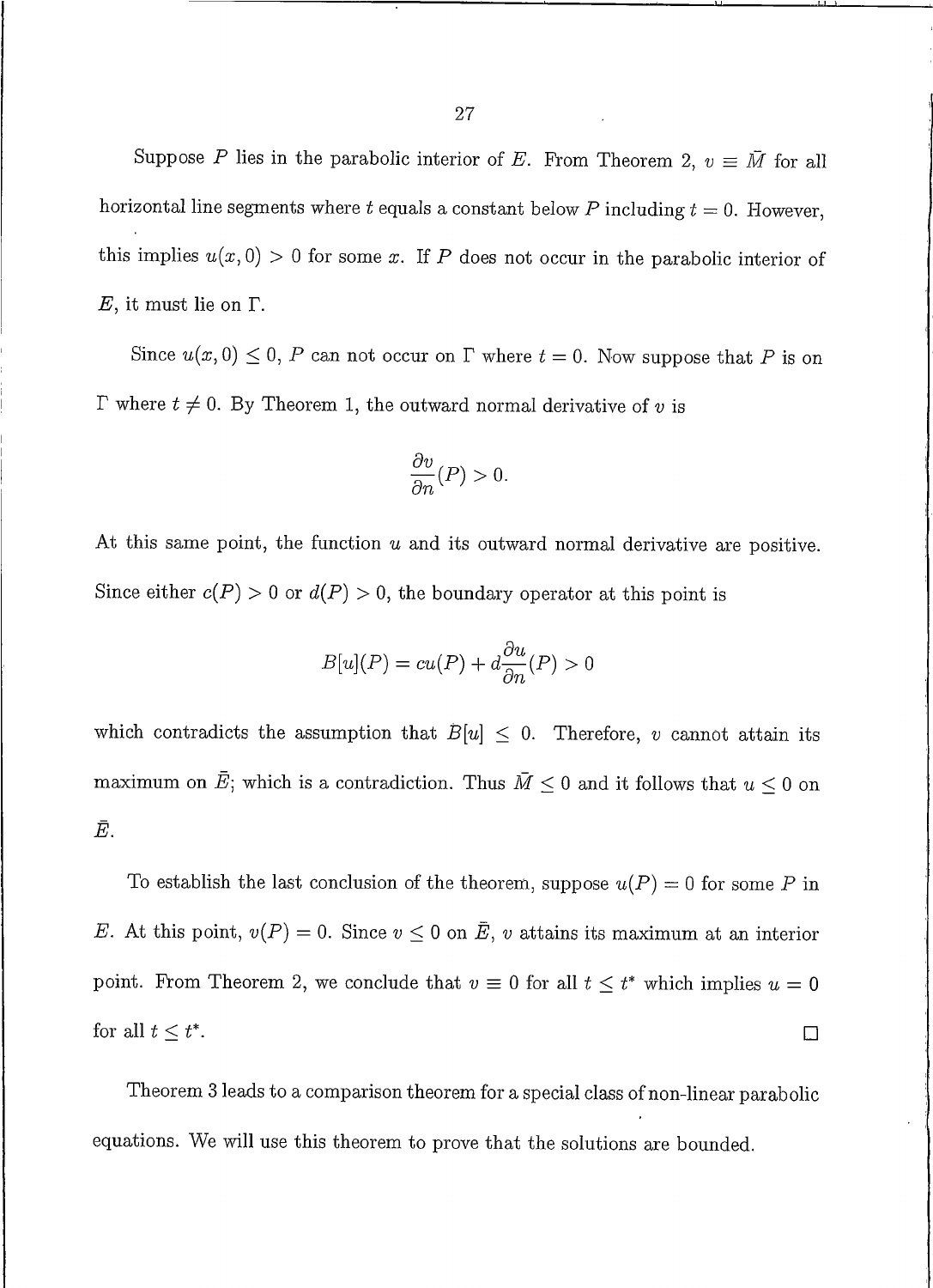Theorem 4. (Comparison Theorem) Consider the differential operator P. Define  $P$  acting on an admissible function  $u$  as

$$
P[u] = a(x,t)\frac{\partial^2 u}{\partial x^2} + b(x,t)\frac{\partial u}{\partial x} + h(x,t,u) - \frac{\partial u}{\partial t}
$$

where  $a(x,t) \geq \mu > 0$  and continuous;  $b(x,t)$  is a bounded continuous function and h is a continuous function that is locally Lipschitz in u.

Suppose  $u_1$  and  $u_2$  are admissible functions where

$$
P[u_2] \le P[u_1] \text{ on } E
$$

and

$$
B[u_1] \leq B[u_2] \text{ on } \Gamma \setminus \{(x,t) : t = 0\}.
$$

If  $u_1(x, 0) \le u_2(x, 0)$ , then  $u_1(x,t) \le u_2(x,t)$  for all  $0 \le t \le T$ . Furthermore, either  $u_1(x,t) < u_2(x,t)$  on E or there exists a  $t^* \leq T$  such that  $u_1(x,t) \equiv u_2(x,t)$  for all  $0 \leq t \leq t^* \leq T$ .

*Proof.* Let  $v = u_1 - u_2$  and consider the linear operator  $L + \bar{h}$  where

$$
\bar{h}(x,t) = \begin{cases} \frac{h(x,t,u_1(x,t)) - h(x,t,u_2(x,t))}{u_1(x,t) - u_2(x,t)} & u_1 \neq u_2 \\ 0 & u_1 = u_2 \end{cases}
$$

Since h is locally Lipschitz in u,  $\bar{h}$  is bounded above. The conclusions follow by applying Theorem 3 to  $v$ .  $\Box$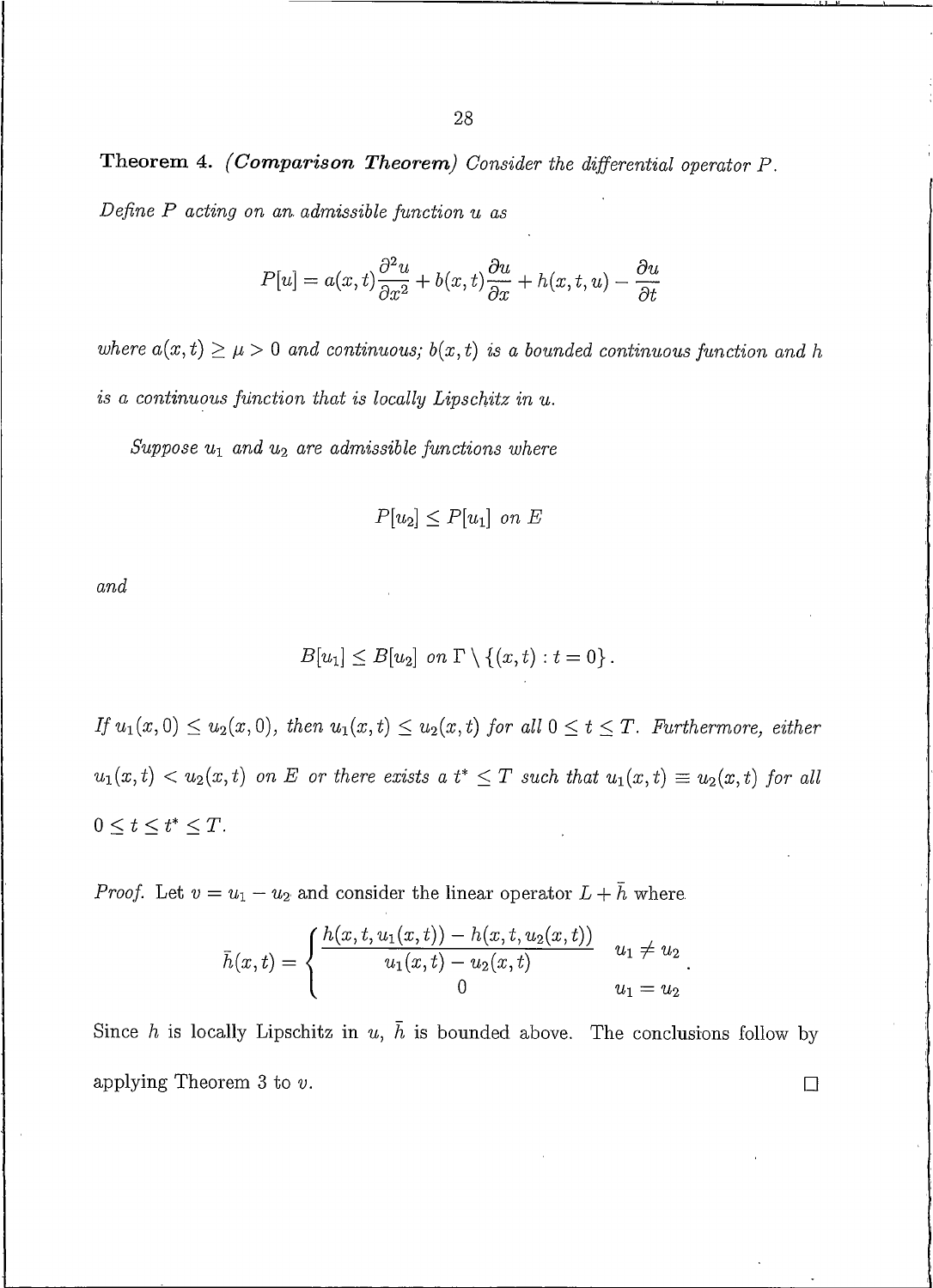29

#### Solution Bounds

In this section, we will provide bounds on  $S, f, v$  and L. Although G and R are usually defined as

$$
G(S) = \frac{S}{1+S}
$$

and

$$
R(S) = \frac{S}{1+S} - \beta,
$$

the results of this section do not depend on these specific functions. Recall from Chapter 2, both functions are  $C^1$ ,  $G'(S)$ ,  $R'(S) \ge 0$  for  $S \ge 0$  and  $G(0) = 0$ .

To use the the theorems from the previous section, we must identify the sets  $E$ and  $\Gamma$  (See Figure 3). Recall, we assume that solutions exist and are unique.

The solution curve of (2.26c) will define one of the boundaries of E. However,  $E$ must be a bounded set in the xt plane and we will only consider sets where  $x \geq 0$ . If  $L(t)$  is the solution to (2.26c), then  $L(t)$  is a  $C<sup>1</sup>$  function. L corresponds to the thickness of a biofilm where we assume that  $L(0) \neq 0$ . Let  $T_2 = \sup \{0 < t < T_1 | L(t) > 0\}$ . By continuity,  $T_2 \neq 0$ . For any finite time, T, where  $0 < T < T_2$ , let

$$
\Omega_t = (0, L(t)) \times \{t\} \tag{3.5}
$$

and define the set  $E$  as

$$
E = \bigcup_{0 < t < T} \Omega_t. \tag{3.6}
$$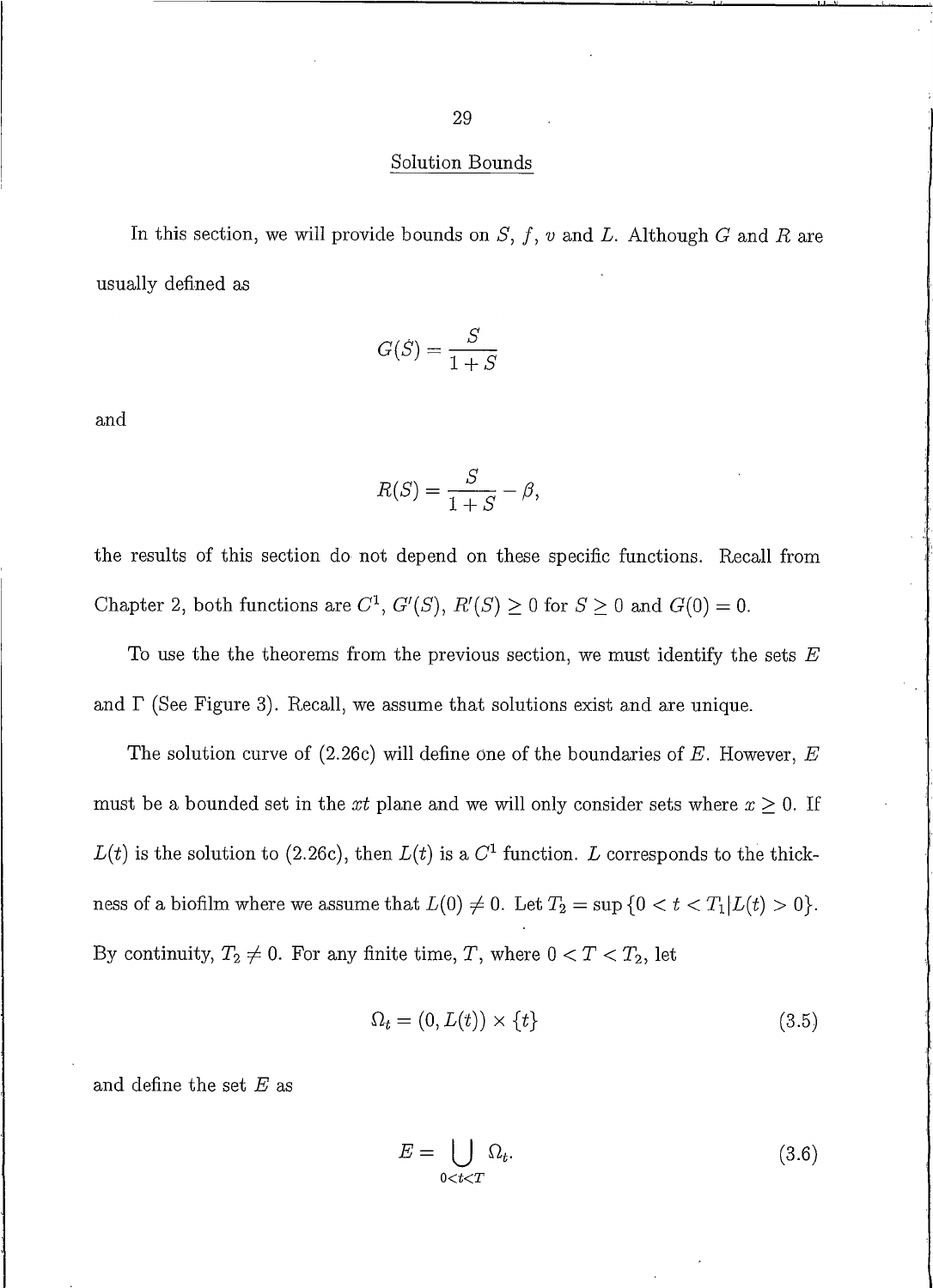The sets  $\overline{\Omega}_0$ ,  $\{0\} \times [0,T]$ ,  $\overline{\Omega}_T$  and  $\{(L(t), t)|0 \le t \le T\}$  are the boundary of E where  $\overline{\Omega}_0$  and  $\overline{\Omega}_T$  represent the closure of  $\Omega_0$  and  $\Omega_T$ . The parabolic interior of E is

$$
\widetilde{E} = \bigcup_{0 < t \le T} \Omega_t. \tag{3.7}
$$

The parabolic boundary,  $\Gamma$ , is the union of the sets  $\overline{\Omega}_0$ ,  $\Gamma_0$  and  $\Gamma_L$  where

$$
\Gamma_0 = \{0\} \times [0, T),
$$

and

$$
\Gamma_L = \left\{ (L(t), t) | 0 \le t < T \right\}.
$$

Notice that  $\Gamma_0$  is a straight line and  $\Gamma_L$  is a  $C^1$  curve in the xt plane. Thus every point in these sets satisfy the hypotheses of Theorem 1.



Figure 3. The sets E,  $\Omega_0$ ,  $\Omega_T$ ,  $\Gamma_L$  and  $\Gamma_0$ .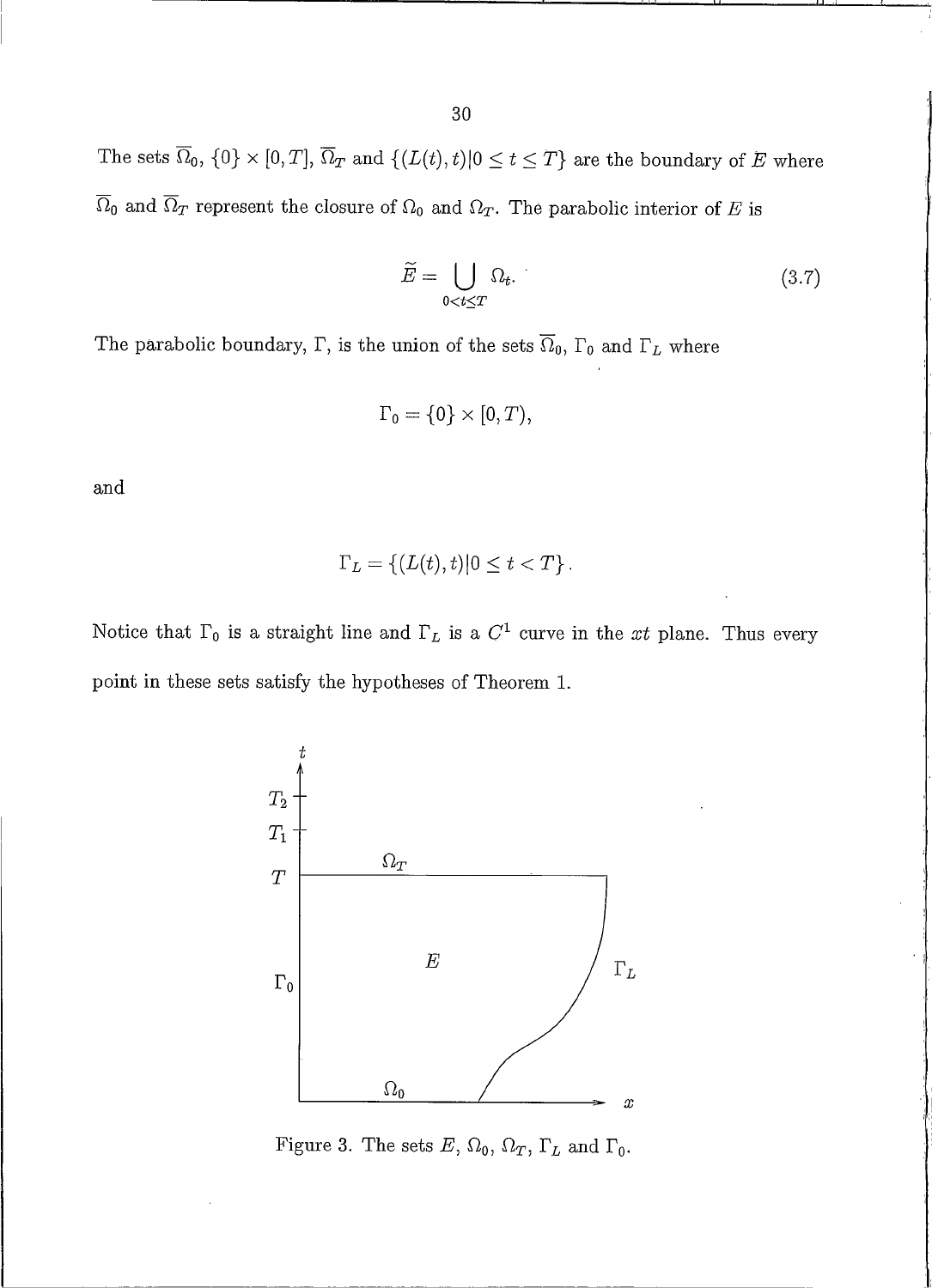## Bounds on  ${\cal S}$

On the sets  $E$  and  $\Gamma$  define the operator  $P$  acting on an admissible function  $u$  as

$$
P[u] \equiv \frac{1}{\epsilon} \frac{\partial^2 u}{\partial x^2} + \frac{1}{\epsilon} g(x, t, u) - \frac{\partial u}{\partial t}
$$
(3.8)

where the function  $g$  is

$$
g(x,t,u) = \begin{cases} -\frac{1}{\varphi^2} G(u)f(x,t) & u \ge 0\\ 0 & \text{otherwise} \end{cases}
$$
 (3.9)

Since  $G(0) = 0$ , g is a continuous function. The following lemma shows that g is in fact locally Lipschitz in  $u$ .

**Lemma 1.** The function  $g(x, t, u)$  defined by (3.9) is locally Lipschitz in u.

*Proof.* Let  $u_1 < u_2$ . g is differentiable in the u argument except at  $u = 0$ . If 0 is not in the interval  $[u_1, u_2]$ , let

$$
K = \frac{|f(x,t)|}{\varphi^2} \begin{cases} \max_{[u_1,u_2]} G'(u) & u_1 > 0 \\ 0 & u_2 < 0 \end{cases}.
$$

Notice that  $K = \max_{[u_1, u_2]} |g_u(x, t, u)|$ . By the Mean Value Theorem, there exists  $\tilde{u}$  in the interval  $[u_1, u_2]$  such that

$$
\frac{|g(x,t,u_2)-g(x,t,u_1)|}{|u_2-u_1|} = \left|\frac{g(x,t,u_2)-g(x,t,u_1)}{u_2-u_1}\right|
$$

$$
= \left|\frac{\partial g}{\partial u}(x,t,\tilde{u})\right|
$$

$$
< K.
$$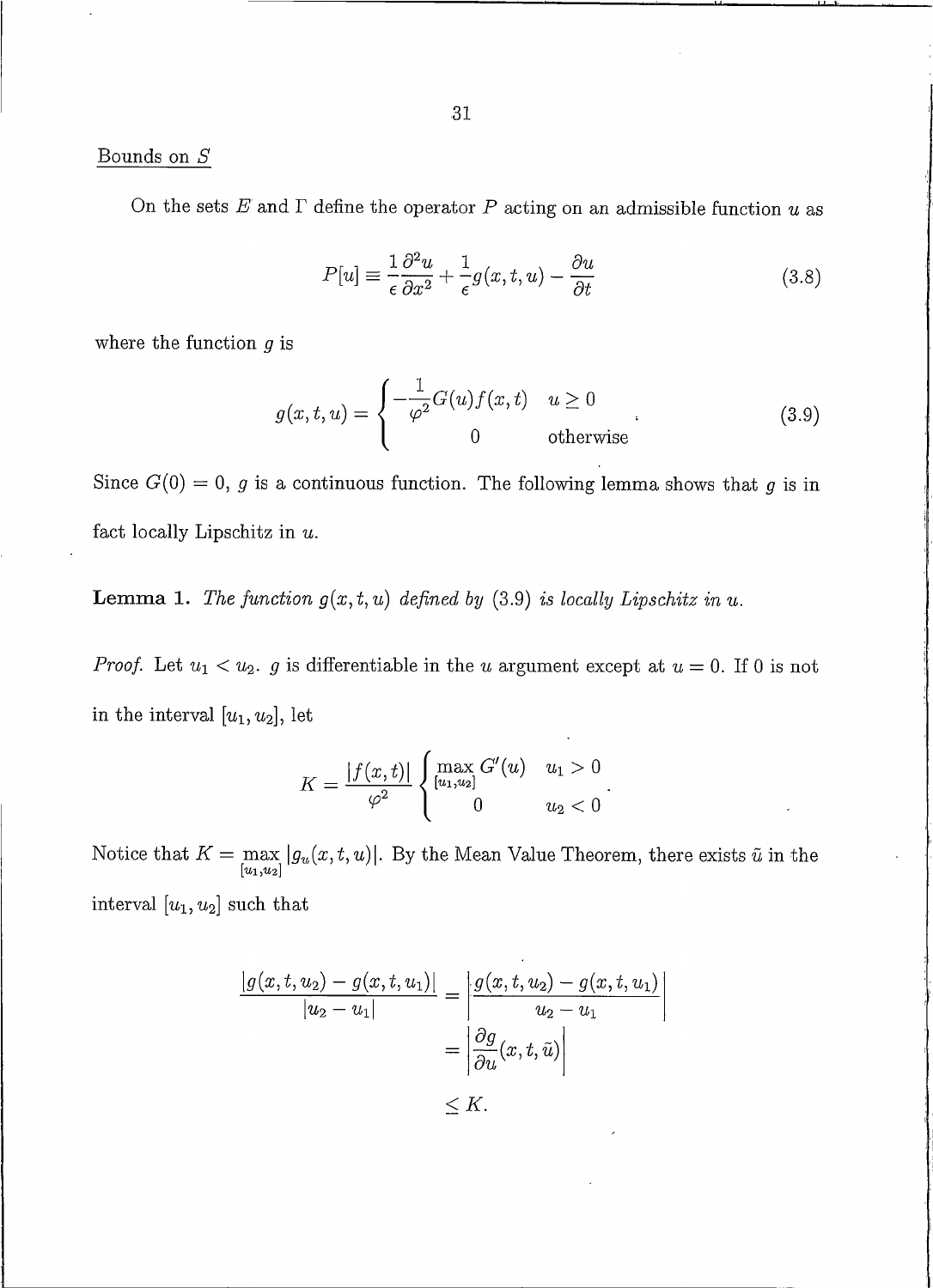32

If 0 is in the interval of  $[u_1, u_2]$ , let  $K = \frac{|f(x, t)|}{\varphi^2} \max_{[0, u_2]} G'(u)$ . Since  $u_1 \leq 0 \leq u_2$ , the

Mean Value Theorem can be used again to show

$$
\frac{|g(x, t, u_2) - g(x, t, u_1)|}{|u_2 - u_1|} = \frac{|g(x, t, u_2)|}{u_2 - u_1}
$$

$$
= \frac{|f(x, t)|}{\varphi^2} \frac{G(u_2)}{u_2 - u_1}
$$

$$
< \frac{|f(x, t)|}{\varphi^2} \left(\frac{G(u_2) - G(0)}{u_2 - 0}\right)
$$

$$
= \frac{|f(x, t)|}{\varphi^2} G'(\tilde{u})
$$

for some  $0 \leq \tilde{u} \leq u_2$ .

Now define the boundary operator  $B$  acting on  $u$  defined on  $\Gamma \setminus \Omega_0$  as

$$
B[u] \equiv c(x,t)u(x,t) + d(x,t)\frac{\partial u}{\partial n}(x,t)
$$
\n(3.10)

 $\Box$ 

where  $n$  is the outward normal direction and the functions  $c$  and  $d$  are

$$
c(x,t) = \begin{cases} 1 & (x,t) \in \Gamma_L, \\ 0 & \text{otherwise,} \end{cases}
$$

$$
d(x,t) = \begin{cases} 1 & (x,t) \in \Gamma_0, \\ 0 & \text{otherwise.} \end{cases}
$$

The operators  $P$  and  $B$  satisfy the hypotheses of Theorems 4. Using these two operators, the following proposition provides conditions for bounds on the  $S$  solution.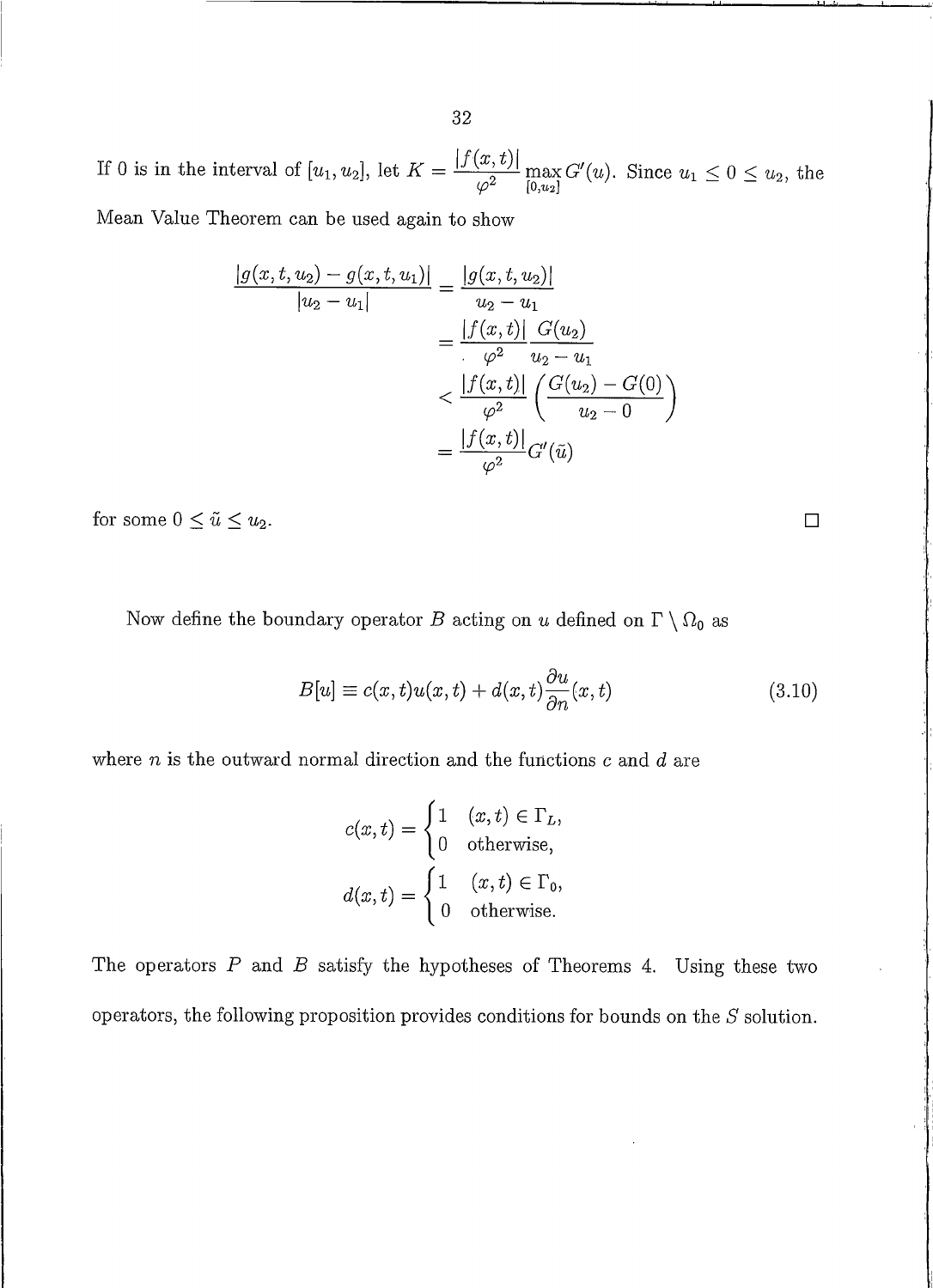**Proposition 1.** Let  $\overline{S}$  be a solution to

$$
\epsilon \frac{\partial \bar{S}}{\partial t} = \frac{\partial^2 \bar{S}}{\partial x^2} + g(x, t, \bar{S}) \qquad \text{for all } (x, t) \in E
$$
  

$$
\frac{\partial \bar{S}}{\partial x}(0, t) = 0, \quad \bar{S}(L(t), t) = S_b \qquad \text{for } 0 < t < T
$$
  

$$
\bar{S}(x, 0) = S_b \qquad 0 < x < L_0
$$

If  $S_b > 0$ , then  $0 < \overline{S}(x, t) \leq S_b$  for all  $(x, t) \in E$ .

*Proof.* If  $\overline{S}$  is a solution to the system above, then  $P[\overline{S}] = 0$  and  $B[\overline{S}] = 0$ . Notice that for the functions  $u_1 = 0$  and  $u_2 = S_b$ 

$$
P[0] = 0,
$$
  
\n
$$
P[S_b] = -\frac{1}{\epsilon \varphi^2} G(S_b) f(x, t),
$$
  
\n
$$
B[0] = 0,
$$
  
\n
$$
B[S_b] = \begin{cases} 0 & \text{on } \Gamma_0, \\ S_b & \text{on } \Gamma_L, \end{cases}
$$

hence  $P[S_b] \le P[\bar{S}] \le P[0]$  and  $B[0] \le B[\bar{S}] \le B[S_b]$ . By Theorem 4, it follows that  $0 \leq \overline{S} \leq S_b$ . Since  $S_b \neq 0$ , the second condition of Theorem 4 cannot hold. Therefore,  $\bar{S}$  is strictly greater than zero.  $\Box$ 

From this proposition, it follows that  $0 < S \leq S_b$ . Since  $\overline{S} > 0$ ,  $g(x, t, \overline{S}) = -\frac{1}{\omega^2} G(\overline{S}) f(x, t)$  which implies  $\overline{S} = S$ .

33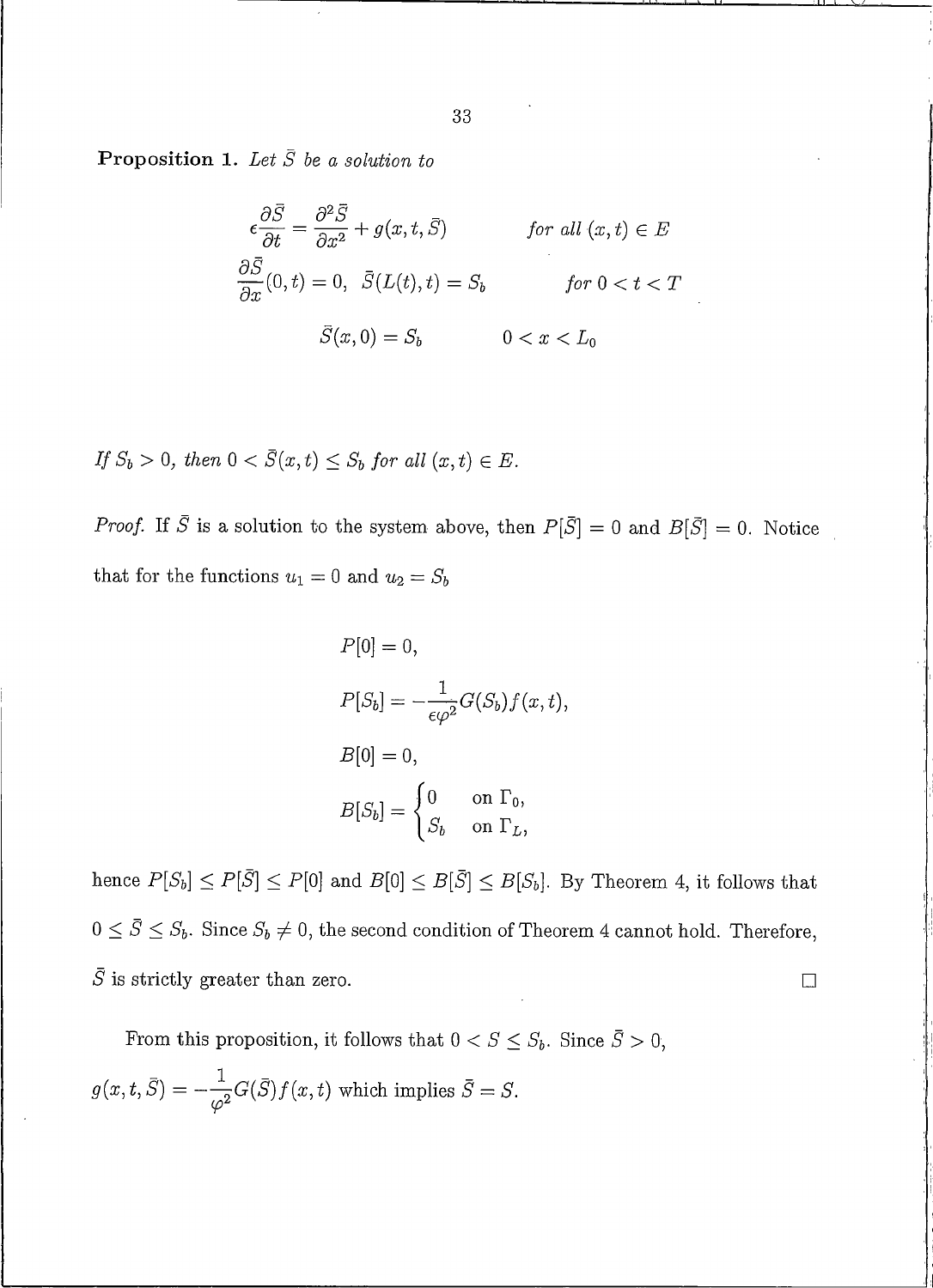# Bounds on  $f$

Unfortunately Theorem 4 can not be applied to the  $f$  equation. If, however, we assume that biomass diffuses in the biofilm, the  $f$  equation is parabolic and Theorem 4 can be applied.

Assuming that biomass diffuses inside the biofilm, a new flux  $J_i$  for biomass is

$$
\mathbf{J}_i = v\rho_i - D_i \frac{\partial \rho_i}{\partial x}.
$$

Here  $\rho_i$  is either the active or inactive cell density and  $D_i$  is the diffusion coefficient. If it is assumed that the inactive biomass diffuses at the same rate as the active biomass, the dimensionless equations found in  $(2.26)$  become

$$
\epsilon \frac{\partial S}{\partial t} = \frac{\partial^2 S}{\partial x^2} - \frac{1}{\varphi^2} G(S)f,\tag{3.12a}
$$

$$
\frac{\partial f}{\partial t} = d \frac{\partial^2 f}{\partial x^2} + (R(S)(1 - f) - \alpha) f - v \frac{\partial f}{\partial x},
$$
\n(3.12b)

$$
\frac{dL}{dt} = v\left(L(t), t\right) \tag{3.12c}
$$

where

$$
v(x,t) = \int_0^x R(S(\xi, t)) f(\xi, t) d\xi.
$$
 (3.12d)

If  $D_f$  is the diffusion constant of f then the parameter d is defined as

$$
d = \frac{D_f}{D}.\tag{3.13}
$$

The definition of the variables and other parameters remains unchanged. We will assume that the parameter  $d \ll 1$  and is small compared to the other parameters in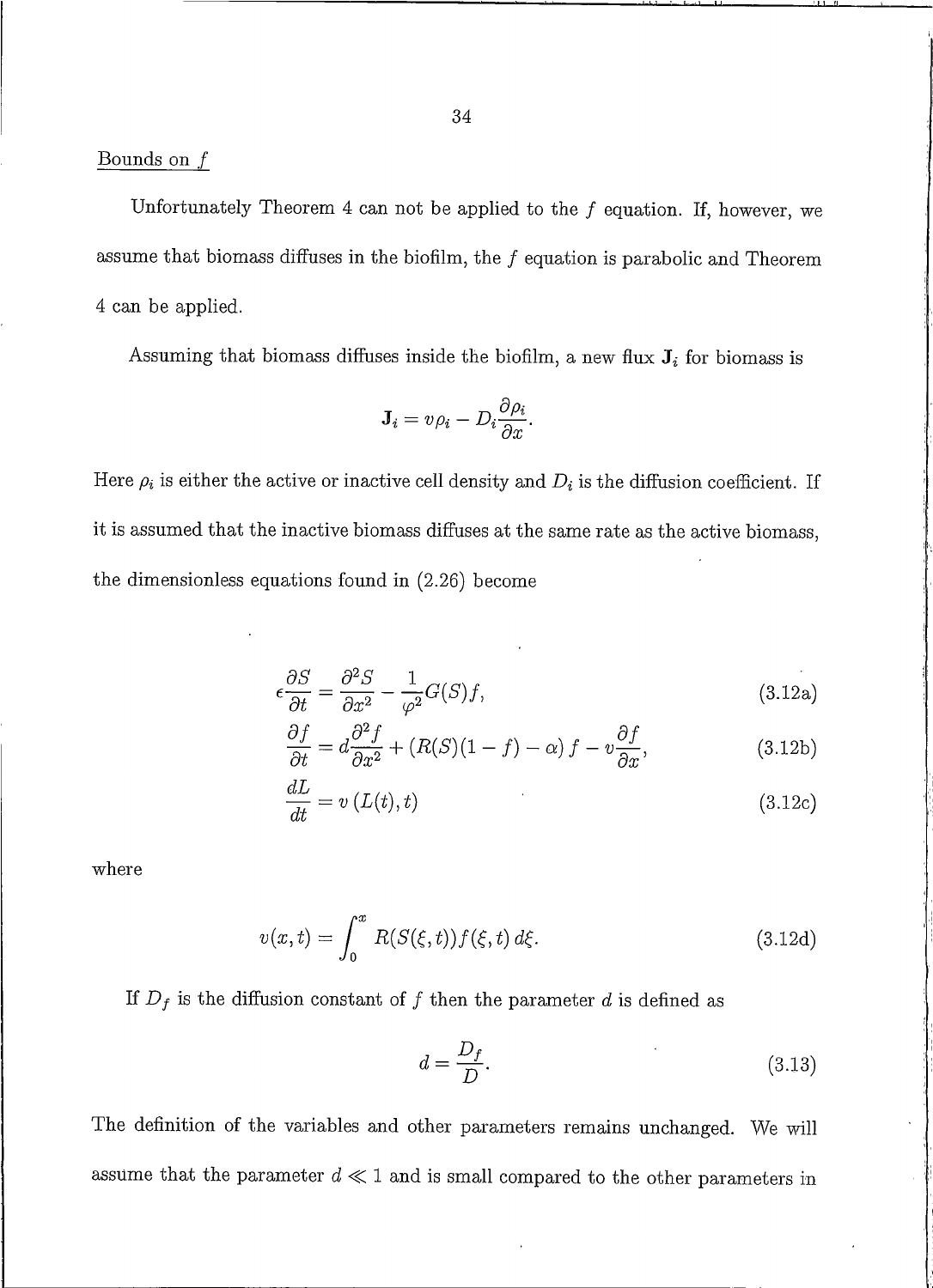$$
v(0, t)f(0, t) - d\frac{\partial f}{\partial x}(0, t) = 0.
$$

Since  $v(0, t) = 0$ , this reduces to

$$
\frac{\partial f}{\partial x}(0,t)=0.
$$

With the addition of the diffusion, a boundary condition at  $x = L$  must be placed on  $f$ . For example, if we assume that the cell density at the interface is a prescribed function of t, then the boundary condition for f at  $x = L$  is

$$
f(L,t) = a(t) \tag{3.14}
$$

where  $a(t)$  is a non-negative function and  $a(t) \leq 1$  for all t. Other types of boundary conditions, like no-flux or a Robin type condition could also be applied. For these linear boundary conditions, the results of the proposition below still hold.

Proposition 2. Suppose f solves

$$
\frac{\partial f}{\partial t} = d \frac{\partial^2 f}{\partial x^2} - v(x, t) \frac{\partial f}{\partial x} + (R(S)(1 - f) - \alpha) f \qquad \text{for all } (x, t) \in E
$$
  

$$
\frac{\partial f}{\partial x}(0, t) = 0 \quad f(L(t), t) = a(t) \qquad \text{for } 0 < t < T.
$$

If  $0 \le f(x, 0) \le 1$  for all  $x \in \Omega_0$ , then for all  $(x, t) \in E$ ,  $0 \le f(x, t) \le 1$ .

*Proof.* Consider the operator  $P$  acting on an admissible function  $u$  as

$$
P[u] \equiv d \frac{\partial^2 u}{\partial x^2} - v(x, t) \frac{\partial u}{\partial x} + (R(S)(1 - u) - \alpha) u.
$$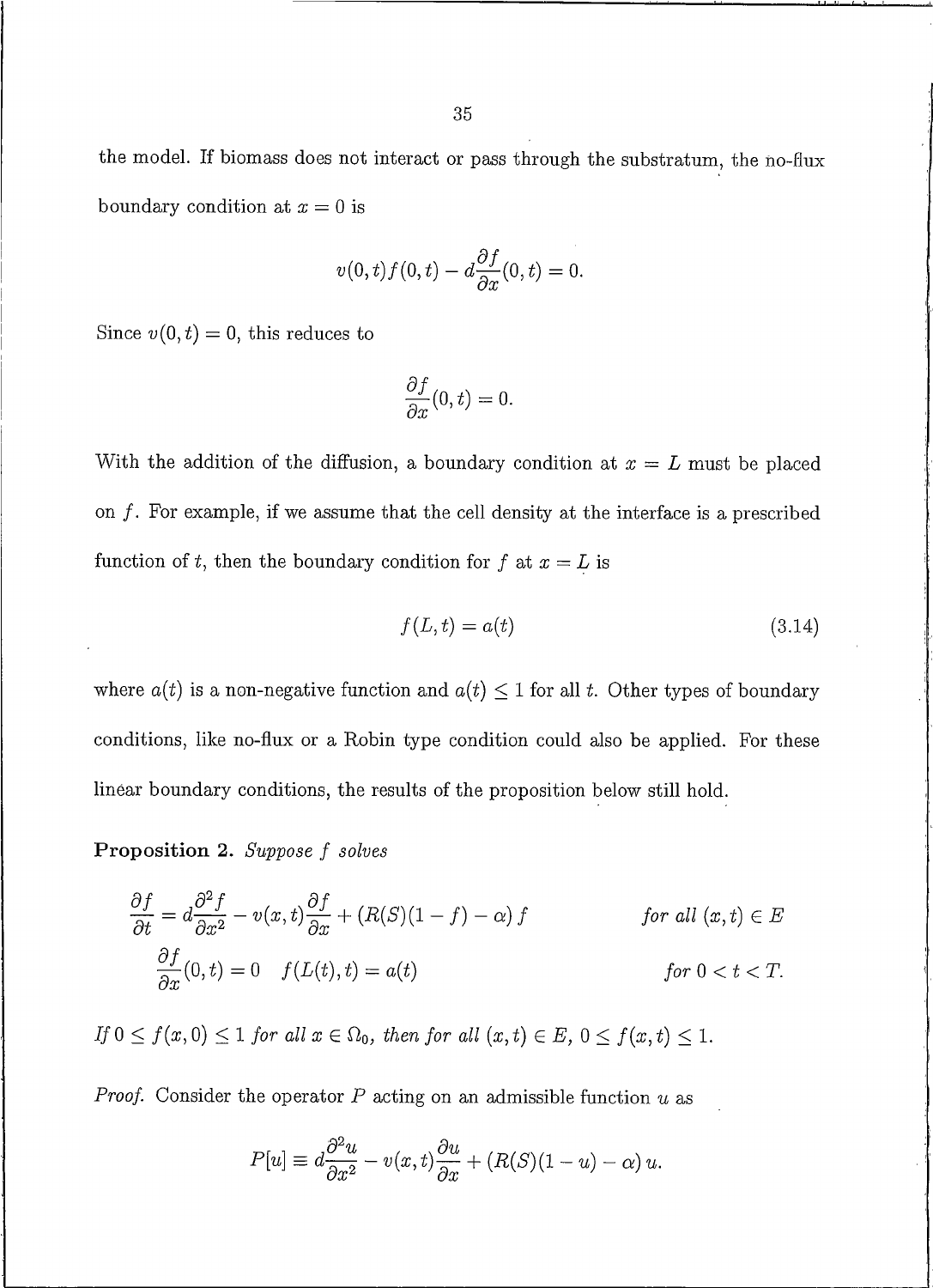Since  $0 < S \leq S_b$ , R is continuous and bounded. Notice that the non-linear term is quadratic in  $u$  and hence continuously differentiable in the  $u$  argument. Therefore, the operator P satisfies the hypotheses of Theorem 4. Now define on  $\Gamma \setminus \Omega_0$  the boundary operator as

$$
B[u] = c(x, t)u(x, t) + d(x, t)\frac{\partial u}{\partial n}
$$

where the functions  $c$  and  $d$  are

$$
c(x,t) = \begin{cases} 1 & (x,t) \in \Gamma_L, \\ 0 & \text{otherwise,} \end{cases}
$$

$$
d(x,t) = \begin{cases} 1 & (x,t) \in \Gamma_0, \\ 0 & \text{otherwise.} \end{cases}
$$

 $B$  also satisfies the hypothesis of Theorem 4.

Notice for  $u_1 = 0$  and  $u_1 = 1$ ,

$$
P[0] = 0,
$$
  
\n
$$
P[1] = -\alpha,
$$
  
\n
$$
B[0] = 0,
$$
  
\n
$$
B[1] = \begin{cases} 1 & (x, t) \in \Gamma_L, \\ 0 & (x, t) \in \Gamma_0. \end{cases}
$$

Thus,  $P[1] \leq P[f] \leq P[0]$  and  $B[0] \leq B[f] \leq B[1]$ . Therefore by Theorem 4,  $0 \le f(x,t) \le 1$  for all  $(x,t) \in E$ .  $\Box$ 

Typically  $f(x, 0)$  is a non-zero constant function. Using arguments that are similar to those used for the S equation, it follows that  $f(x,t) > 0$ .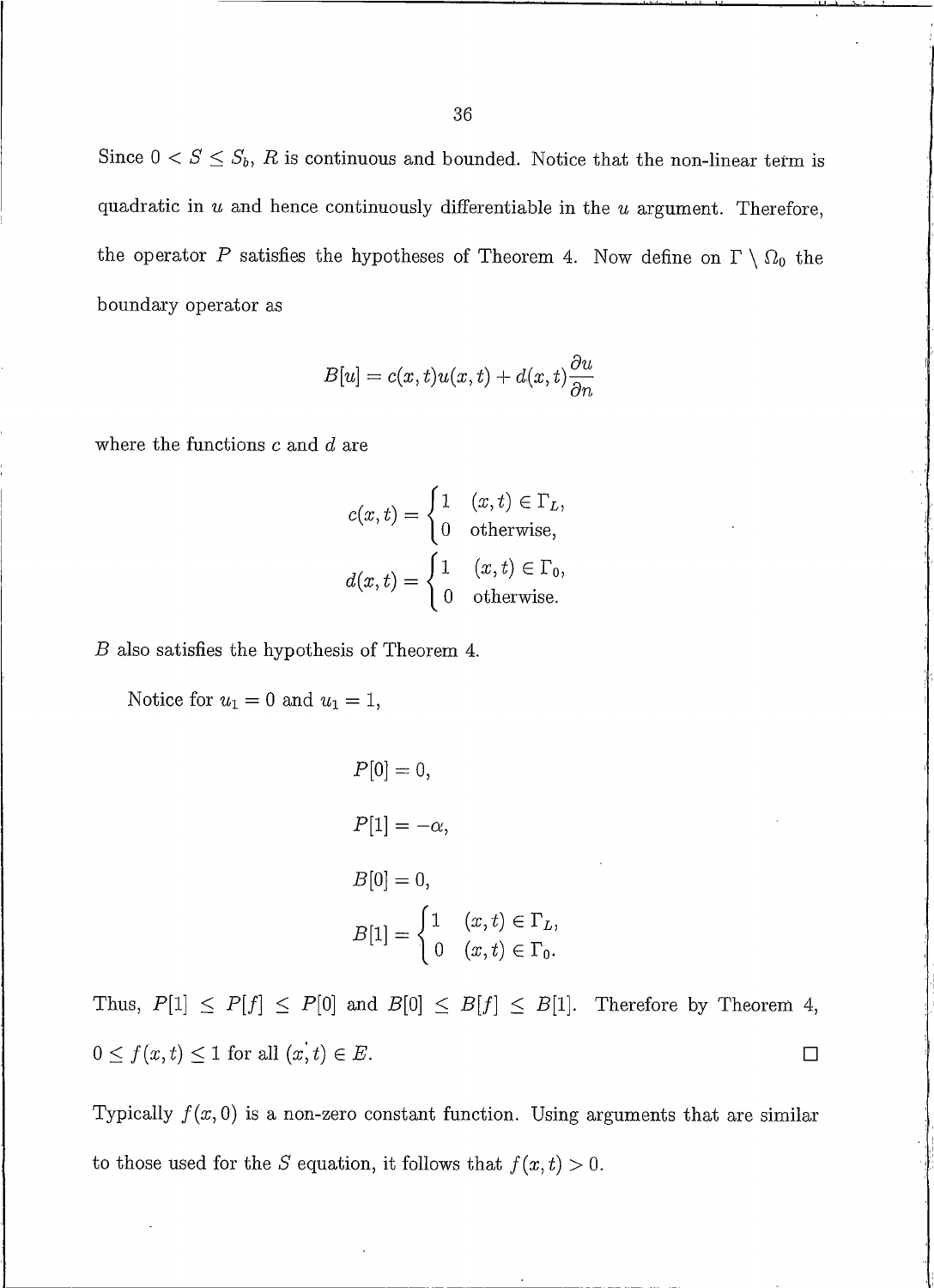#### Bounds on  $v$  and  $L$

The  $S$  solution is bounded and with the addition of diffusion to the  $f$  equation, the  $f$  solution is also bounded. Since the  $v$  and  $L$  equations are integrals involving functions of  $S$  and  $f$ , bounds can be derived for  $v$  and  $L$  provided diffusion is included in the  $f$  equation.

**Proposition 3.** Suppose diffusion of f is included in the model equations. If  $L(t)$ solves the differential equation

$$
\frac{dL}{dt} = v(L(t), t)
$$

$$
L(0) = L_0
$$

where

$$
v(x,t) = \int_0^x R(S(\xi,t))f(\xi,t) d\xi,
$$

then for all  $(x,t) \in E$ 

 $|v(x,t)| \leq |R(S_b)| x$ 

and

$$
L(t) \leq L_0 \exp |R(S_b)| t.
$$

*Proof.* By Propositions 1 and 2,  $S$  and  $f$  are bounded below by zero and above by  $S_b$  and 1 respectively. Since  $R'(S) > 0$ , for all  $(x, t) \in E$ 

$$
|v(x,t)| = \left| \int_0^x R(S(\xi,t)) f(\xi,t) d\xi \right|
$$
  

$$
\leq x |R(S_b)|.
$$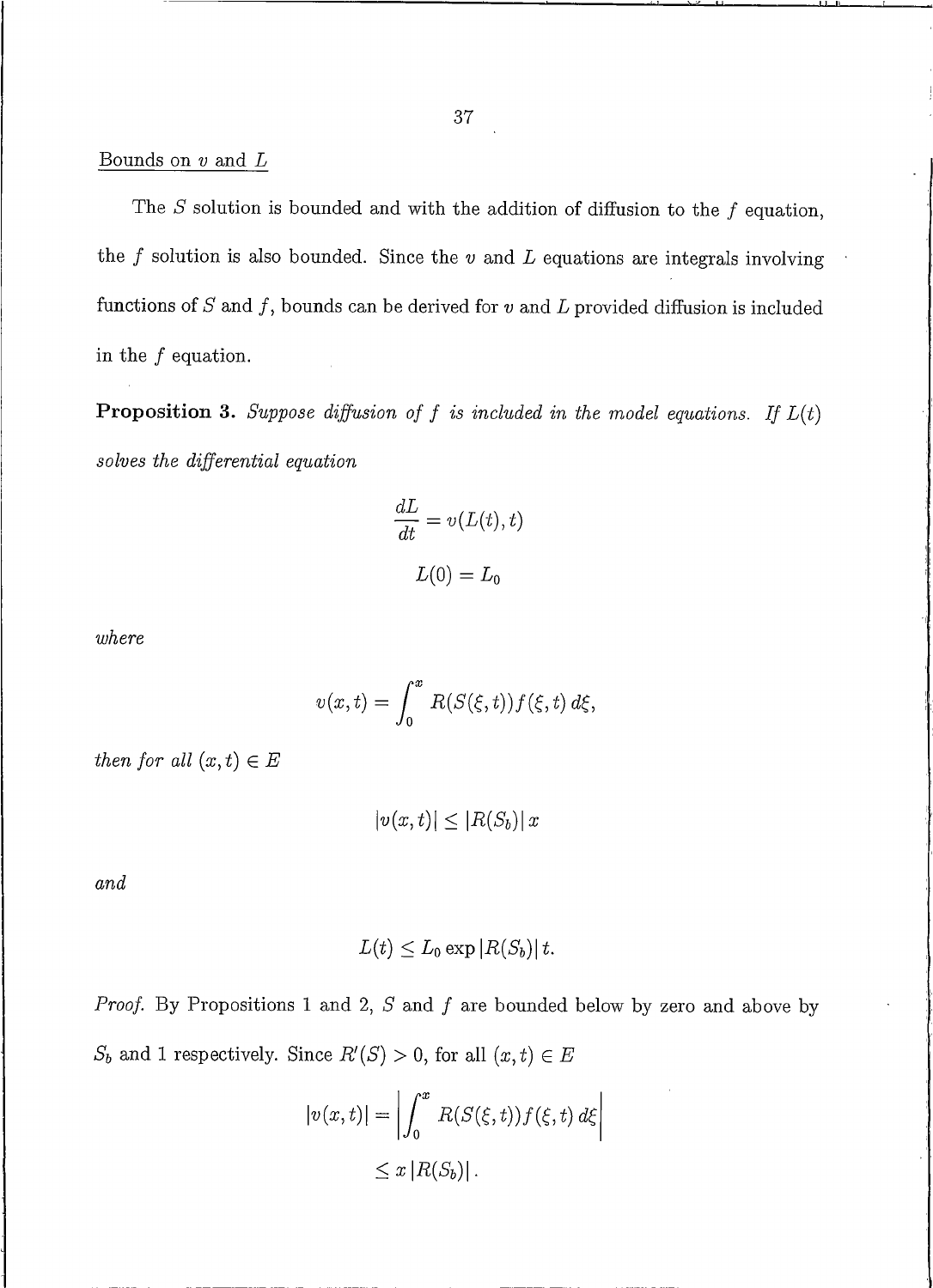Thus for all  $0 < t < T$ 

$$
\frac{dL}{dt} = v(L(t), t) \le L(t) |R(S_b)|
$$

and solving this differential inequality leads to the bound for  $0\leq t\leq T$ 

$$
L(t) \leq L_0 \exp\left(|R(S_b)|t\right).
$$

# Behavior at the Interface

Consider the solution curve for the differential equation

$$
\frac{dx}{dt} = v(x(t), t)
$$

$$
x(0) = x_0 \in \Omega_0
$$

where

$$
v(x,t) = \int_0^x R(S(\xi,t))f(\xi,t) d\xi.
$$

Let  $\dot{F}$  denote the derivative of  $F$  along the solution curve. On this curve,

$$
\dot{f} = \frac{\partial f}{\partial t} + \frac{dx}{dt} \frac{\partial f}{\partial x} = \frac{\partial f}{\partial t} + v(x, t) \frac{\partial f}{\partial x}
$$

and using (2.26b) this leads to the differential equation

$$
f = (R(S)(1 - f) - \alpha) f.
$$
 (3.15)

$$
\Box
$$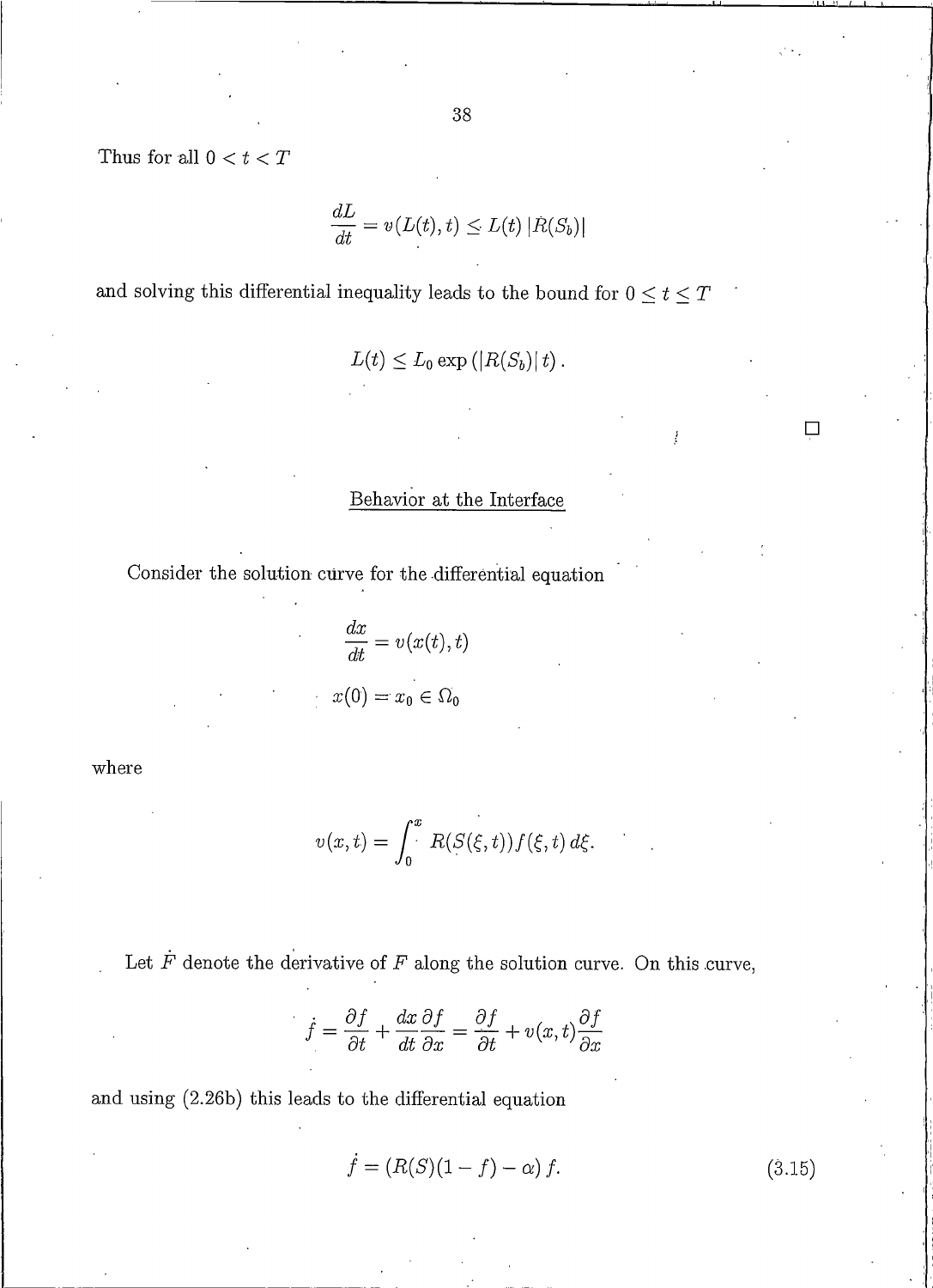Along the curve that corresponds to the interface, S is equal to a constant,  $S_b$ . So at the interface, a simple first order differential equation

$$
\dot{f} = (R(S_b)(1 - f) - \alpha) f
$$
\n(3.16)

holds. The equilibria solutions of this ODE are summarized in the lemma below.

**Lemma 2.** Consider the first order initial value problem

$$
\dot{x} = (a_1(1-x) - a_2)x,\tag{3.17a}
$$

$$
x(0) = x_0 \tag{3.17b}
$$

where the parameter  $a_2$  is non-negative. Solutions exist and are unique for all parameter values. If  $a_1 = a_2$  or  $a_1 = 0$  a bifurcation occurs and (3.17a) has one equilibrium solution,  $x = 0$ . Solutions of (3.17) decay to zero if  $x_0 > 0$  and approach  $-\infty$  if  $x_0 < 0$ . Otherwise, (3.17a) has two equilibrium solutions,  $x = 0$  and  $x = 1 - \frac{u_2}{a_1}$ . For parameter values where  $a_1 > a_2$ ,  $x = 0$  is unstable and  $x = 1 - \frac{a_2}{a_1}$  is stable. If  $a_1 < a_2$ , then  $x = 0$  is stable and  $x = 1 - \frac{a_2}{a_1}$  is unstable.

*Proof.* Notice that the right-hand side of  $(3.17a)$  is quadratic in x, hence it's locally Lipschitz in  $x$ . Therefore, a unique solution of  $(3.17)$  exists.

If  $a_1 = 0$  equation (3.17a) reduces to

$$
\dot{z} = -a_2 x \tag{3.18}
$$

and if  $a_1 = a_2$  then (3.17a) reduces to

$$
\dot{x} = -a_2 x^2. \tag{3.19}
$$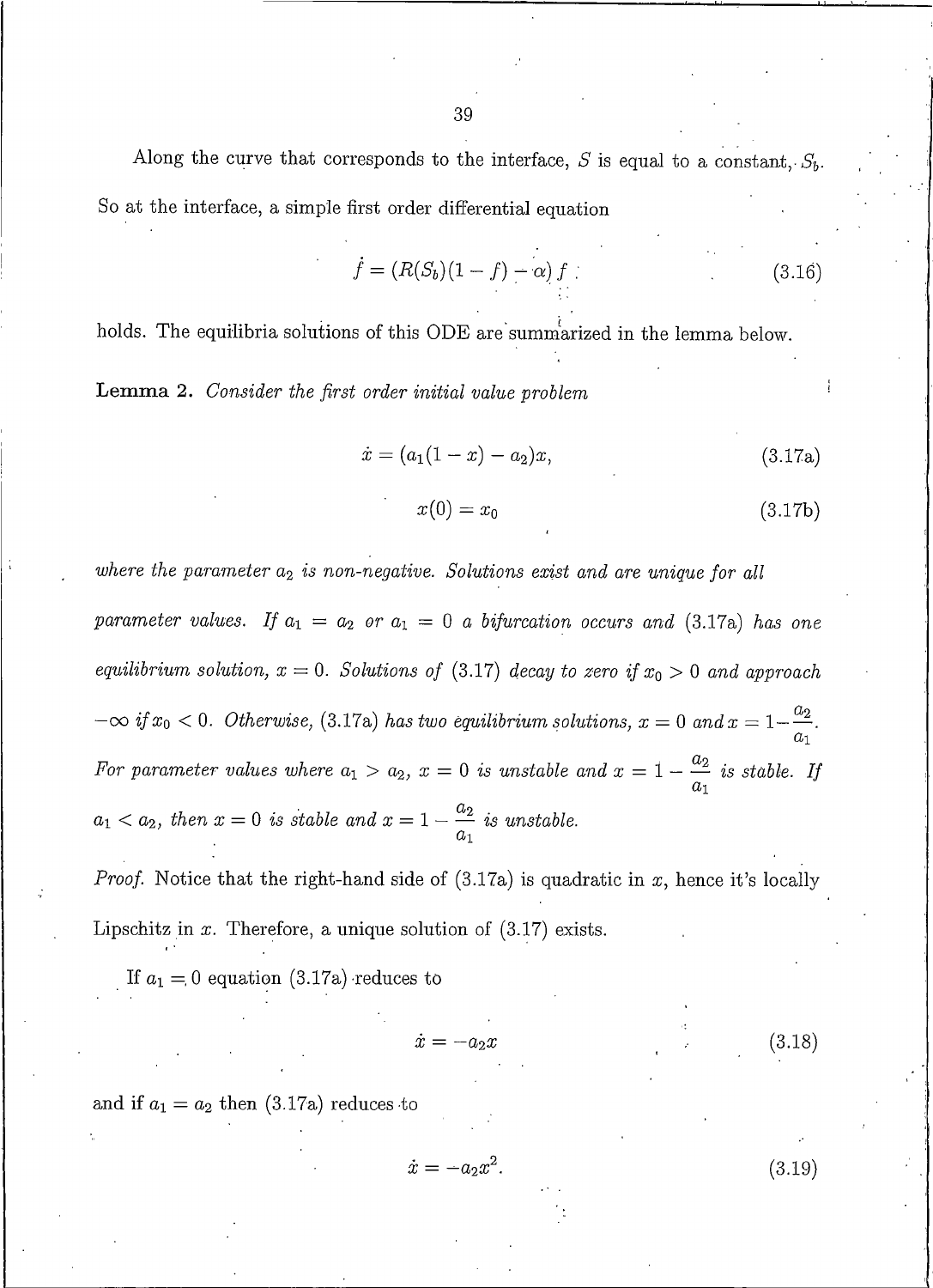In both cases, there is only one equilibrium solution. Also,  $\dot{x}$  < 0 for all non-zero x values in both equations. If  $x_0 > 0$ , the solutions of (3.18) or (3.19) are decreasing functions and bounded below zero. Thus, the solutions must limit on zero. If  $x_0 < 0$ , the solutions are strictly decreasing and are not bounded below. These solutions will approach  $-\infty$ .

For all other values of  $a_1$  and  $a_2$ , the two equilibrium solutions can easily be found by setting the right-hand side of  $(3.17)$  to zero and solving for x. Notice that the derivative of the right-hand side is

$$
F'(x) = a_1(1-x) - a_2 - a_1x.
$$

An equilibrium solution is stable provided  $F'(x) < 0$ . If  $F'(x) < 0$  the equilibrium solution is unstable. Evaluating this at the equilibrium solutions gives

$$
F'(0)=a_1-a_2
$$

and

$$
F'\left(1-\frac{a_2}{a_1}\right)=a_2-a_1.
$$

 $\Box$ 

The stability conditions follow directly from these equations.

Notice that in the region where  $x = 1 - \frac{a_2}{a_1}$  is stable, it also holds that

$$
0<1-\frac{a_2}{a_1}\leq 1.
$$

In the set of parameter values where  $x = 1 - \frac{a_2}{a_1}$  is unstable, it follows  $1 - \frac{a_2}{a_1} > 1$  if  $a_1 < 0$  and  $1 - \frac{a_2}{a_1} < 0$  if  $a_1 > 0$ .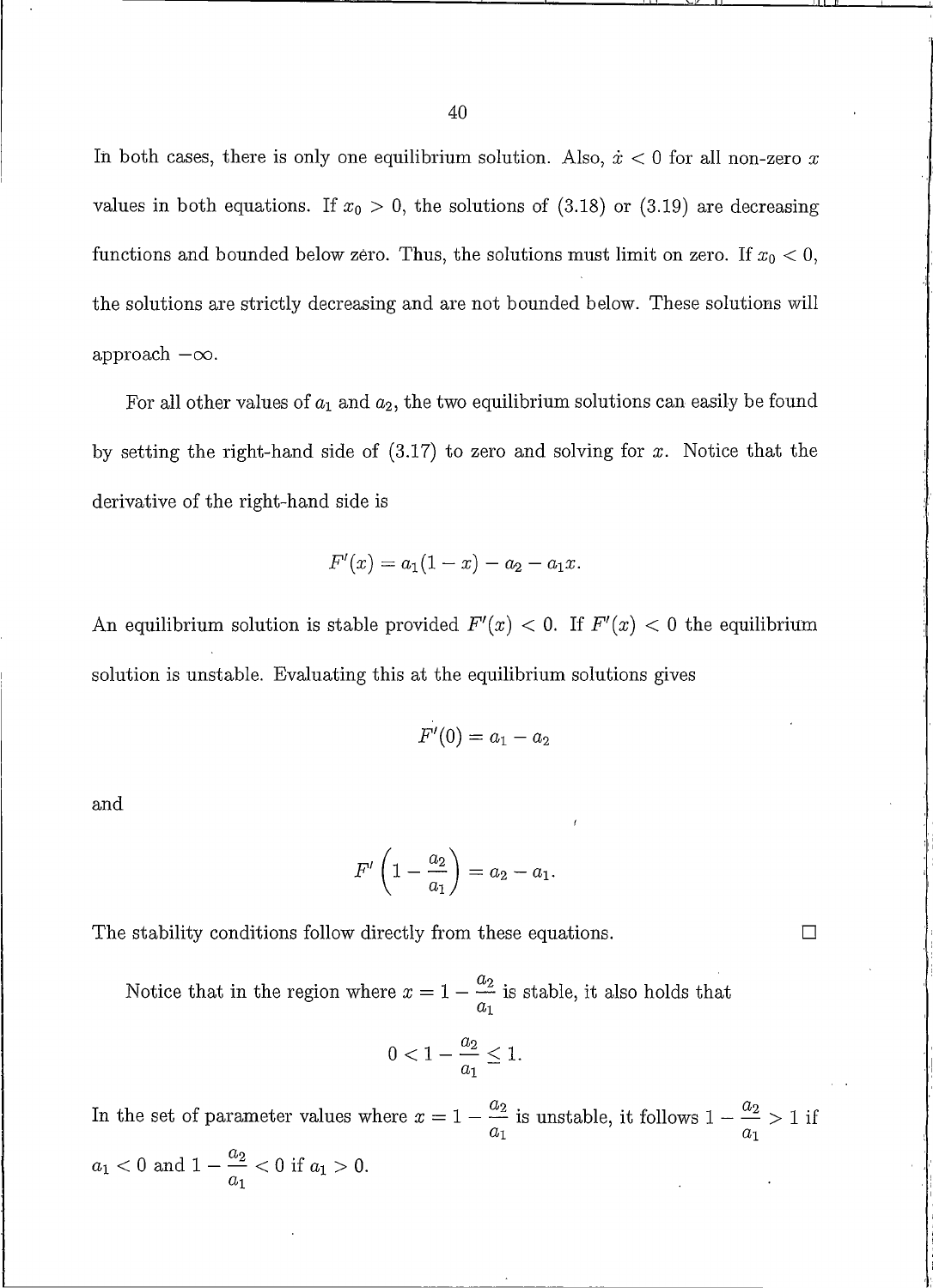Applying this to equation (3.16), it follows that the value of f at  $x = L(t)$ approaches  $1 - \frac{\alpha}{R(S_b)}$  if  $R(S_b) > \alpha$  and approaches zero if  $R(S_b) < \alpha$ . This result indicates that the cell net growth rate must exceed the inactivation rate for a viable cell population to exist at the interface. It follows that f is bounded at  $x = L(t)$ between 0 and 1 for all parameter values.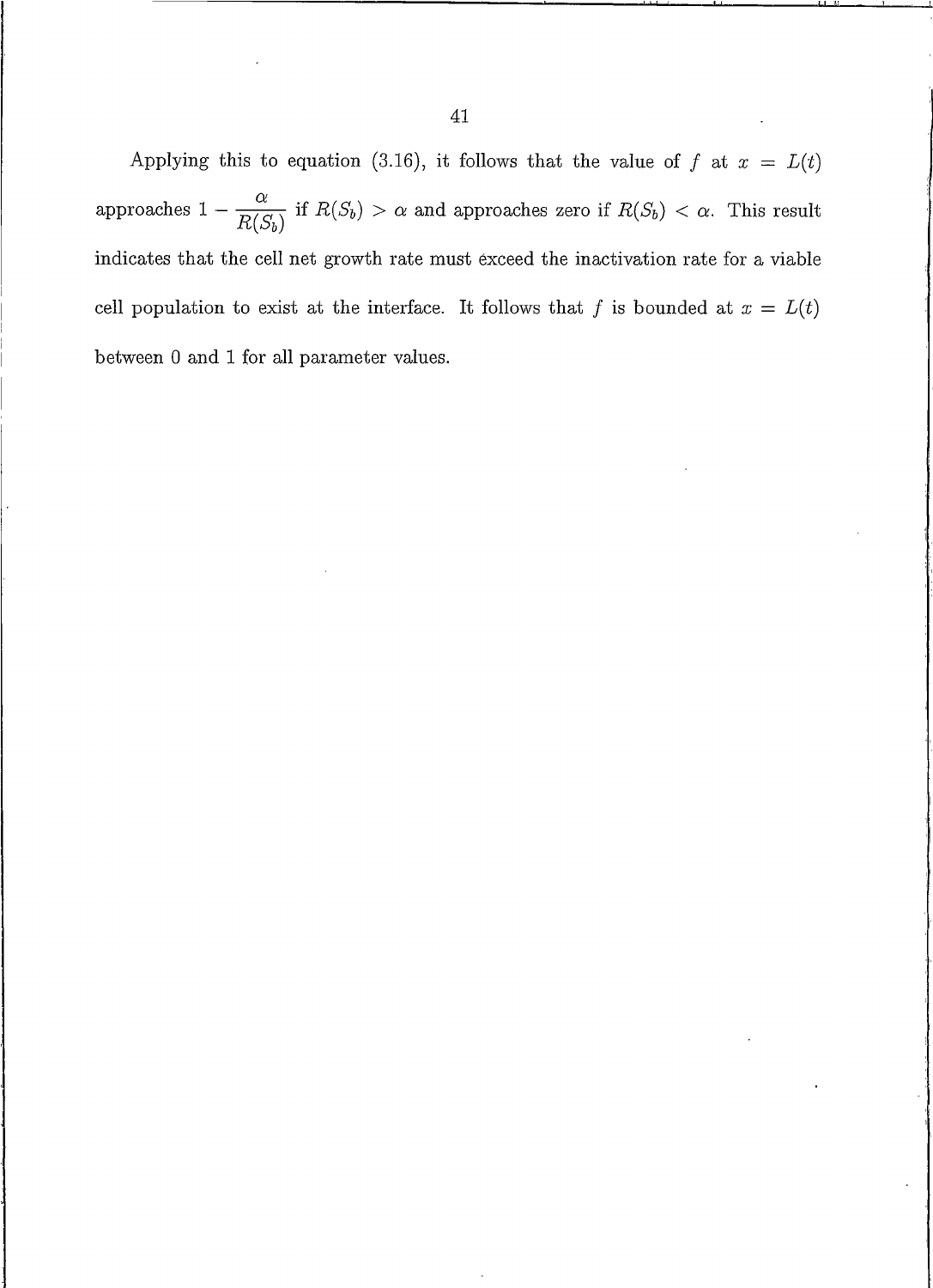#### CHAPTER 4

## STEADY-STATE SOLUTIONS

The initial formation of a biofilm is not well understood. It is known by experimentation that with a small of amount biomass present, the biofilm quickly increases in size and stabilizes at a thickness that ranges from 20 to 500 microns [2]. Active organisms are always present in these biofilms. In the model, this behavior corresponds to a stable steady-state solution with  $f \geq 0$ . The existence of steady-state solutions and the stability of those solutions are studied in this chapter.

In this chapter, we will assume that the functions  $R$  and  $G$  are

$$
G(S) = \frac{S}{1+S},
$$
  

$$
R(S) = \frac{S}{1+S} - \beta.
$$

Only solutions with  $f \geq 0$  are considered. Since biofilms typically have active organisms present, a steady-state solution with  $f \equiv 0$  is considered a trivial steady-state solution.

In [13], numerical simulations showed that the active volume fraction and substrate profiles were non-negative. However, the model also predicted unbounded growth unless a detachment function was included in the biomass equations or a sloughing term was added to the biofilm thickness equation. We will prove that if the inactivation rate is non-zero then only a trivial steady-state solution will exist. We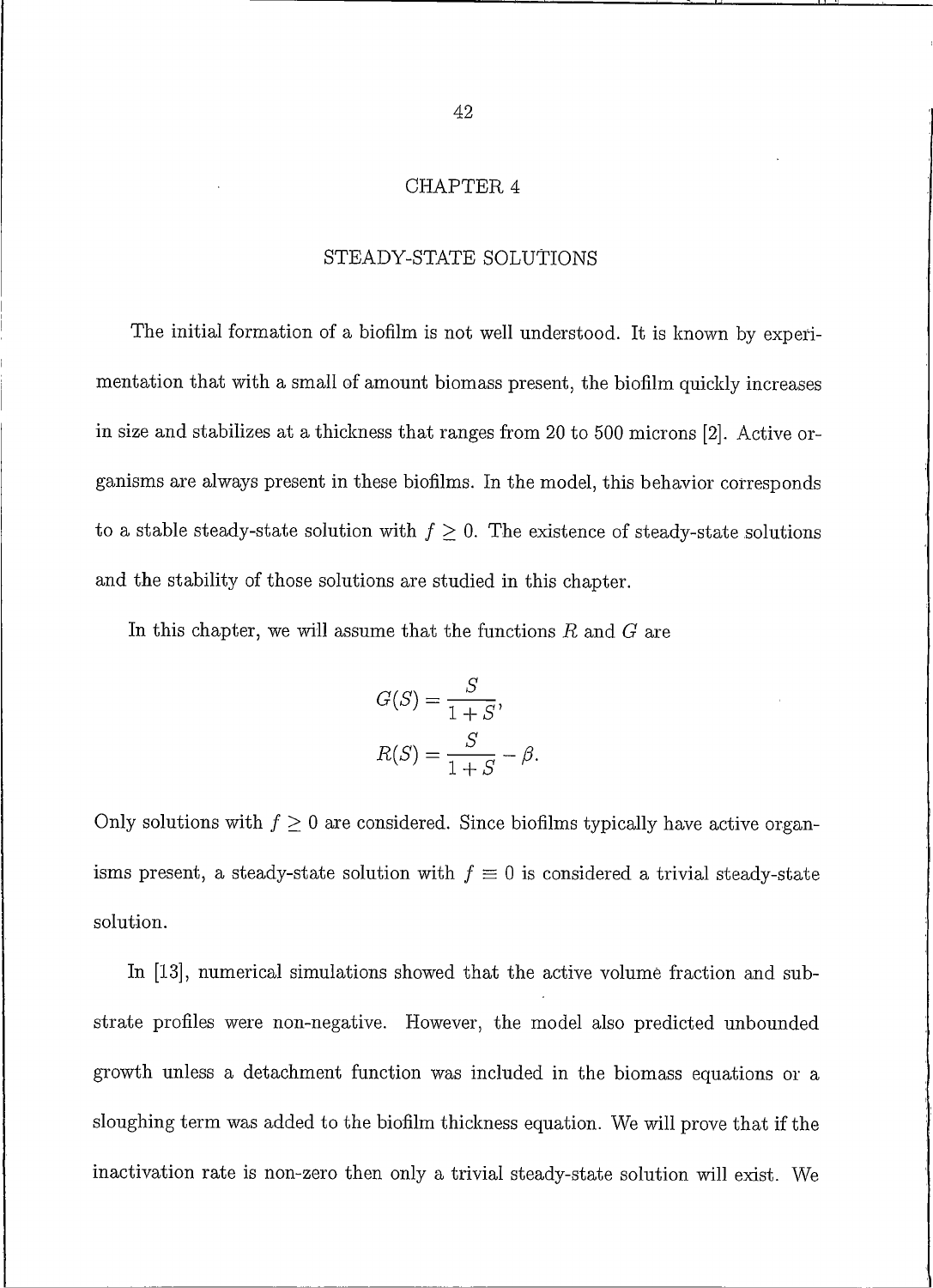will also show that if the inactivation rate is zero, then under certain conditions a non-trivial steady solution exists. Finally, we will prove that the trivial steady-state solution is linearly unstable for certain parameter values.

## Existence of Steady-State Solutions

The steady-state equations are given by (see equations  $(2.26)$ )

$$
\frac{d^2S}{dx^2} = \frac{1}{\varphi^2} \frac{S}{1+S} f,\tag{4.1a}
$$

$$
v\frac{df}{dx} = \left(\left(\frac{S}{1+S} - \beta\right)(1-f) - \alpha\right)f,
$$
\n(4.1b)

$$
\int_0^L \left( \frac{S(\xi)}{1 + S(\xi)} - \beta \right) f(\xi) d\xi = 0 \tag{4.1c}
$$

where

$$
v(x) = \int_0^x \left(\frac{S(\xi)}{1 + S(\xi)} - \beta\right) f(\xi) d\xi.
$$
 (4.1d)

The corresponding boundary conditions for this problem are

$$
\frac{dS}{dx}(0) = 0, \ S(L) = S_b, \ v(0)f(0) = 0.
$$
\n(4.2)

The parameter  $\alpha$  controls which steady-state solutions are possible. The first proposition shows that if  $\alpha$  is positive, then only a trivial steady-state solution exits.

**Proposition 4.** For  $\alpha > 0$ , the solution  $S(x) \equiv S_b$ ,  $f(x) \equiv 0$  and any real number L is the only solution of (4.1) where  $f(x) \geq 0$ .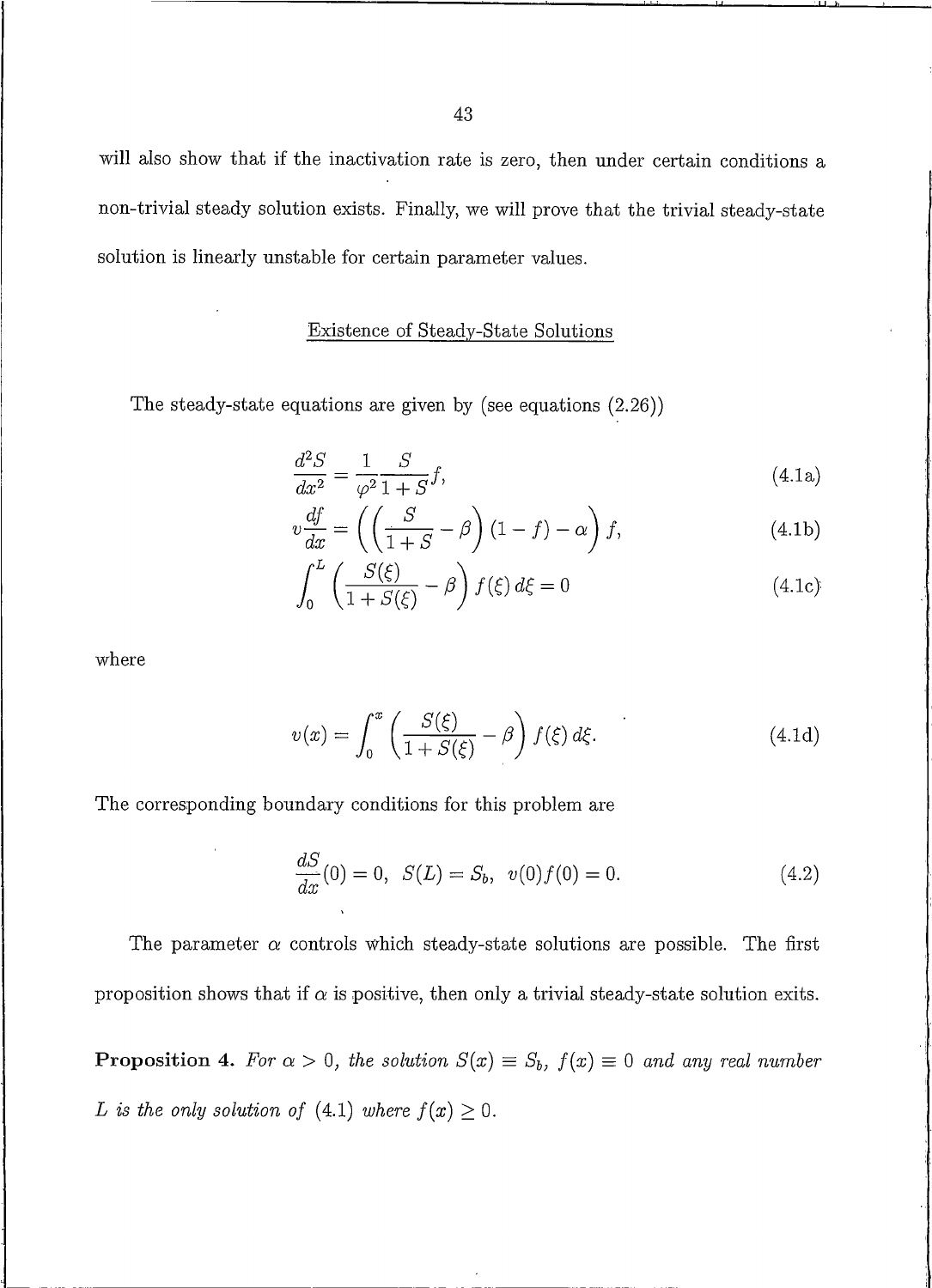*Proof.* Notice that if equation (4.1b) is integrated from 0 to  $L$  and integration by parts is applied, we obtain

$$
\int_0^L v \frac{df}{dx} d\xi = v f \Big|_0^L - \int_0^L f \frac{dv}{dx} d\xi
$$

$$
= - \int_0^L f \frac{dv}{dx} d\xi.
$$

Now using equation  $(4.1b)$  and equation  $(4.1d)$  the expression above leads to

$$
\int_0^L \left( \left( \frac{S(\xi)}{1+S(\xi)} - \beta \right) (1-f(\xi)) - \alpha \right) f(\xi) d\xi = - \int_0^L \left( \frac{S(\xi)}{1+S(\xi)} - \beta \right) f^2(\xi) d\xi.
$$

Simplifying this expression results in the integral equation

$$
\int_0^L \left( \left( \frac{S(\xi)}{1+S(\xi)} - \beta \right) f(\xi) - \alpha f(\xi) \right) d\xi = 0,
$$

which by using equation  $(4.1c)$  implies

$$
\alpha \int_0^L f(\xi) \, d\xi = 0.
$$

If  $f \geq 0$ , the calculation above shows that  $f \equiv 0$ . Thus the integral condition in (4.1c) will be satisfied for any S or L. Furthermore, if  $f \equiv 0$  is substituted into equation (4.1a), the boundary conditions on  $S$  imply that  $S$  must be the constant function  $S(x) = S_b$ . So  $S(x) = S_b$ ,  $f(x) = 0$  and any real valued L satisfies that steady state equations.  $\Box$ 

It should be pointed out that a similar argument could be applied to a higher dimensional model with more than one species present. Recall from Chapter 2, if  $\rho_i$ is the density of some organism in the biofilm then the mass balance principles state

$$
\frac{\partial}{\partial t} \int_{\Omega} \rho_i \, d\sigma + \int_{\Omega} \rho_i \mathbf{v} \cdot \mathbf{n} \, d\sigma = \int_{\Omega} F_i \, d\sigma
$$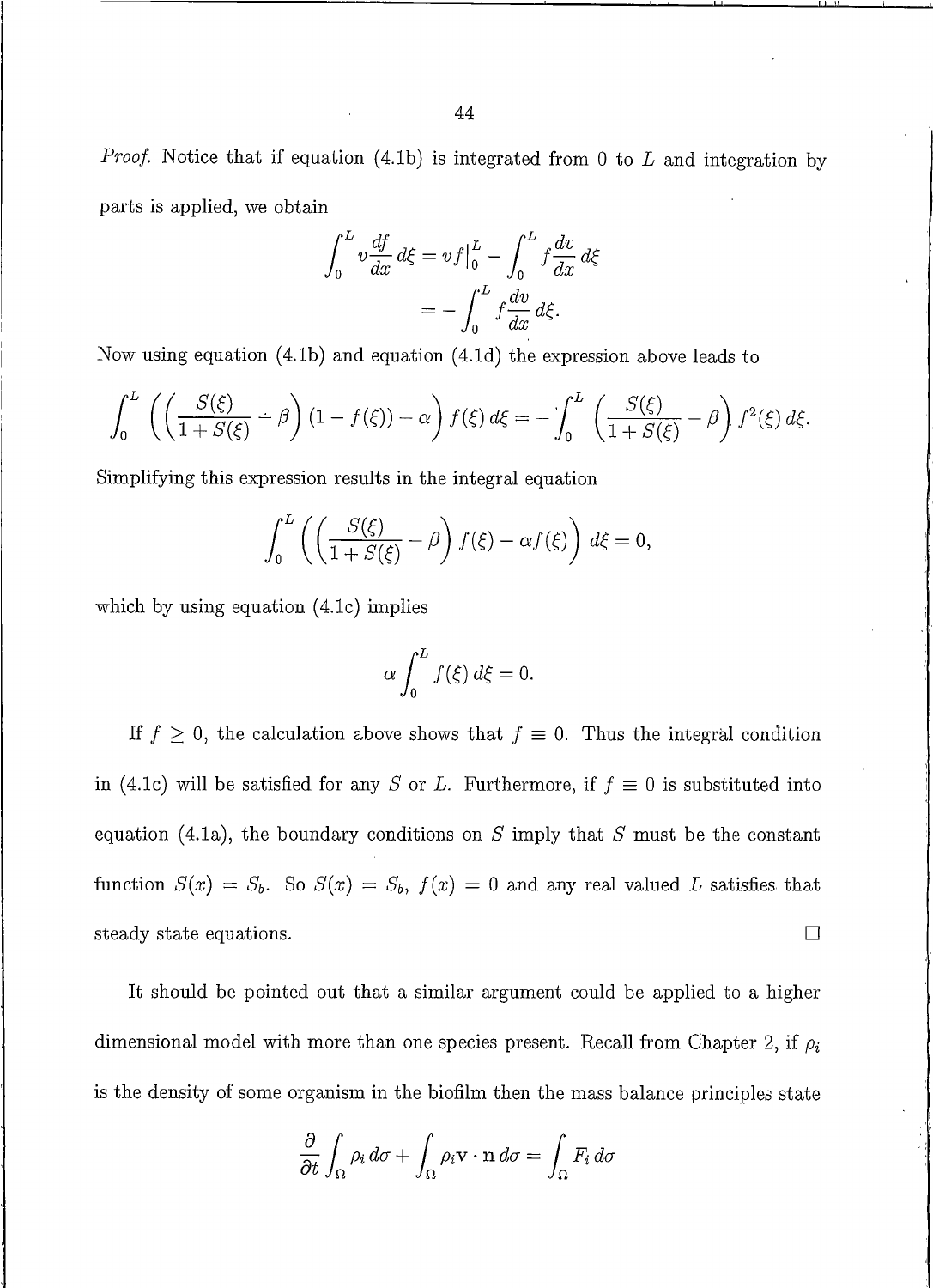where  $\Omega$  is an arbitrary volume and n is the outward normal direction of  $\Omega$ . If  $\Omega$  is the entire biofilm, then this equation at steady-state is

$$
\int_{\partial\Omega} \rho_i \mathbf{v} \, d\tau = \int_{\Omega} F_i \, d\sigma.
$$

However, at steady-state the velocity is zero on the substratum and interface. The periodic boundary conditions will cancel out the remaining integrals on  $\partial\Omega$ . Therefore, the integral on the right-hand side is zero. If  $F_i$  is non-negative, then  $F_i$  must be identically zero. Furthermore, if  $F_i$  is proportional to  $\rho_i$  or some other biomass density, we conclude that this density is identically zero. This argument is not valid if a detachment term or some other function that models removal of biomass is included in  $F_i$ ; in this situation,  $F_i$  may change sign.

We now consider the case  $\alpha = 0$ . For any  $\beta$ , there is a constant steady-state solution, namely  $S(x) = S_b$ ,  $f(x) = 0$  and L any real number. Other solutions exist for certain  $\beta$  values. The conditions for the existence of these steady-state are summarized in the next theorem.

**Theorem 5.** (Existence of Steady-State Solutions) The existence of solutions to  $(4.1)$  fall into two categories.

If  $\beta < \frac{S_b}{1+S_b}$ , then two steady-state solutions exist; the constant steady-state solution:  $S(x) \equiv S_b$ ,  $f(x) \equiv 0$  and L any real number and the solution  $f(x) \equiv 1$ ,  $\tilde{L} < \infty$  and  $\tilde{S}$  where  $\tilde{S}$  and  $\tilde{L}$  solve the differential equation

$$
\frac{d^2\tilde{S}}{dx^2} = \frac{1}{\varphi^2} \frac{\tilde{S}}{1 + \tilde{S}} f \tag{4.3a}
$$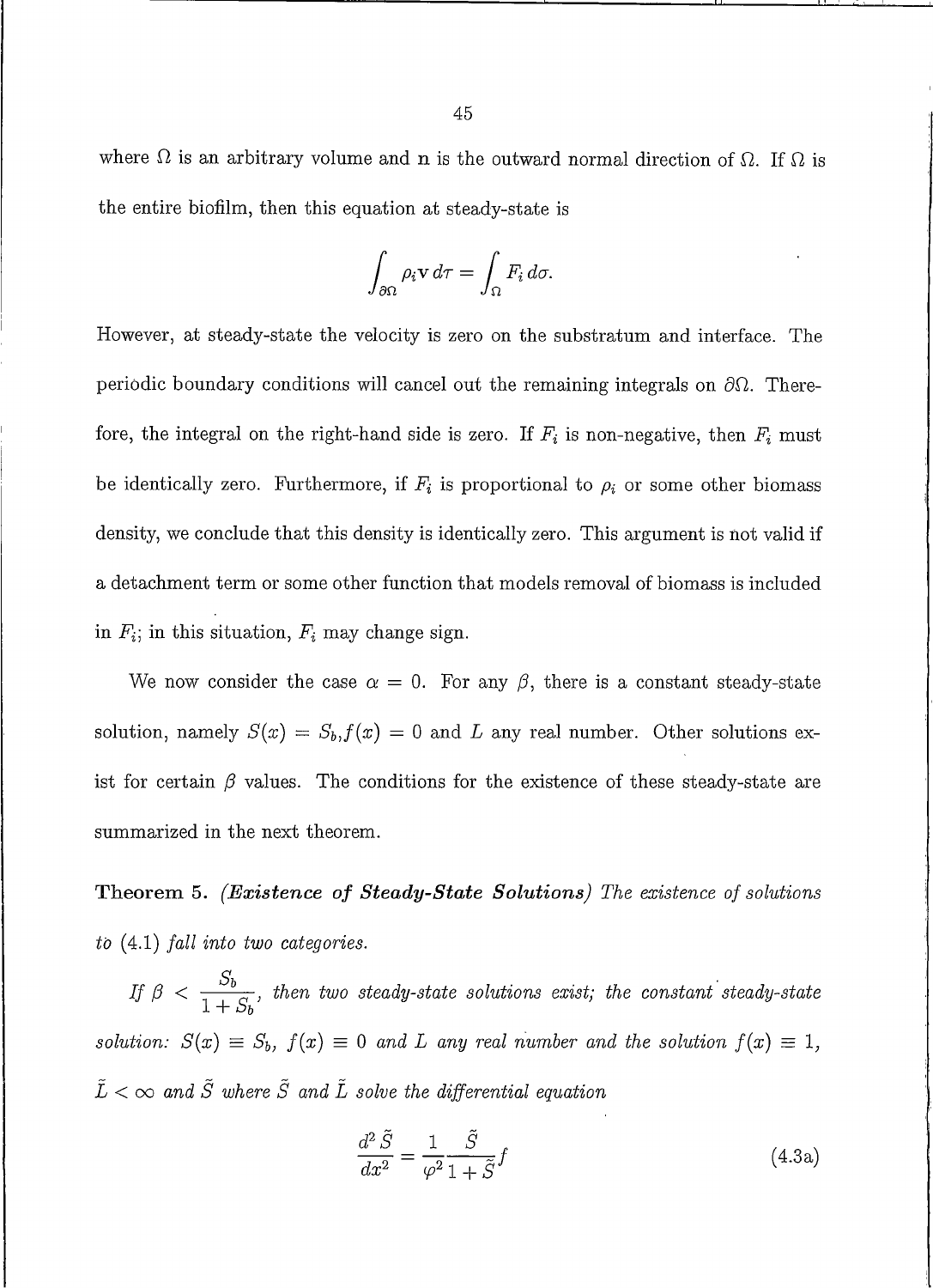with boundary conditions

$$
\frac{d\tilde{S}}{dx}(0) = 0, \quad \tilde{S}(\tilde{L}) = S_b.
$$
\n(4.3b)

If  $\beta > \frac{S_b}{1+S_b}$ , then only one steady-state solution, the constant steady-state will  $exist.$ 

To prove this theorem, it will be demonstrated that for  $\beta \neq \frac{S_b}{1+S_b}$  the only solutions for (4.1b) are the constant solutions  $f(x) = 0$  and  $f(x) = 1$ . Once this has been established, then  $(4.1)$  can be reduced to a differential equation for S and an integral equation involving  $L$ . The existence of a unique solution to this reduced problem is proved.

**Lemma 3.** If  $\beta \neq \frac{S_b}{1+S_b}$  and  $\alpha = 0$ , then the only possible solutions to (4.1b) are  $f(x) \equiv 1$  and  $f(x) \equiv 0$ 

*Proof.* Notice that equation (4.1b) can be written as

$$
v\frac{df}{dx} = -\left(\frac{S}{1+S} - \beta\right)f^2 + \left(\frac{S}{1+S} - \beta\right)f
$$

$$
= -\frac{dv}{dx}f + \frac{dv}{dx}
$$

which leads to

$$
\frac{d\left(vf\right)}{dx} = \frac{dv}{dx},
$$

which can be re-written as

$$
\frac{d}{dx}(v(f-1))=0.
$$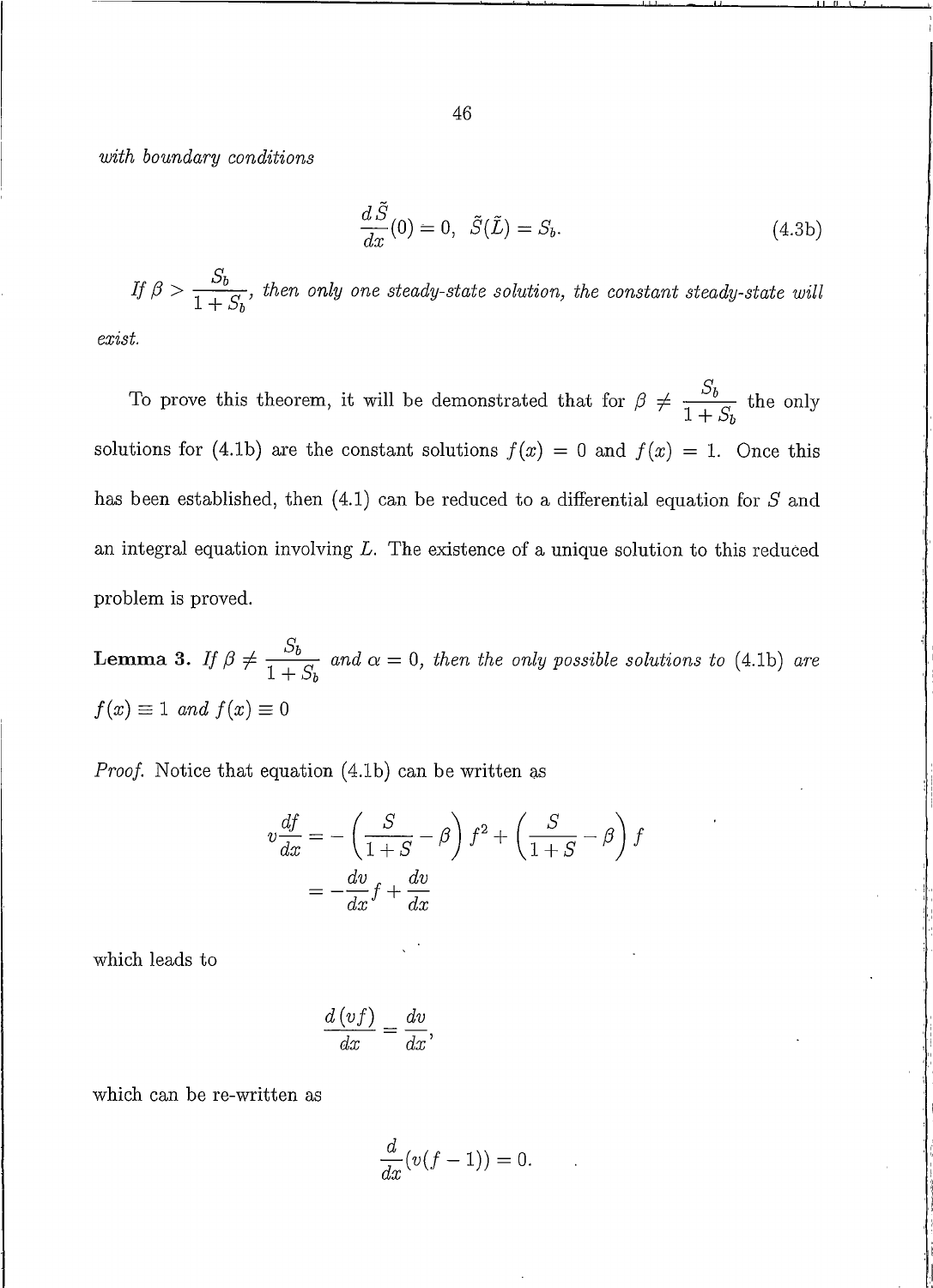Since  $v(0) = 0$ ,

$$
v(x)\left(f(x)-1\right)=0
$$

for all  $x \in [0, L]$ .

Two possibilities can occur: either  $f(x) \equiv 1$  or  $v(x) \equiv 0$ . If  $v(x) \equiv 0$  then it must also be true that

$$
v'(x) = \left(\frac{S(x)}{1 + S(x)} - \beta\right) f(x) = 0
$$

for all  $x \in [0, L]$ . If  $\frac{S(x)}{1 + S(x)} - \beta = 0$ , then at  $x = L$ 

$$
\frac{S_b}{1+S_b} - \beta = 0
$$

 $\Box$ 

which is a contradiction. Thus if  $v(x) \equiv 0$ , it follows that  $f(x) \equiv 0$ .

**Lemma 4.** If  $f(x) \equiv 0$  and  $\alpha = 0$ , then the solution to (4.1a) is  $S = S_b$  and (4.1c) is satisfied for any L.

*Proof.* If  $f(x) \equiv 0$  then equation (4.1c) is satisfied for any L and the boundary conditions on S can only be satisfied by the constant solution  $S(x) \equiv S_b$ .  $\Box$ 

The next two propositions consider the case of  $f(x) \equiv 1$ . When  $f(x) \equiv 1$ ,  $(4.1)$  reduces to a differential equation and integral equation that must be satisfied simultaneously. The first proposition proves the existence and uniqueness of solutions to the differential equation. The second proves that a unique solution, with the addition of the integral equation will exist provided  $\beta < \frac{S_b}{1 + S_b}$ .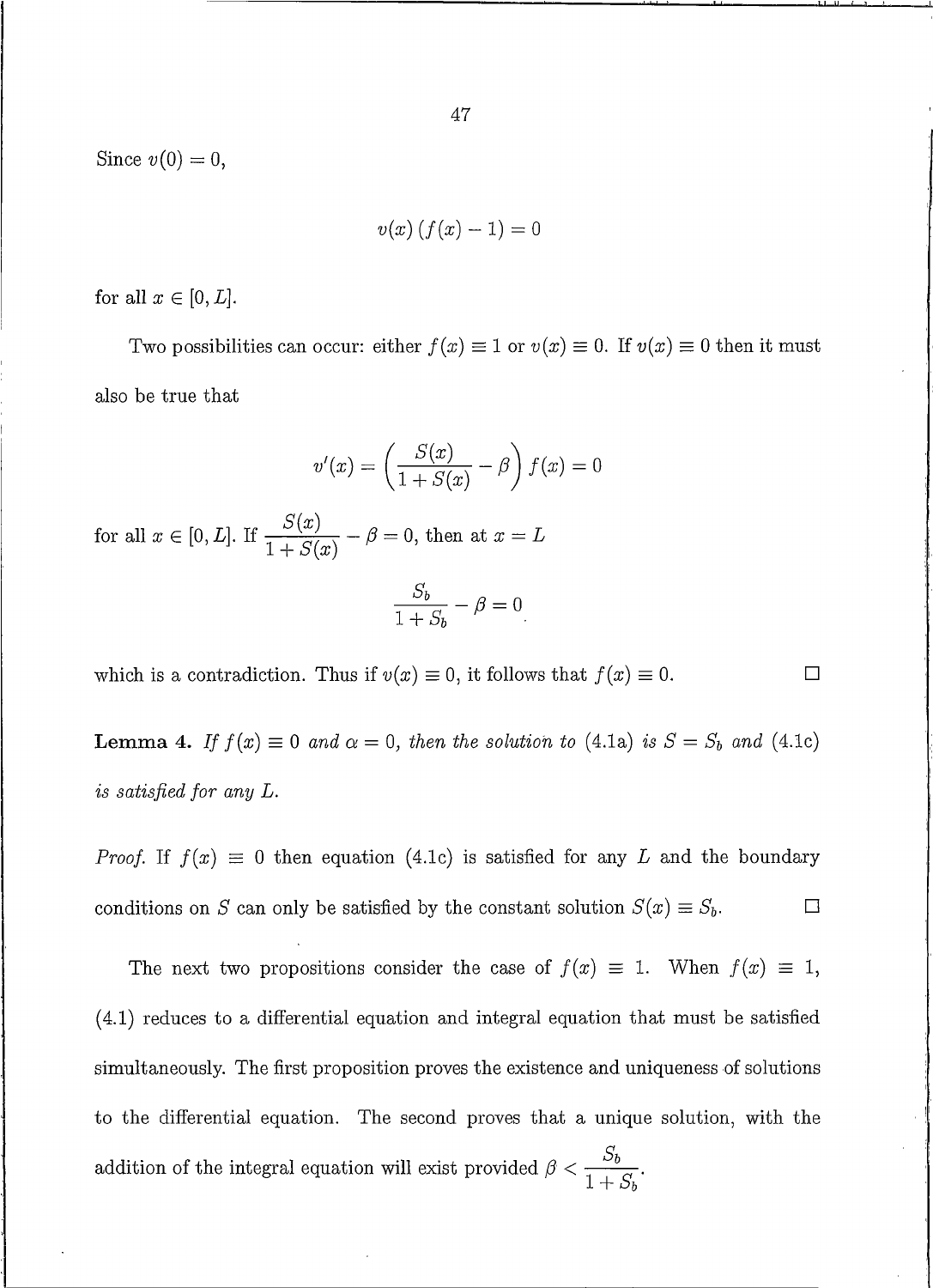**Proposition 5.** For any  $l > 0$ , there exists a unique solution to the differential equation

$$
\frac{d^2S}{dx^2} = \frac{1}{\varphi^2} \frac{S}{1+S}
$$
\n(4.4a)

with boundary conditions

$$
\frac{dS}{dx}(0) = 0, \qquad S(l) = S_b.
$$
\n(4.4b)

*Proof.* Let  $u = S$  and  $w = \frac{dS}{dx}$ . The two dimensional system equivalent to (4.4) is

$$
u' = w \tag{4.5a}
$$

$$
w' = \frac{1}{\varphi^2} \frac{u}{1+u}.\tag{4.5b}
$$

This system has one equilibrium solution  $(0,0)$  and the linearization about this equilibrium solution is

$$
J = \begin{bmatrix} 0 & 1 \\ \frac{1}{\varphi^2} & 0 \end{bmatrix} \tag{4.6}
$$

which has eigenvalues  $\lambda_{\pm} = \pm \frac{1}{\varphi}$ , hence (0,0) is a saddle point. Consider the phase portrait of (4.5) in the region  $u \ge 0$ . In this region let,

$$
H(u, w) = \frac{w^2}{2} - \frac{1}{\varphi^2} (u - \ln(1 + u)).
$$
\n(4.7)

One can easily check that the level sets of  $(4.7)$  are invariant for the flow generated by  $(4.5)$ .

The unstable manifold lying in the first quadrant is given by

$$
w = \frac{\sqrt{2}}{\varphi} \sqrt{u - \ln(1 + u)}.\tag{4.8}
$$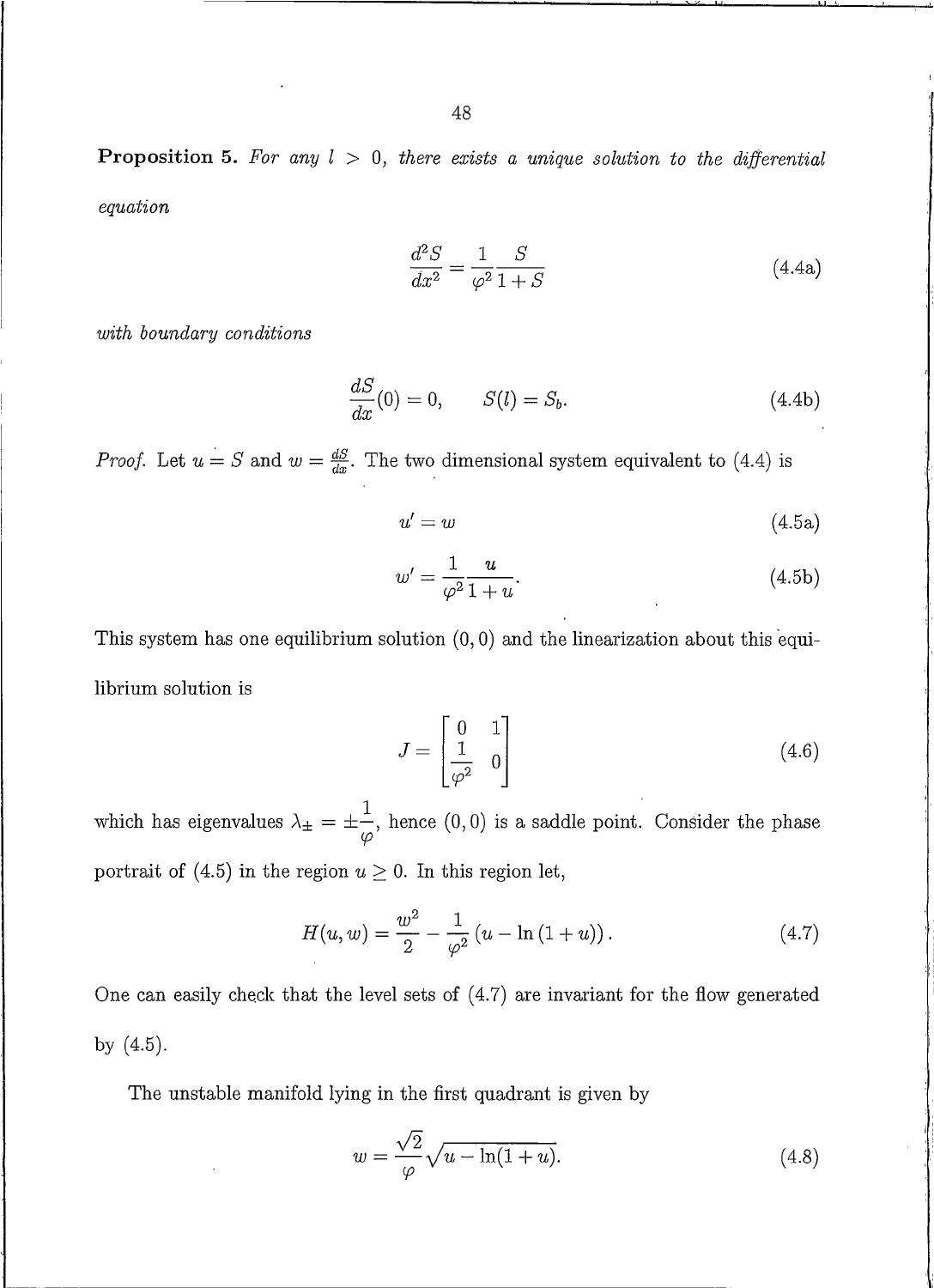Let R be defined as the following region in the phase portrait (see Figure 4)

$$
R = \left\{ (u, w) : 0 < w < \frac{\sqrt{2}}{\varphi} \sqrt{u - \ln(1 + u)} \text{ and } 0 \le u \le S_b \right\}.
$$
 (4.9)

Along  $w = 0$ , the vector field points to the interior of R. So a trajectory starting at



 $\frac{7}{1}$ 

Figure 4. Region R and flow  $\psi$ .

 $w = 0$  will immediately enter R. Let p be the point where the trajectory,  $\psi$ , enters R. This trajectory can not cross  $w = 0$  at a later time since  $u > 0$  in R. Furthermore,  $\psi$ must exit R in a finite amount of time. Since  $\psi$  cannot cross the unstable manifold, it must exit across  $u = S_b$ . This trajectory corresponds to a solution of (4.4) where L is the length of time  $\psi$  is in R and  $S(0) = p$ . The length of time  $\psi$  spends in R will depend on p. By integrating along  $\psi$ , the relationship between p and L can be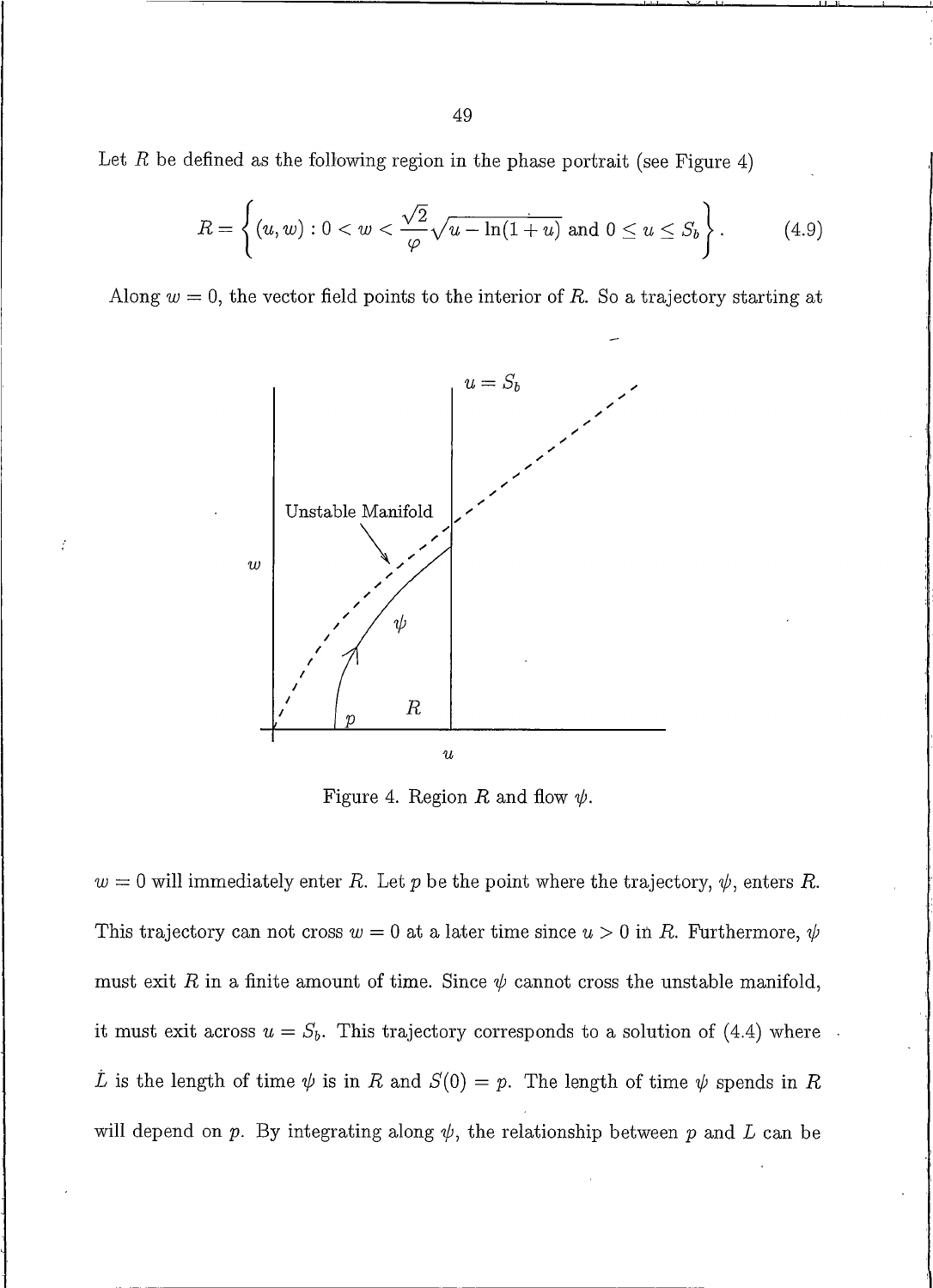derived from  $H$ :

$$
L(p) = \frac{\varphi}{\sqrt{2}} \int_{p}^{S_b} \frac{du}{\sqrt{F(u) - F(p)}} \quad \text{where } F(u) = u - \ln(1 + u). \tag{4.10}
$$

As  $p \to 0$ , the trajectory  $\psi$  approaches the unstable manifold, thus

$$
\lim_{p\to 0} L(p) = +\infty.
$$

To calculate the limit as  $p \to S_b^-$  , let  $r^2 = S_b - p$  and

$$
I(p) = \int_{p}^{S_b} \frac{du}{\sqrt{F(u) - F(p)}}.
$$
\n(4.11)

 $I(p)$  can not be explicitly calculated; furthermore the integral has an integrable singularity. To work around this difficulty, a Taylor expansion for  $I(S_b - r^2)$  about  $r = 0$ will be calculated. Consider

$$
g(u; p) = \sqrt{\frac{A(u-p)}{F(u) - F(p)}} \quad \text{where } A = \frac{p}{1+p}.
$$
 (4.12)

The expansion of (4.12) about  $u = p$  is

$$
g(u; p) = 1 - \frac{1}{4(1+p)p}(u-p) + O((u-p)^2).
$$
 (4.13)

It follows that

$$
\frac{1}{\sqrt{F(u) - F(p)}} = \frac{1}{\sqrt{A(u - p)}} \cdot g(u; p)
$$
  
= 
$$
\frac{1}{\sqrt{A(u - p)}} - \frac{1}{4\sqrt{A(1 + p)p}} \sqrt{u - p} + O((u - p)^{\frac{3}{2}}).
$$

By evaluating this expression at  $p = S_b - r^2$  and integrating this equation, the expansion for  $I(S_b - r^2)$  is

$$
I(S_b - r^2) = 2\sqrt{\frac{1 + S_b}{S_b}}r - \left(\frac{1}{S_b\sqrt{S_b(1 + S_b)}} - \frac{1}{6S_b(1 + S_b)}\right)r^3 + O(r^5) \tag{4.14}
$$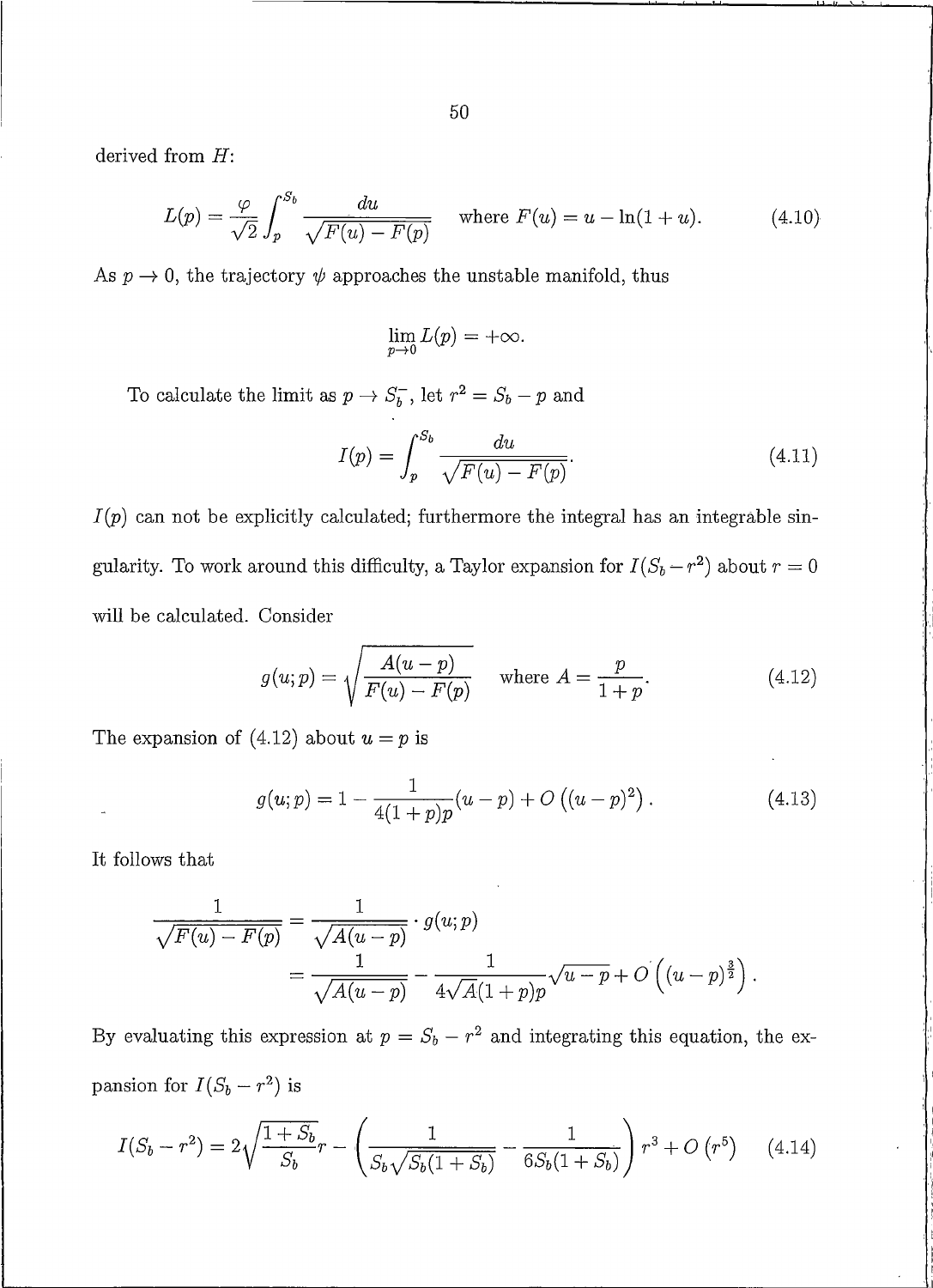and therefore

$$
\lim_{p \to S_b^-} L(p) = 0.
$$

Since  $L(p)$  is continuous on  $(0, S_b)$ , for any  $l > 0$  there exists a p such that  $L(p) = l$ . It follows that a solution to

$$
\frac{d^2S}{dx^2} = \frac{1}{\varphi^2} \frac{S}{1+S},
$$

$$
\frac{dS}{dx}(0) = 0, \quad S(l) = S_b
$$

exists for each  $l > 0$ . We will now show that the function  $L(p)$  is a monotone decreasing function of p by proving  $L' < 0$ .

Let  $u = p + (S_b - p)\phi$ , then (4.10) becomes

$$
L(p) = \frac{\varphi}{\sqrt{2}}(S_b - p) \int_0^1 \frac{d\phi}{\sqrt{F(p + (S_b - p)\phi) - F(p)}}.
$$

Set  $G(\phi, p) = F(p + (S_b - p)\phi) - F(p)$  and let

$$
I(p) = (S_b - p) \int_0^1 [G(\phi, p)]^{-\frac{1}{2}} d\phi.
$$

It follows that

$$
I'(p) = -\int_0^1 \left[ G(\phi, p) \right]^{-\frac{1}{2}} d\phi - (S_b - p) \int_0^1 \frac{1}{2} \left[ G(\phi, p) \right]^{-\frac{3}{2}} G_p d\phi
$$

where

$$
G_p = F'(p + (S_b - p)\phi) \cdot (1 - \phi) - F'(p).
$$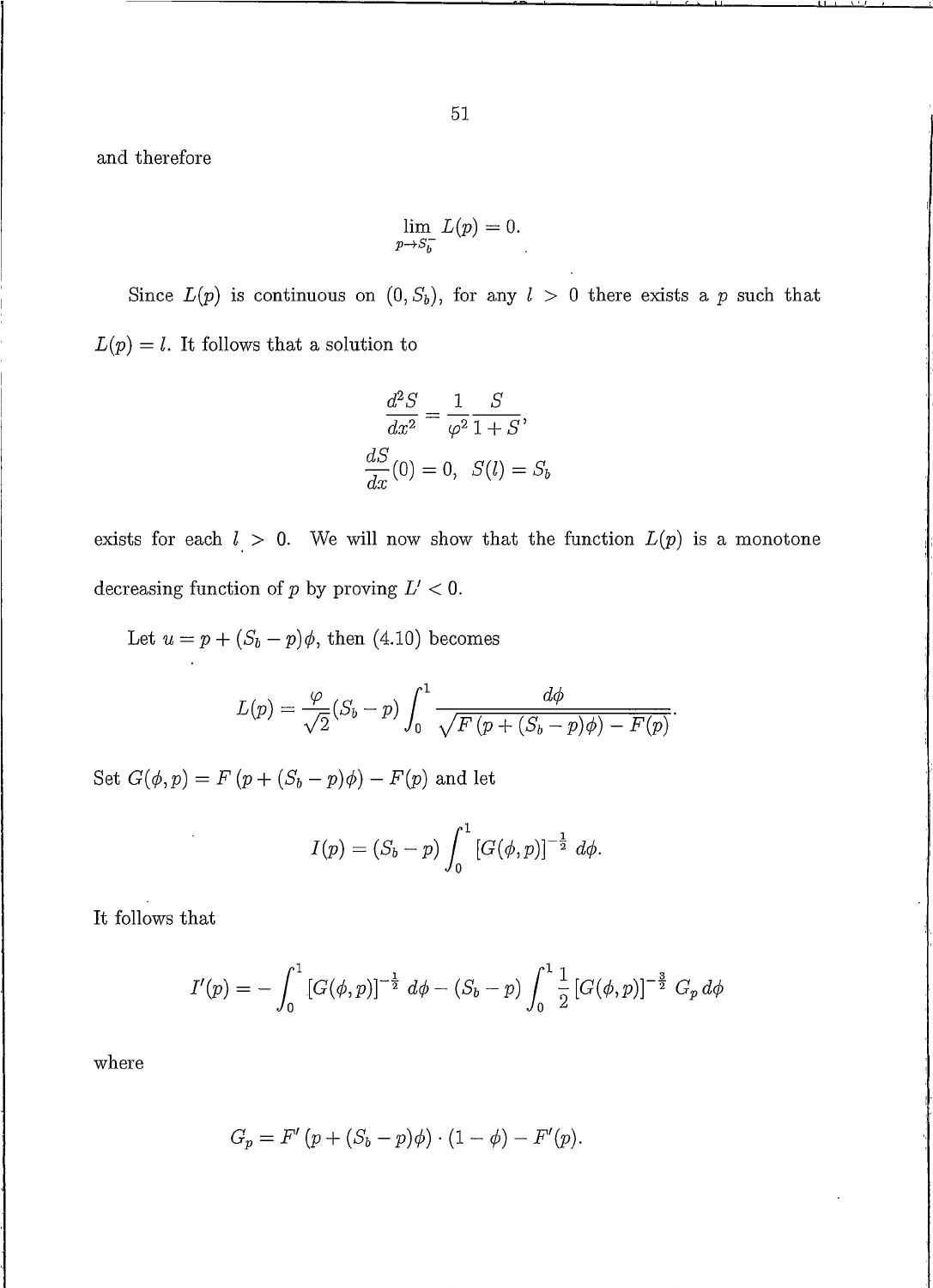52

Since

$$
F''(u) = \frac{1}{(1+u)^2} > 0,
$$

 $F'$  is a monotone increasing function, so we have

$$
G_p = F'(p + (S_b - p)\phi) \cdot (1 - \phi) - F'(p)
$$
  
\n
$$
\geq F'(p + (S_b - p)\phi) - F'(p)
$$
  
\n
$$
\geq 0.
$$

 $G(\phi, p)$  is positive for any  $0 < p < S_b$  and for all  $0 < \phi < 1$ , thus  $I'(p) < 0$  for any  $0 < p < S_b$ . It follows that  $L(p)$  is monotone decreasing and hence the solution to  $(4.4)$  is unique for each  $l > 0$  $\Box$ 

**Proposition 6.** If 
$$
\beta < \frac{S_b}{1+S_b}
$$
 then there exists a unique L such that  

$$
\frac{d^2 S}{dx^2} = \frac{1}{\varphi^2} \frac{S}{1+S}, \qquad (4.16a)
$$

$$
\frac{dS}{dx}(0) = 0, \ S(L) = S_b,
$$
\n(4.16b)

J

$$
\int_0^L \left( \frac{S(\xi)}{1 + S(\xi)} - \beta \right) d\xi = 0.
$$
\n(4.16c)

*Proof.* From (4.7), if a trajectory enters at point  $p$  and exits the region  $R$  at time  $L$ then

$$
\frac{dS}{dx}(L) = \frac{\sqrt{2}}{\varphi} \sqrt{F(S_b) - F(p)}.
$$
\n(4.17)

If equation  $(4.16a)$  is substituted into equation  $(4.16c)$ , then  $(4.16c)$  is equivalent to an additional boundary condition

$$
\frac{dS}{dx}(L) = \frac{1}{\varphi^2} \beta L. \tag{4.18}
$$